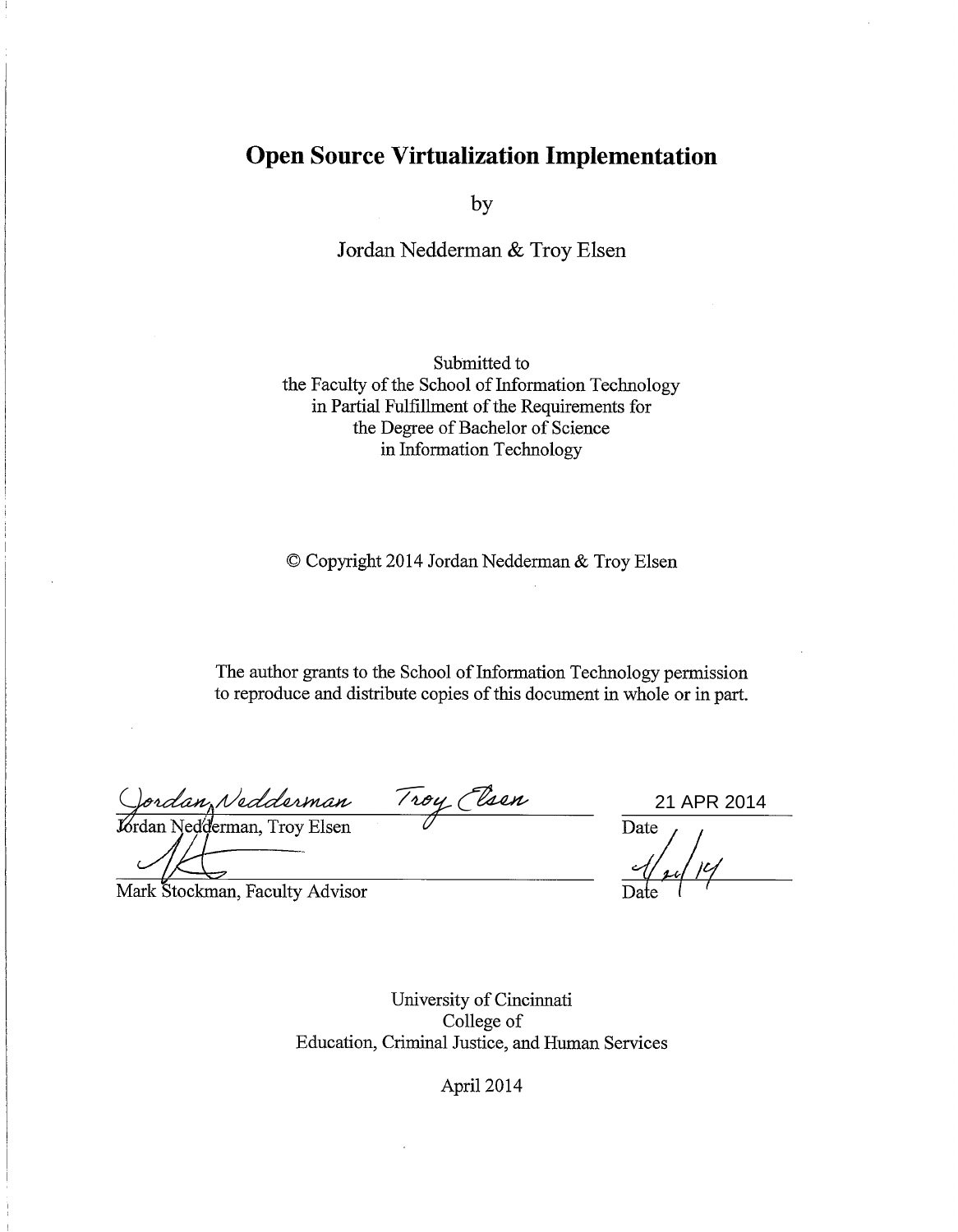# **Acknowledgements**

We would like to acknowledge our technical advisor Mark Stockman for giving us valuable advice on our project so that it would be successful. We also appreciated the help both Dr. Patrick Kumpf and Professor James Scott gave to our project and the encouragement they gave us along the way. We are grateful for Brian Verkamp and Jason Gerst, for resolving our many issues with UC's vCloud. In addition, we would like to thank Dave Burns from CBTS for helping us narrow down our scope and all of the professional advice he gave to the project. We would have not been as successful without the help from these technology professionals and we extend our gratitude of thanks for assisting us and our project to completion.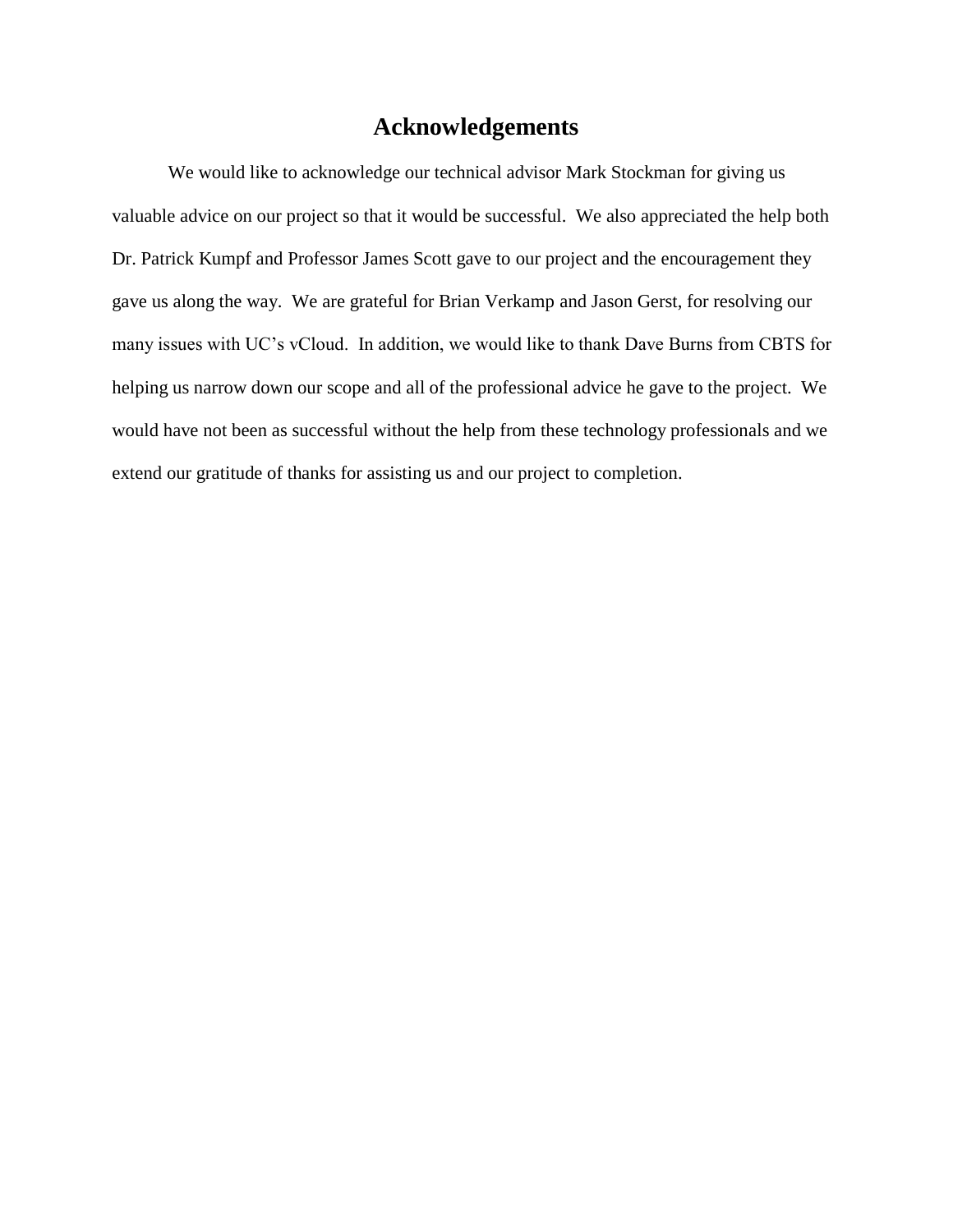# **Table of Contents**

| <b>Section</b>                                                       | Page          |
|----------------------------------------------------------------------|---------------|
| Acknowledgements                                                     | 1             |
| Table of Contents                                                    | ii            |
| Abstract                                                             | iii           |
| 1. Introduction                                                      |               |
| 1. Problem                                                           |               |
| 2. Solution                                                          |               |
| 3. Project Goals/Brief Methodology                                   |               |
| 4. Overview                                                          | $1 - 2$       |
| 2. Discussion                                                        |               |
| 1. Project Concept                                                   | $\frac{3}{3}$ |
| 2. Design Objectives                                                 | $3 - 5$       |
| 3. Methodology/Technical Approach                                    | $5 - 8$       |
| 4. Budget                                                            | 8             |
| 5. Gantt Chart                                                       | 8-9           |
| 6. Problems Encountered and Analysis of Problems Solved              | 9             |
| 7. Future Recommendations/Recommendations for Improvement            | 10            |
| 3. Conclusion                                                        | 11            |
| 1. Lessons Learned                                                   | 11            |
| 2. Abilities/Skills Developed or Enhanced with Completion of Project | 11            |
| List of Figures                                                      | 12            |
| References                                                           | 13            |
| Appendixes                                                           | $A-B$         |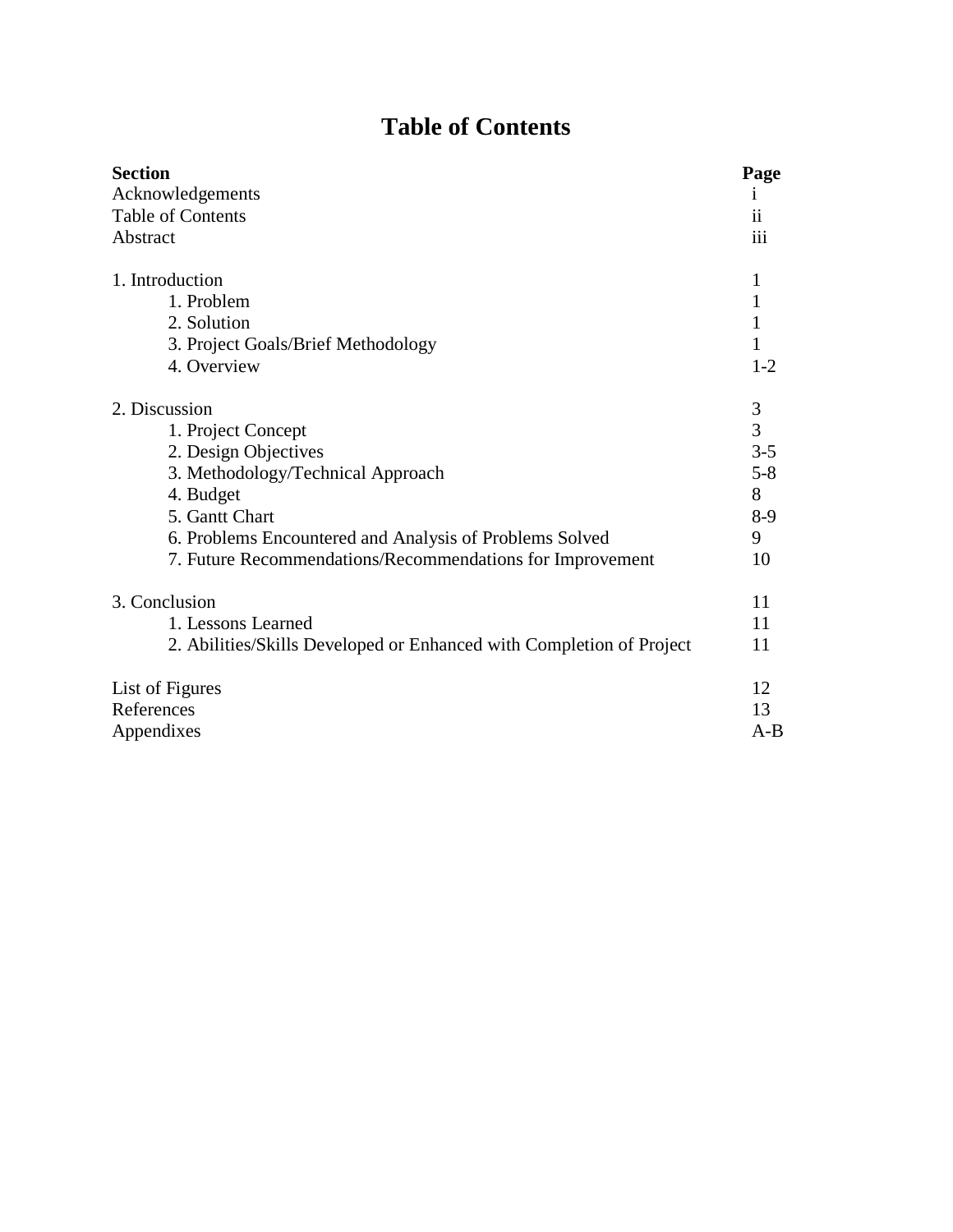# **Abstract**

In the IT industry, the need to keep up with new technologies while continuing to be innovative within your business is greatly desired, but at what cost? With the need to stay at the forefront of the IT industry, companies need to be able to test configurations of services and discover how these innovations affect infrastructure and/or other services within the network. The use of a service provider that provides Infrastructure as a Service (IaaS) could be the perfect fit. With today's technology, it has become extremely easy to build a multitude of systems at a rapid pace on top of these cloud infrastructures. A company implementing an OpenStack environment could provision a complete small organization's business needs within a matter of a few hours. This open source virtualization implementation is a great way to access the "cloud" and help organizations become more efficient and reach their full technological potential.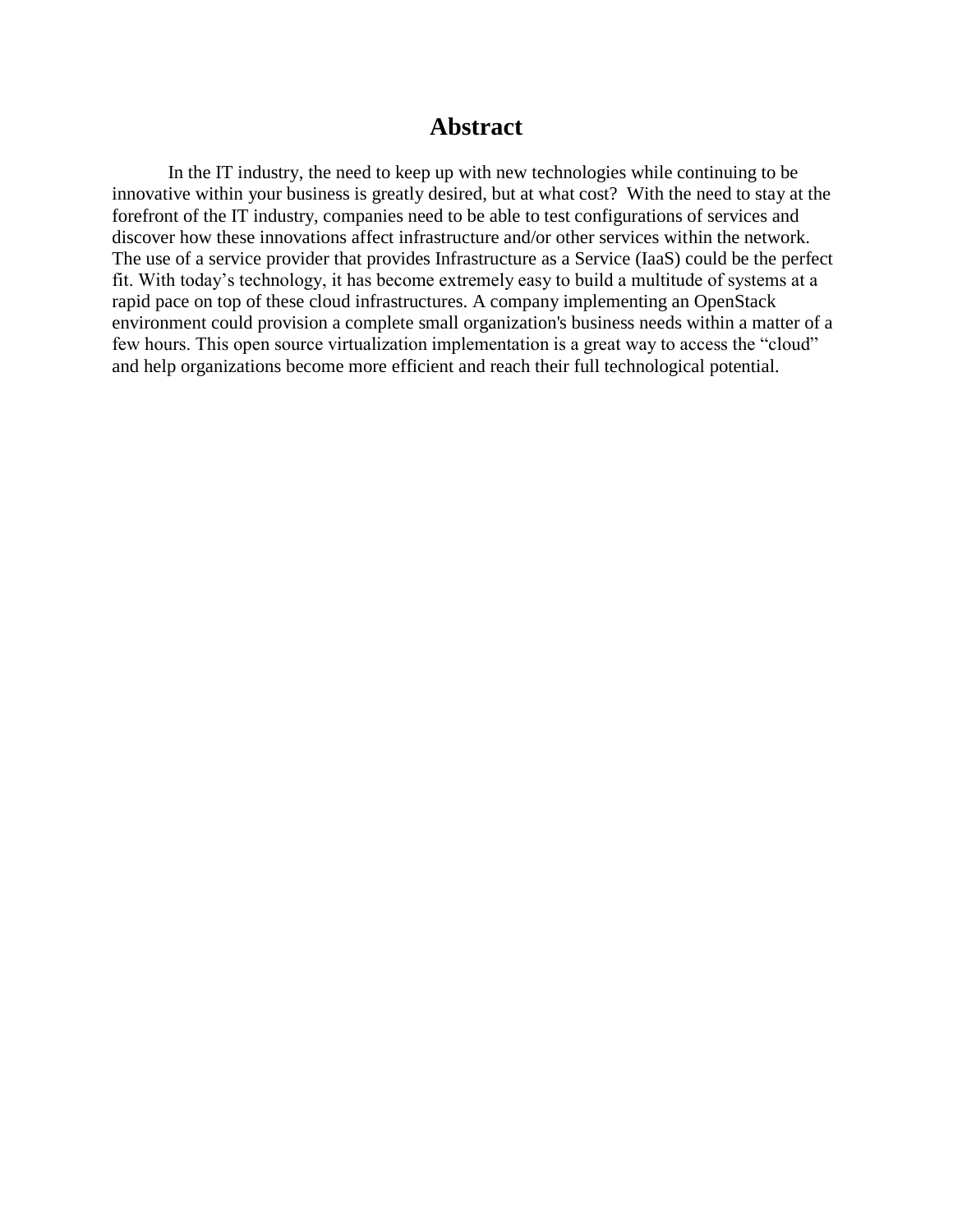# **Introduction**

## **Problem**

As many companies big and small grow, they begin to need an infrastructure that is able to provide high availability and increase stability. The need for these high performance services have caused a great strain on internal technology departments and have driven many companies to search for ways of moving these services to a hosted cloud infrastructure. As these companies go to consulting companies and datacenters to find the services they need, these service companies are hard-pressed to create these infrastructures for each company and maintain each system at the guarantee of their Service License Agreement. The other issue that they are continuing to face is the increasing need for standardization of these systems and how they integrate with one another. What is needed is some infrastructure that can house these many systems and automation to create systems that are preconfigured to integrate with each other. The automation process will allow IT professionals at these datacenters to take less time creating each system and spend more time supported and optimizing systems that are in place.

### **Solution**

In a growing technological world the use of newer technologies integrated together is becoming necessary as infrastructures and system configurations become more complex. Organizations are always looking to improve their computing systems and everywhere you turn these days you keep hearing about cloud solutions and how they will help your business. IT upgrades are usually expensive and take some time to implement, so these plans can be put on the back burner. Throughout the course work at the University of Cincinnati, networking/systems students get to work directly with virtualization software to complete projects and assignments. There are many benefits when it comes to virtualization, but knowing the different variables of virtualization can be most beneficial for an organization. A working demonstration of a virtualization implementation will be able to display these benefits to an organization thinking about moving to a cloud solution.

### **Project Goals/Brief Methodology**

The project concept was based from previous course work and an element of the IT industry today. The design objectives helped break down the project to address specific details and help develop some of the goals that were completed and some that had to be abandoned. The next step was to create the methodology for this project to include the requirements, procedures, and the needed testing. The budget was kept minimal due to the lack of funding and the schedule was simple to keep on track with the project assignments. The problems that occurred and how they were solved are discussed alongside the recommendations for the future and fro improving the process.

### **Overview**

The IT industry has been transitioning into the "cloud" over the past few years. There are many benefits to moving an organization to the cloud but there are still some gray areas one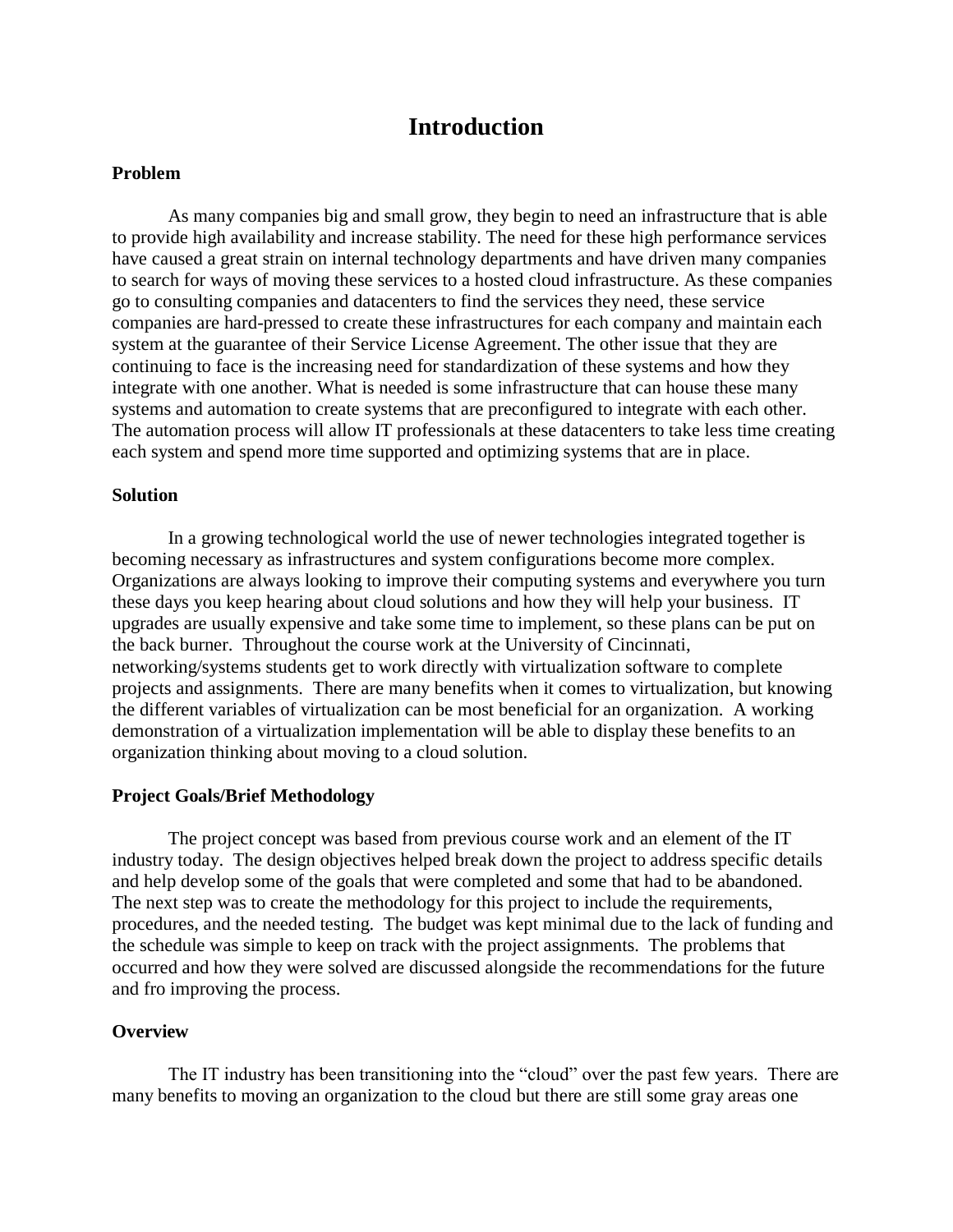being who owns the data, privacy, security and cost. These are the concerns of some startups and small organizations. To solve some of these concerns, the use of a service provider that provides infrastructure as a service (IaaS) could be the perfect fit. With technology today, it has become extremely easy to build out a multitude of systems at a rapid pace on top of these cloud infrastructures. With a company implementing an OpenStack setup, they could provision a complete small organization's business needs within a matter of a few hours. This implementation would then allow a company to build infrastructures for these small businesses and then give them the keys to their whole infrastructure. This virtualization implementation will allow the organization to keep ownership of their data along with security and low cost. Open source virtualization implementation is a great way to access the "cloud" and help the organization to more efficiently utilize their full technological potential.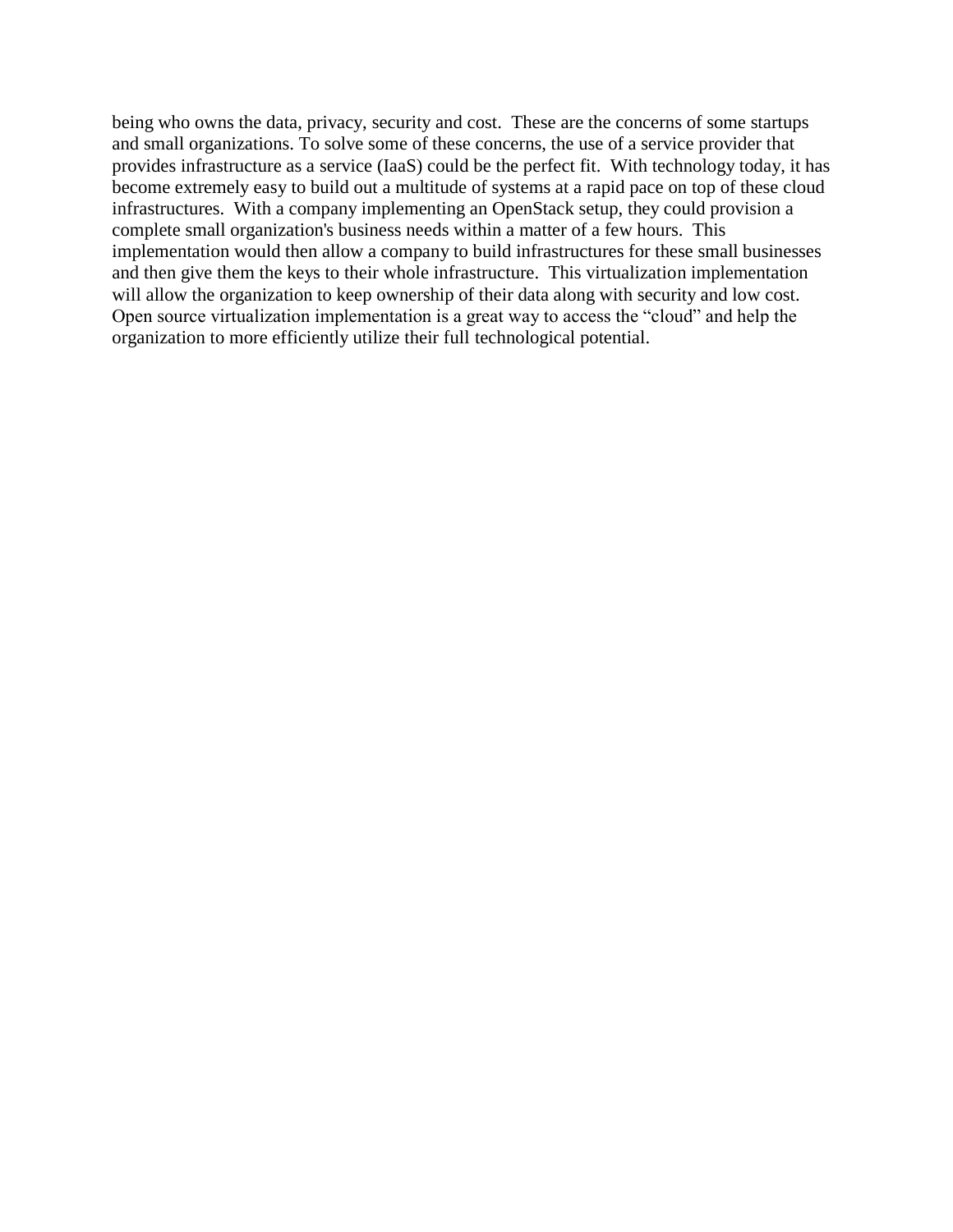# **Discussion**

## **Project Concept**

Our project brings the capability and scalability of the cloud to business through an easy to use application through which they are able to provision development infrastructure to test out different configurations and develop solutions. This product will allow any user to create and configure machines to utilize during their develop process before implementing any changes into a production environment.

We wanted to harness the power and features that cloud technologies have to offer through the use of open source solutions so that any company can take advantage of the features that cloud has to offer. This led us on search for an infrastructure configuration that would a simplified application to interfaces with the robust features it had to offer. OpenStack is that solution and we found that it gives us even more capabilities than we originally expected.

## **Design Objectives**

The main four project goals are broken down below and briefly detailed.



# 1. Configure a virtualized environment

### Image 1. OpenStack Dashboard

- 2. Utilize all open source technologies
	- a. Ubuntu Server, OpenStack, KVM hypervisor
- 3. Create an application to interface with the system
	- a. OSVI (Windows application)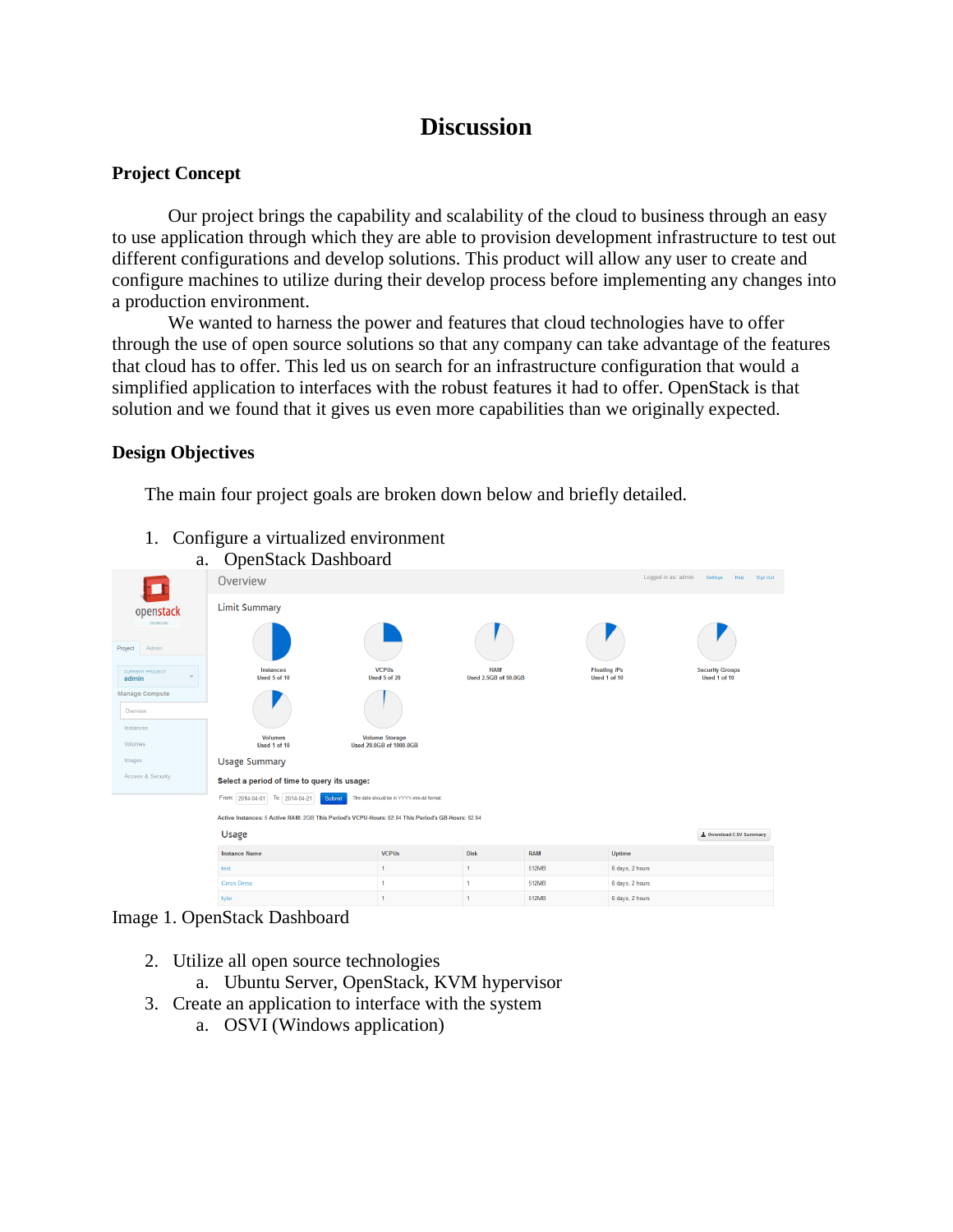| ષ્ઠિ<br><b>FormLogin</b><br>그미지<br>Usemame |                                                                                   |                                              |
|--------------------------------------------|-----------------------------------------------------------------------------------|----------------------------------------------|
| Password                                   | OpenStack                                                                         | $\Box$                                       |
| Submit<br>Cancel                           | $+22$ $\times$                                                                    |                                              |
|                                            | id<br>name                                                                        | links                                        |
|                                            | db4ca8eb-02ca-4c51-8a2f-5  [<br>demo-db4ca8eb-02ca-4c51-                          | $\left\{ \right.$<br>"href": "http://10.71.6 |
|                                            | d21d4368-cb39-470e-bcd7-  [ { "href": "http://10.71.6<br>demo-d21d4368-cb39-470e- |                                              |
|                                            | 836e359c-85c9-435d-817f-1 [ { "href": "http://10.71.6<br>demo <sub>1</sub>        |                                              |
|                                            |                                                                                   |                                              |

Image 2. OSVI Application

- 4. Document the project process
	- a. Setup/configuration, worked/didn't work, recommendation



Image 3. Network Diagram

The following includes a list of the initial goals that had been abandoned in order to create the full featured application in which interfaced with the virtualized environment, utilizing the documented open source technologies.

- 1. Test multiple hypervisors
- 2. Test out node setup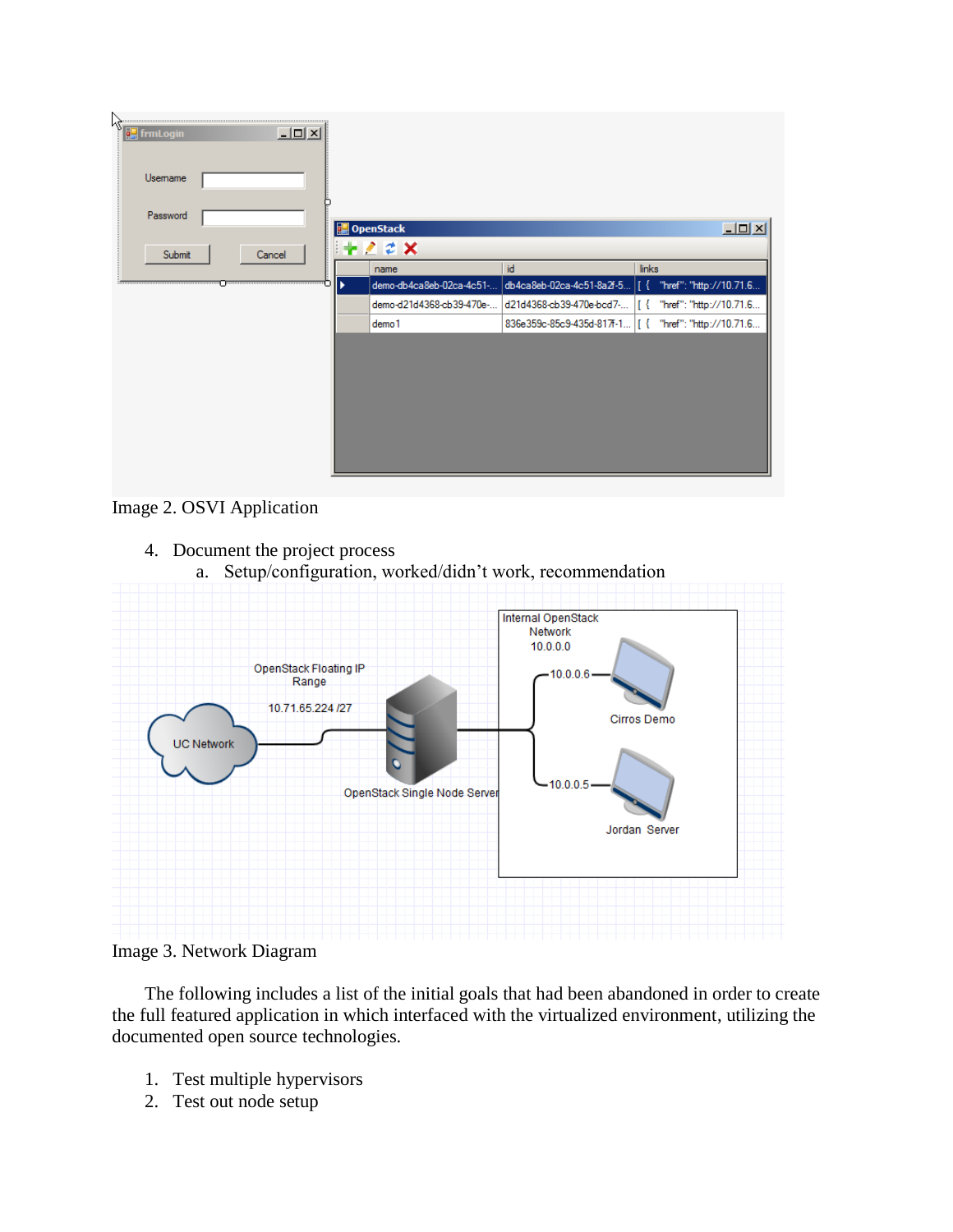- a. Single node
- b. Multi node
- c. Use juju to deploy OpenStack nodes
- 3. Write an application
	- a. Web form
	- b. Windows form
- 4. Utilization of MaaS (Metal as a Service)

## **Methodology/Technical Approach**

There are many companies that want to use the benefits of virtualization and move their data into the cloud. This project will be a setup using Ubuntu Server and OpenStack to allow for the creation of an infrastructure that can help build highly scalable cloud computing environments. Our project consisted of developing an IaaS on top of the Ubuntu Cloud. The use of this open source software will keep the cost of implementation low. The plan was to document the process and have a working solution for an open source IaaS. In addition, this project could be presented to some small tech savvy organization to see if this solution would be something they would be interested in implementing. In the end the use of automation to scale the infrastructure will be tested and introduced into the final working demonstration.

- 1. The system will use OpenStack for base infrastructure.
	- a. All components of OpenStack need to be installed.
	- b. All components must be configured and started.
- 2. The system will have a repository of images.
	- a. Images must be created and/or imported into the repository
		- i. Ubuntu
		- ii. CentOS
		- iii. Fedora
		- iv. RHEL
		- v. Windows Server
- 3. The system needs to have the necessary flavors for each image.
	- a. Preconfigured flavors must be tested and approved based on images
		- b. More flavors need to be configured when necessary
- 4. Collection of scripts built out for necessary tasks against the system.
	- a. Scripts need to be created to do the following tasks
		- i. Build a machine
		- ii. Delete a machine
		- iii. Update machine configuration
- 5. The usability of scripts to interface with system API.

Setup scripts to run in sequence with a user interface possibly

| Req. | Item         | Test | Input                   | Expected      | Actual       | Pass | Reason for     |
|------|--------------|------|-------------------------|---------------|--------------|------|----------------|
| No.  | No.          | Case |                         | Output        | Output       |      | Failure/       |
|      |              | No.  |                         |               |              | Fail | <b>Success</b> |
| 1 &  | $\mathbf{a}$ |      | sudo git clone          | Installed all | Installation | P    | One line       |
|      |              |      | git://github.com/openst | components of |              |      | command        |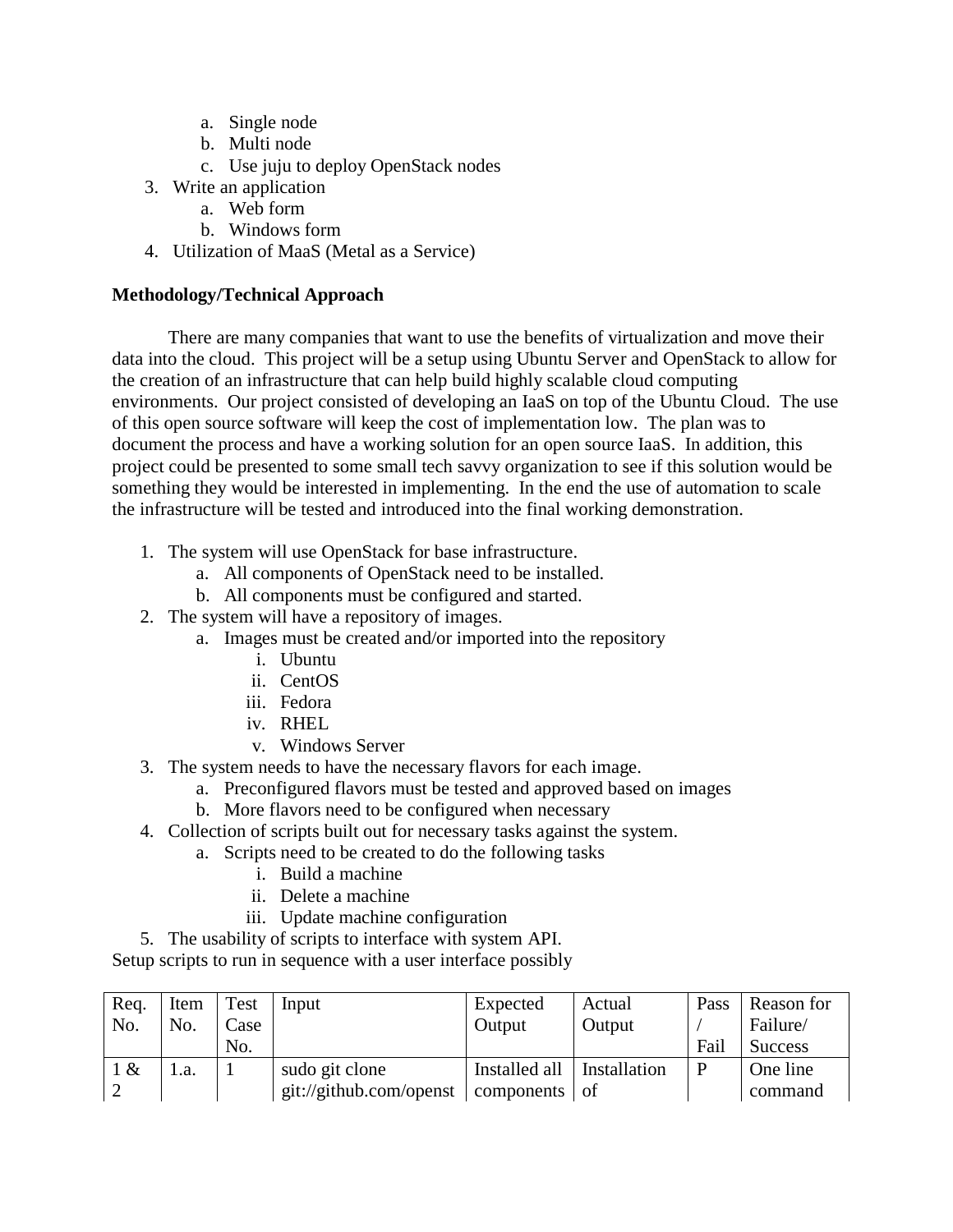|              |                | ack-dev/devstack.git;<br>cd devstack; ./stack.sh                                    | of<br>OpenStack                              | OpenStack<br>Completed                                                           |              | installed all<br>components<br>of<br>OpenStack                                     |
|--------------|----------------|-------------------------------------------------------------------------------------|----------------------------------------------|----------------------------------------------------------------------------------|--------------|------------------------------------------------------------------------------------|
| 1.b.         | $\overline{2}$ | Log into OpenStack<br>dashboard                                                     | Utilize all<br>components<br>of<br>OpenStack | Did not<br>initially<br>have correct<br>permissions<br>and<br>configuratio<br>ns | $\mathbf F$  | <b>Not</b><br>components<br>were<br>configured<br>and/or<br>started                |
| 2.a.i.       | 3              | Download Ubuntu<br>image from source and<br>upload to OpenStack<br>dashboard        | Image<br>available<br>for use                | Correctly<br>uploaded<br>image and<br>functioning                                | $\mathbf{P}$ | Downloade<br>d image<br>from source<br>and upladed<br>to<br>OpenStack<br>dashboard |
| 2.a.ii       | $\overline{4}$ | <b>Download CentOS</b><br>image from source and<br>upload to OpenStack<br>dashboard | Image<br>available<br>for use                | Correctly<br>uploaded<br>image and<br>functioning                                | $\mathbf{P}$ | Downloade<br>d image<br>from source<br>and upladed<br>to<br>OpenStack<br>dashboard |
| 2.a.ii<br>i. | 5              | Download Fedora<br>image from source and<br>upload to OpenStack<br>dashboard        | Image<br>available<br>for use                | Correctly<br>uploaded<br>image and<br>functioning                                | $\mathbf{P}$ | Downloade<br>d image<br>from source<br>and upladed<br>to<br>OpenStack<br>dashboard |
| 2.a.i<br>V.  | 6              | Download RHEL<br>image from source and<br>upload to OpenStack<br>dashboard          | Image<br>available<br>for use                | Correctly<br>uploaded<br>image and<br>functioning                                | $\mathbf{P}$ | Downloade<br>d image<br>from source<br>and upladed<br>to<br>OpenStack<br>dashboard |
| 2.a.v        | $\overline{7}$ | Download Windows                                                                    | Image                                        | Correctly                                                                        | $\mathbf P$  | Downloade                                                                          |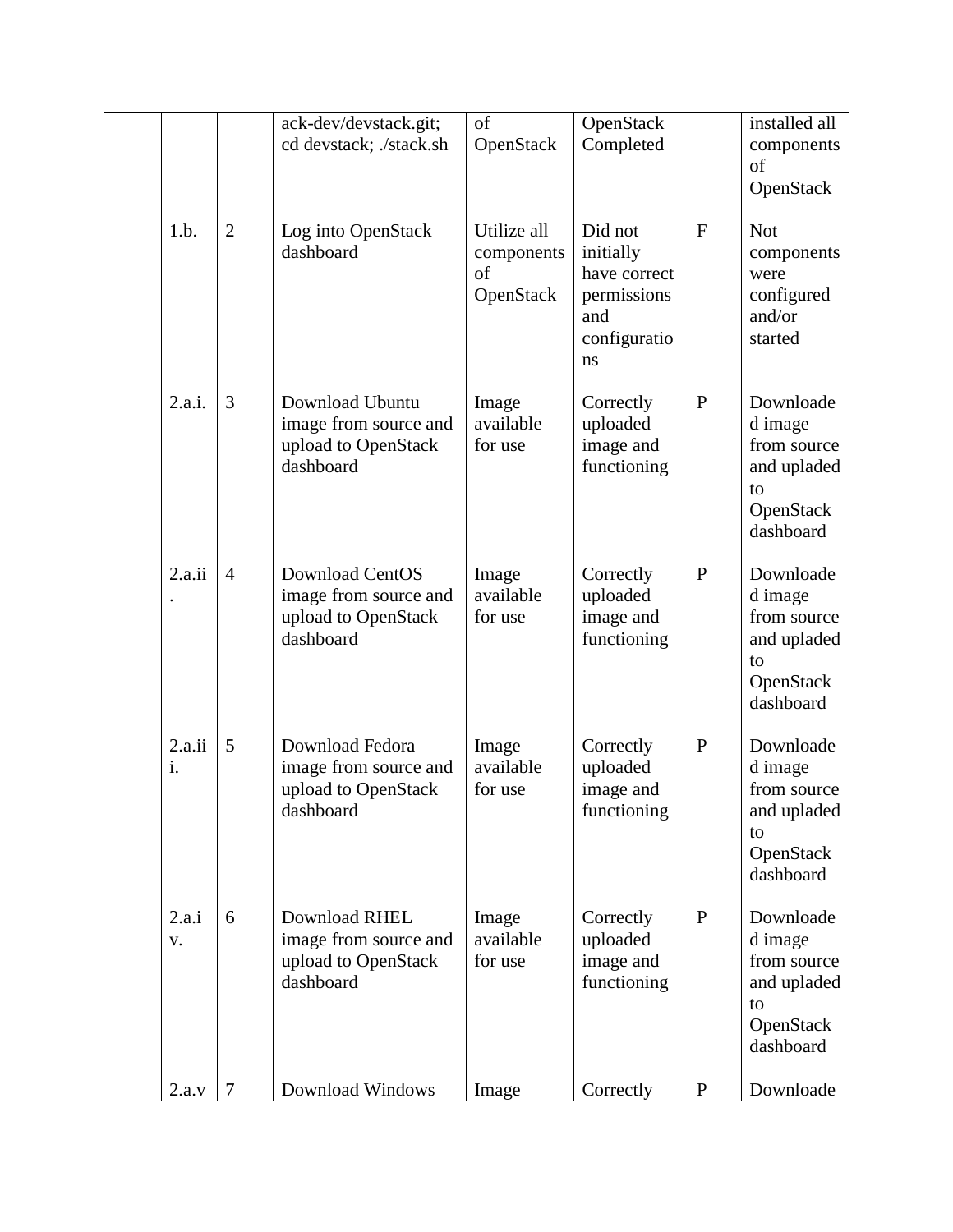|                |              |    | Server image from<br>source and upload to<br>OpenStack dashboard | available<br>for use                                                      | uploaded<br>image and<br>functioning                         |              | d image<br>from source<br>and upladed<br>to<br>OpenStack<br>dashboard          |
|----------------|--------------|----|------------------------------------------------------------------|---------------------------------------------------------------------------|--------------------------------------------------------------|--------------|--------------------------------------------------------------------------------|
| 3              | 3.a.         | 8  | Pair image with flavor                                           | Utilize<br>system<br>resources to<br>function<br>correctly                | Error for not<br>allocating<br>enough<br>system<br>resources | $\mathbf{F}$ | Images<br>were<br>configured<br>with the<br>incorrect<br>flavors<br>initially  |
|                | 3.b.         | 9  | Create flavor to work<br>with image                              | Flavor<br>configurati<br>on has<br>enough<br>resources<br>for an<br>image | Paired flavor<br>and image<br>functioning<br>correctly       | $\mathbf{P}$ | Additional<br>flavors<br>were<br>configured<br>for<br>approved<br>images       |
| $\overline{4}$ | 4.a.i.       | 10 | Run script to build<br>virtual machine                           | Virtual<br>machine<br>was created                                         | Virtual<br>machine was<br>successfully<br>created            | $\mathbf{P}$ | Template<br>used to<br>write<br>working<br>script for<br>building a<br>machine |
|                | 4.a.ii       | 11 | Run script to delete<br>virtual machine                          | Virtual<br>machine<br>was deleted                                         | Virtual<br>machine was<br>successfully<br>deleted            | $\mathbf P$  | Template<br>used to<br>write<br>working<br>script for<br>deleting a<br>machine |
|                | 4.a.ii<br>i. | 12 | Run script to update<br>machine configuration                    | Virtual<br>machine<br>configurati<br>on updated                           | Error for not<br>correctly<br>writing<br>script              | $\mathbf{F}$ | Template<br>used to<br>write<br>working<br>script for<br>updating<br>machine   |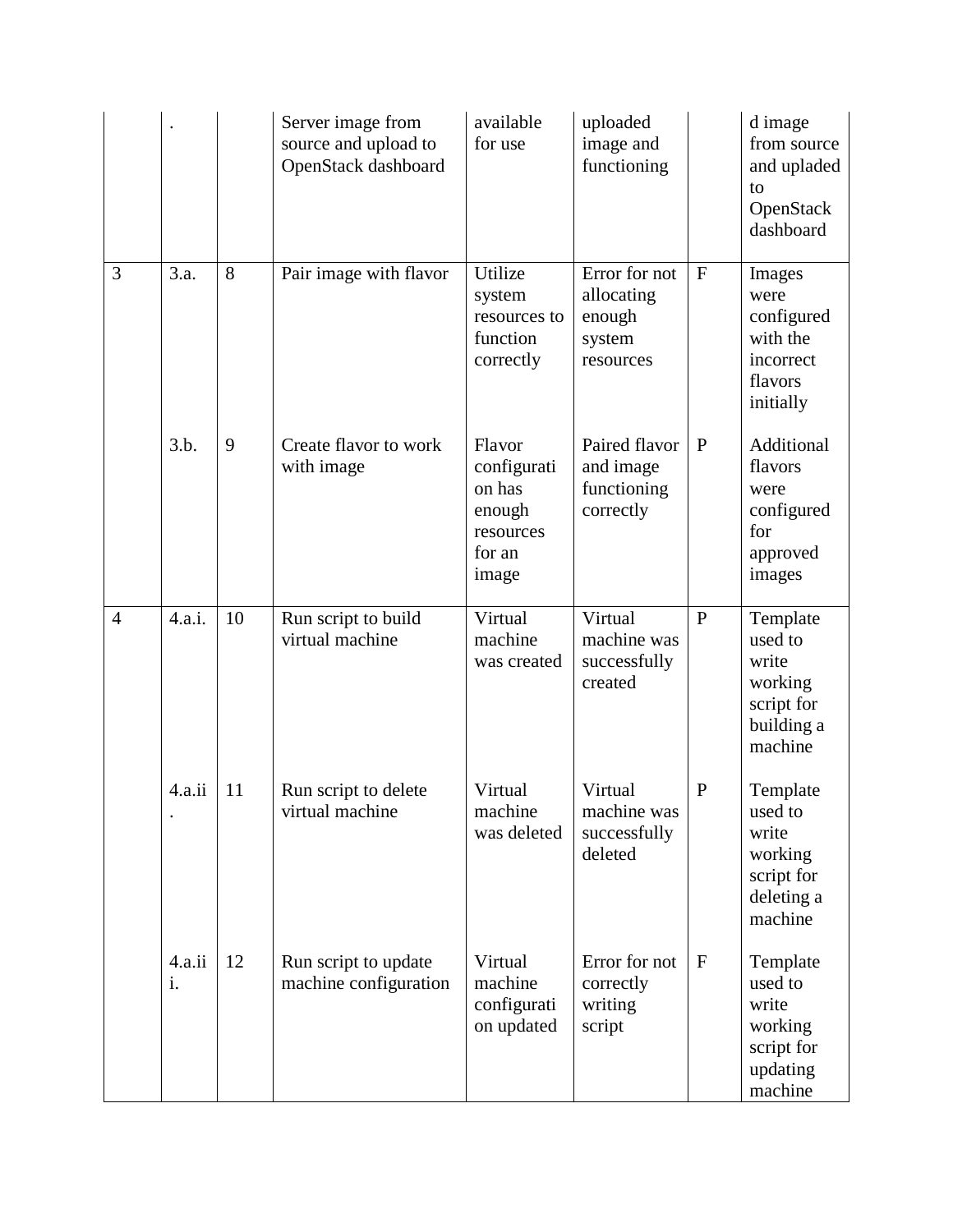|     |    |                                     |                                    |                                                          |              | configurati<br><sub>on</sub>                                                       |
|-----|----|-------------------------------------|------------------------------------|----------------------------------------------------------|--------------|------------------------------------------------------------------------------------|
| 5.a | 13 | Run script with correct<br>sequence | Scripts run<br>correct<br>sequence | Scripts<br>successfully<br>ran in<br>sequencial<br>order | $\mathbf{P}$ | Initial<br>scripts<br>successfull<br>y run in<br>sequence<br>working<br>towards UI |

Table A. Testing Report – Functional Requirements

# **Budget**

The proposed budget for this project is free with the given open source software and the virtual sandbox with CECH. We were looking to work with CBTS and run our project on some of their hardware pending our last meeting. Additionally we installed the software for the project on a physical server on campus to run additional test for our project. The table below displays components we are going to utilize for our project. These components have either been donated, supplied free of charge, leased until the completion of our project. In addition these components should be sufficient enough to complete our project. This budget would also be recommended to companies because the project utilizes already existing hardware.

| <b>Component</b>               | <b>Price</b> |
|--------------------------------|--------------|
| <b>Existing Desktop/Laptop</b> | \$0          |
| <b>UC</b> vCloud               | \$0          |
| Ubuntu Server/OpenStack        | SC           |
| KVM Hypervisor                 | SС           |

Table B. Proposed project budget

# **Gantt Chart**

This timeline was planned out for two semesters for the academic calendar year 2013- 2014 in order to complete the assignments for senior design. The timeline had been updated to include any changes to keep on task for implementing the open source virtualization project. One time constraint was waiting for the use of additional hardware in the process of being supplied by CBTS which occurred in the first semester and a second time constraint was waiting for UC's vCloud issues to be resolved in the second semester. According to the timeline the project was kept on track completing each of the requirements for senior design this academic year. The Gantt chart below list the detailed senior design assignments that were needed for completion.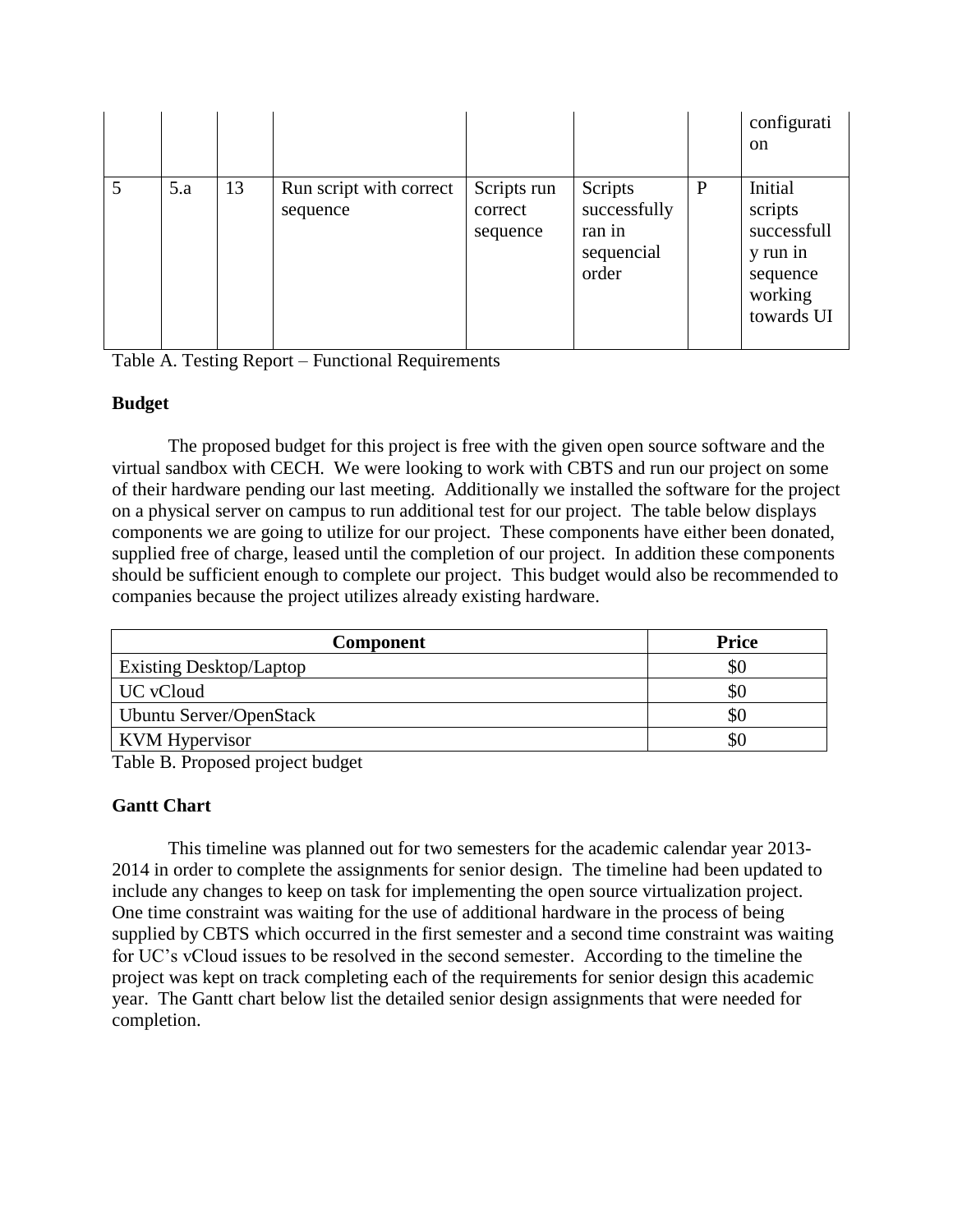|                |                                                        | Task                                             | <b>Task Name</b>          |                        |                           |                      |                       | Oct 6 |                                   |                        |                          |                           |                      |                          |    |
|----------------|--------------------------------------------------------|--------------------------------------------------|---------------------------|------------------------|---------------------------|----------------------|-----------------------|-------|-----------------------------------|------------------------|--------------------------|---------------------------|----------------------|--------------------------|----|
|                | l es                                                   | Mode                                             |                           |                        |                           |                      |                       |       |                                   |                        |                          |                           |                      |                          |    |
| $\mathbf{1}$   |                                                        | <b>Progress Report 1</b><br><b>Team Contract</b> |                           | ÷                      |                           |                      |                       |       |                                   |                        |                          |                           |                      |                          |    |
|                | $\mathbf{z}$<br><b>Problem Need</b><br>$\mathbf{B}$    |                                                  |                           |                        |                           |                      |                       |       |                                   |                        |                          |                           |                      |                          |    |
|                | $\overline{a}$                                         |                                                  | <b>Project Abstract</b>   |                        |                           |                      |                       |       |                                   |                        |                          |                           |                      |                          |    |
|                | -5                                                     |                                                  | <b>User Profile</b>       |                        |                           |                      |                       |       |                                   |                        |                          |                           |                      |                          |    |
|                | $\overline{6}$<br><b>Final Problem Statement</b>       |                                                  |                           |                        |                           |                      |                       |       |                                   |                        |                          |                           |                      |                          |    |
|                |                                                        |                                                  |                           |                        |                           |                      |                       |       |                                   |                        |                          |                           |                      |                          |    |
| $\overline{z}$ |                                                        |                                                  | <b>Progress Report 2</b>  |                        |                           |                      |                       | е     |                                   |                        |                          |                           |                      |                          |    |
| $\bullet$      |                                                        |                                                  | <b>Use Case Diagram</b>   |                        |                           |                      |                       |       |                                   |                        |                          |                           |                      |                          |    |
| $\bullet$      |                                                        |                                                  | Document                  |                        |                           |                      |                       |       |                                   |                        |                          |                           |                      |                          |    |
|                |                                                        |                                                  | Implementation            |                        |                           |                      |                       |       |                                   |                        |                          |                           |                      |                          |    |
| 10             |                                                        |                                                  | Demo Cloud Infrastructure |                        |                           |                      |                       |       |                                   |                        |                          |                           |                      |                          |    |
|                |                                                        |                                                  |                           |                        |                           |                      |                       |       |                                   |                        |                          |                           |                      |                          |    |
| 11             |                                                        |                                                  | <b>Demo Automation</b>    |                        |                           |                      |                       |       |                                   |                        |                          |                           |                      |                          |    |
| 12             |                                                        |                                                  | <b>Draft Report</b>       |                        |                           |                      |                       |       |                                   |                        |                          |                           |                      |                          |    |
| 13             |                                                        |                                                  | <b>Final Draft Report</b> |                        |                           |                      |                       |       |                                   |                        |                          |                           |                      |                          | c. |
| 14             |                                                        |                                                  | <b>Oral Presentation</b>  |                        |                           |                      |                       |       |                                   |                        |                          |                           |                      |                          |    |
|                |                                                        |                                                  |                           |                        |                           |                      |                       |       |                                   |                        |                          |                           |                      |                          |    |
|                |                                                        |                                                  |                           |                        |                           |                      |                       |       |                                   |                        |                          |                           |                      |                          |    |
|                |                                                        |                                                  |                           |                        |                           |                      |                       |       |                                   |                        |                          |                           |                      |                          |    |
|                |                                                        |                                                  |                           |                        |                           |                      |                       |       |                                   |                        |                          |                           |                      |                          |    |
|                |                                                        |                                                  |                           |                        |                           |                      |                       |       |                                   |                        |                          |                           |                      |                          |    |
|                |                                                        |                                                  |                           |                        |                           |                      |                       |       |                                   |                        |                          |                           |                      |                          |    |
|                |                                                        |                                                  |                           |                        |                           |                      |                       |       |                                   |                        |                          |                           |                      |                          |    |
|                |                                                        |                                                  |                           |                        |                           |                      |                       |       |                                   |                        |                          |                           |                      |                          |    |
|                |                                                        |                                                  |                           |                        |                           |                      |                       |       |                                   |                        |                          |                           |                      |                          |    |
|                |                                                        |                                                  | Task                      |                        | <b>External Milestone</b> | $\ddot{\phantom{1}}$ | Manual Summary Rollup |       |                                   | Task                   | $\overline{\phantom{a}}$ | <b>External Milestone</b> | $\ddot{\phantom{1}}$ | Manual Summary Rollup co |    |
|                |                                                        |                                                  | Split                     |                        | <b>Inactive Task</b>      |                      | Manual Summary        |       |                                   | Split                  |                          | Inactive Task             |                      | <b>Manual Summary</b>    |    |
|                |                                                        |                                                  |                           |                        |                           |                      |                       |       |                                   |                        |                          |                           |                      |                          |    |
|                | Project: Senior Design Project.mp<br>Date: Tue 3/11/14 |                                                  |                           | Milestone              | <b>Inactive Milestone</b> | $\circ$              | Start-only            |       | Project: Senior Design Project.mp | Milestone              |                          | Inactive Milestone        | $\Diamond$           | Start-only               |    |
|                |                                                        |                                                  |                           | Summary                | Inactive Summary          |                      | Finish-only           |       | Date: Tue 3/11/14                 | Summary                |                          | Inactive Summary          | $\overline{a}$<br>n  | Finish-only              |    |
|                |                                                        |                                                  |                           | <b>Project Summary</b> | <b>Manual Task</b>        |                      | Deadine               |       |                                   | <b>Project Summary</b> |                          | <b>Manual Task</b>        |                      | Deadine                  |    |
|                |                                                        |                                                  |                           | <b>External Tasks</b>  | Duration-only             |                      | Progress              |       |                                   | <b>External Tasks</b>  |                          | Duration only             |                      | Progress                 |    |
|                |                                                        |                                                  |                           |                        |                           |                      |                       |       |                                   |                        |                          |                           |                      |                          |    |
|                |                                                        |                                                  |                           |                        | Page 1                    |                      |                       |       |                                   |                        |                          | Page 2                    |                      |                          |    |

Figure 1. First semester Gantt chart



Figure 2. Second semester Gantt chart

## **Problems Encountered and Analysis of Problems Solved**

Problems encountered during this project were numerous because of the nature of working with open source technologies. Having some Linux desktop/server experience helped but in the end fell short of being productive consistently throughout the project. Finding information on open source private clouds proved to be challenging and took plenty of hours of researching, combing through online manuals and forums. The setup and configuration of OpenStack also took some patients and time to get functioning correctly. Lastly, working with the OpenStack API to interface with the system was a learning curve which helped create a sound working application for the project. The typical communication and scheduling can be thrown into the mix that occurs with any group project being completed.

Each of these problems was solved with great effort and time researching until each part of the project was functioning. Asking for help from advisors and other technical professionals helped to figure out tough spots within the project. The communication and scheduling was solved by practicing patients and having the willingness for things to change. This project proved to help one grow, not only in the field of expertise but also professionally as a whole.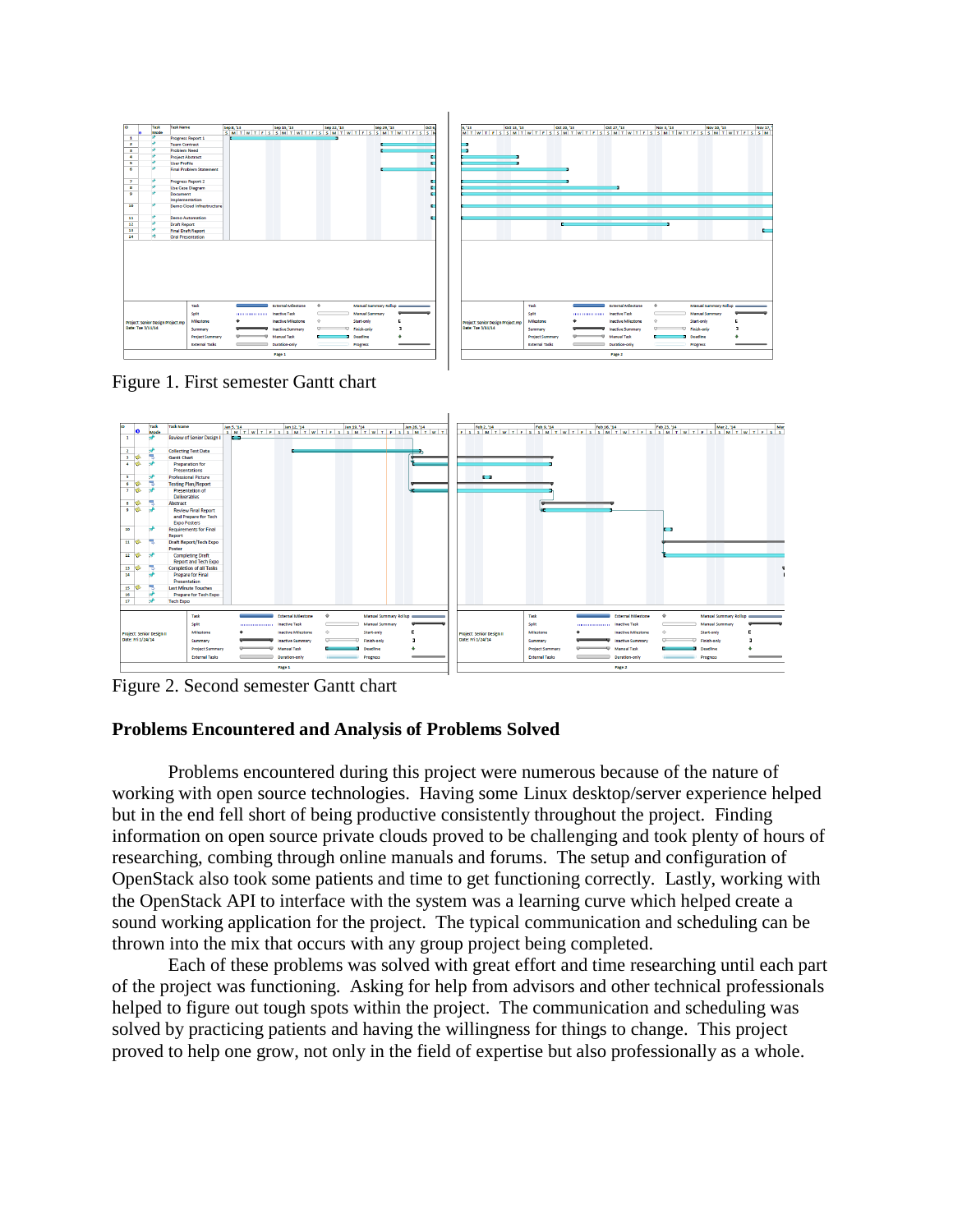### **Future Recommendations/Recommendations for Improvement**

Future recommendations for this project would be to be more versed in the open source communities and better understand the cloud technologies you work with. Knowing where to look for known issue can save a lot of time researching for the answer. When it comes to cloud technologies, it would have been better to understand each of the components of OpenStack rather than just figuring out how to configure it along the way. In addition, having more realistic time frames for certain tasks for the project would also be helpful. Another recommendation for improvement could be to mandate set meeting times rather than rushing assignments at the last minute. Lastly, having reliable hardware/software would also cut down on time spent waiting for certain issues to be resolved.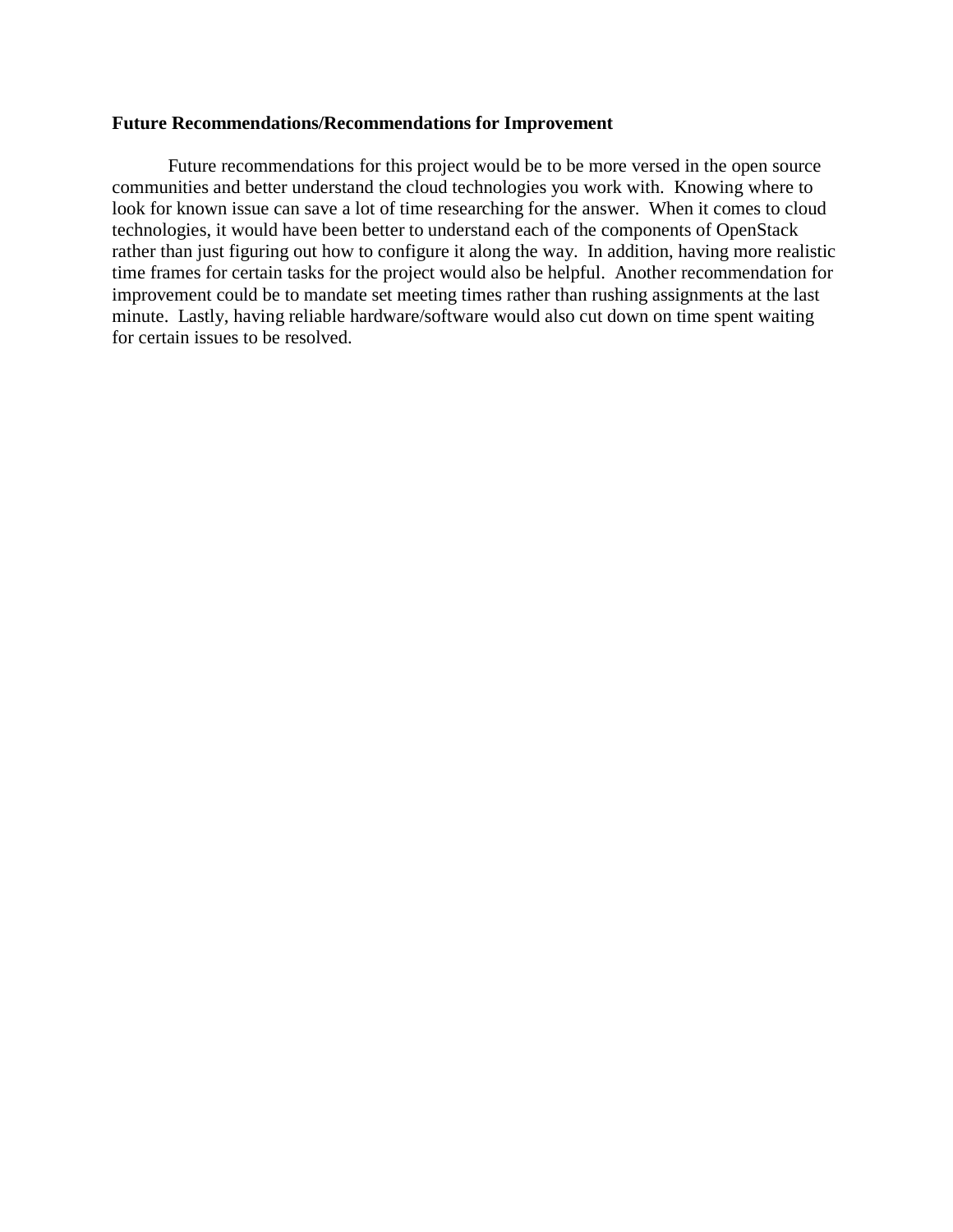# **Conclusion**

## **Lessons Learned**

With a lot of research, configuring and hard work, this project has provided a knowledgeable baseline among the open source cloud technologies. Having the knowledge to provide a valuable skill set to help an organization save money with open source software and already existing hardware will be beneficial for future success. It can be extremely challenging working with open source technologies but the payoff in the end will be great. Knowing that there is not a whole lot in the technology industry with open source automation makes one feel confident that this project could help make a change for a brighter future. The time and effort it took together to produce a good application for open source cloud automation is a good lesson learned.

## **Abilities/Skills Developed or Enhanced with Completion of Project**

Abilities/skills that were developed with the completion of the project would be the following: setup and configuration of OpenStack with Ubuntu Server, knowledgebase of the OpenStack API, and writing scripts for an application.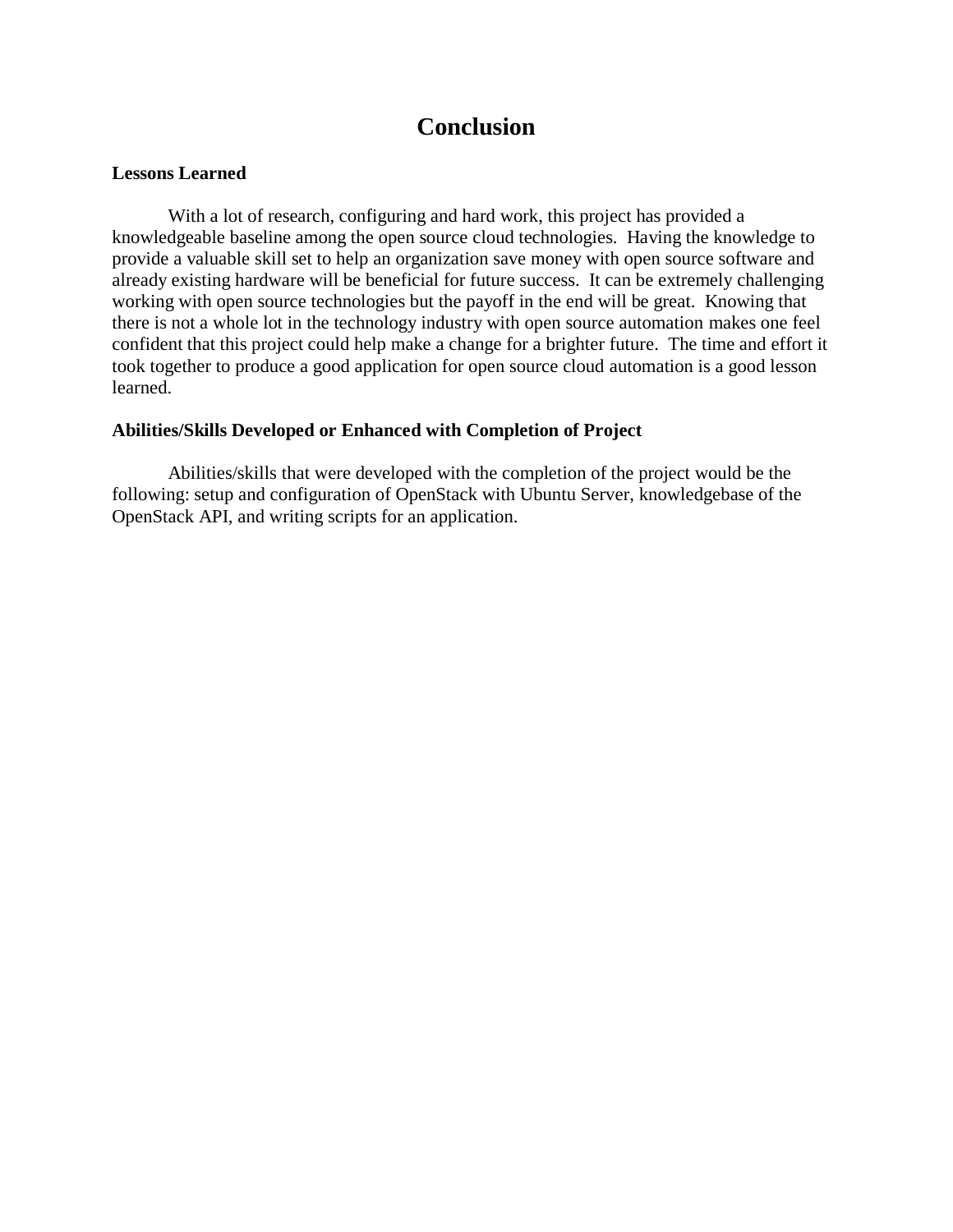# **List of Illustrations**

| Table A. Testing Report – Functional Requirements | A              |
|---------------------------------------------------|----------------|
| Table B. Proposed project budget                  | B              |
| Image 1. OpenStack Dashboard                      | $\mathbf{1}$   |
| Image 2. OSVI Application                         | $\overline{2}$ |
| Image 3. Network Diagram                          | 3              |
| Figure 1. First semester Gantt chart              | 1              |
| Figure 2. Second semester Gantt chart             | $\overline{2}$ |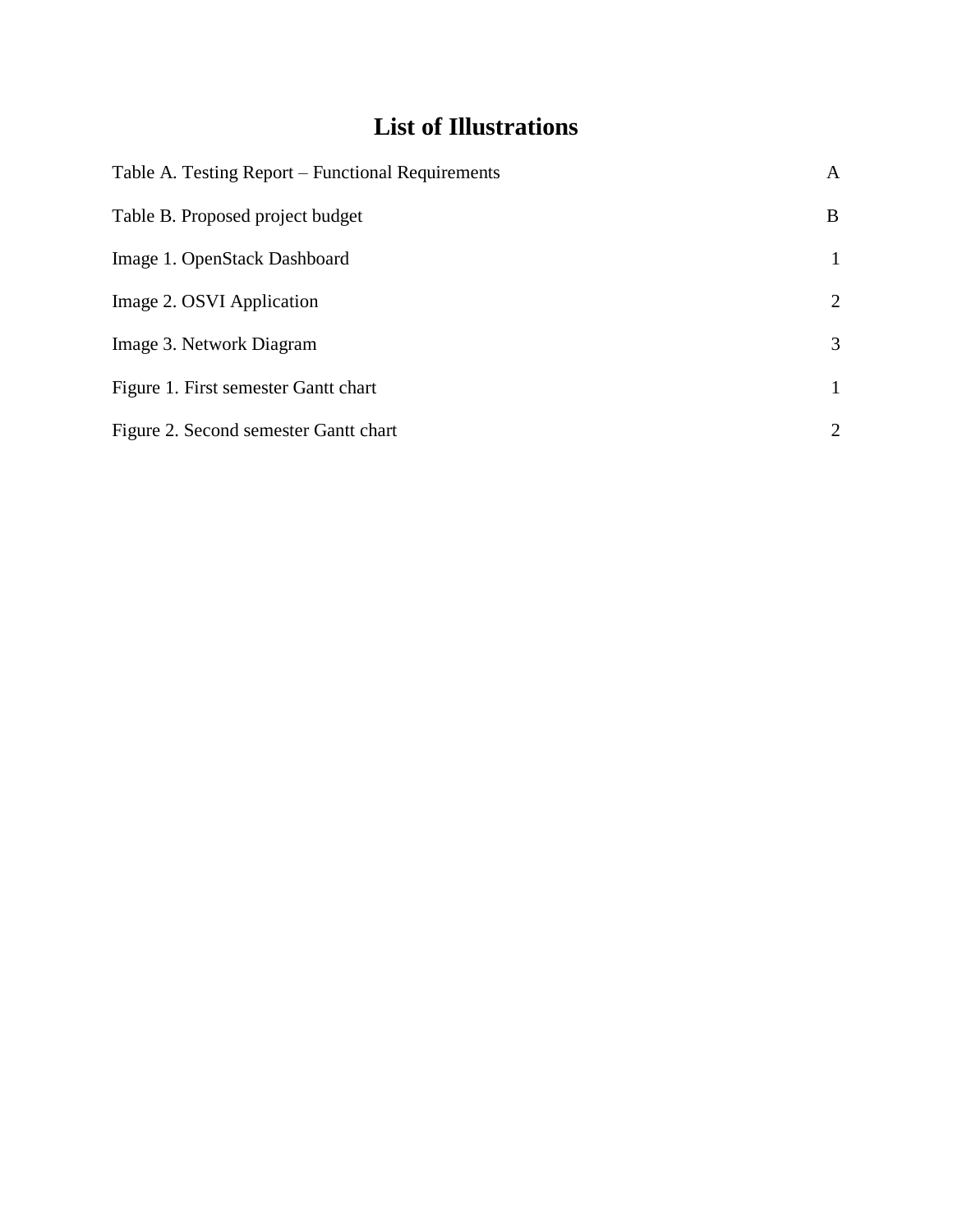# **References**

- 1. Dornan, Andy. "Linux Virtualization Finds Some Rich Uncles." *InformationWeek* 13 June 2011: 21. *Expanded Academic ASAP*. Web. 4 Nov. 2013.
- 2. "Linux Expected to Thrive as Economy Recovers; Virtualization, cloud computing, and adoption by startups will make Linux the fastest-growing operating system, post economic downturn, report says." *InformationWeek* 9 Apr. 2009. *Expanded Academic ASAP*. Web. 4 Nov. 2013.
- 3. "Ubuntu Documentation." *Ubuntu Cloud*. N.p., n.d. Web. 4 Nov. 2013. <https://help.ubuntu.com/12.10/serverguide/ubuntucloud.html>.
- 4. "Ubuntu Documentation." *UbuntuCloudInfrastructure*. N.p., n.d. Web. 4 Nov. 2013. <https://help.ubuntu.com/community/UbuntuCloudInfrastructure>.
- 5. Musthaler, Linda. "From physical to virtual to cloud and everywhere in between." *Network World* 1 May 2013. *Expanded Academic ASAP*. Web. 4 Nov. 2013.
- 6. "Eucalyptus Offers Open Source VMware Based Cloud Platform 100923." *eWeek* 9 Sept. 2009. *Expanded Academic ASAP*. Web. 4 Nov. 2013.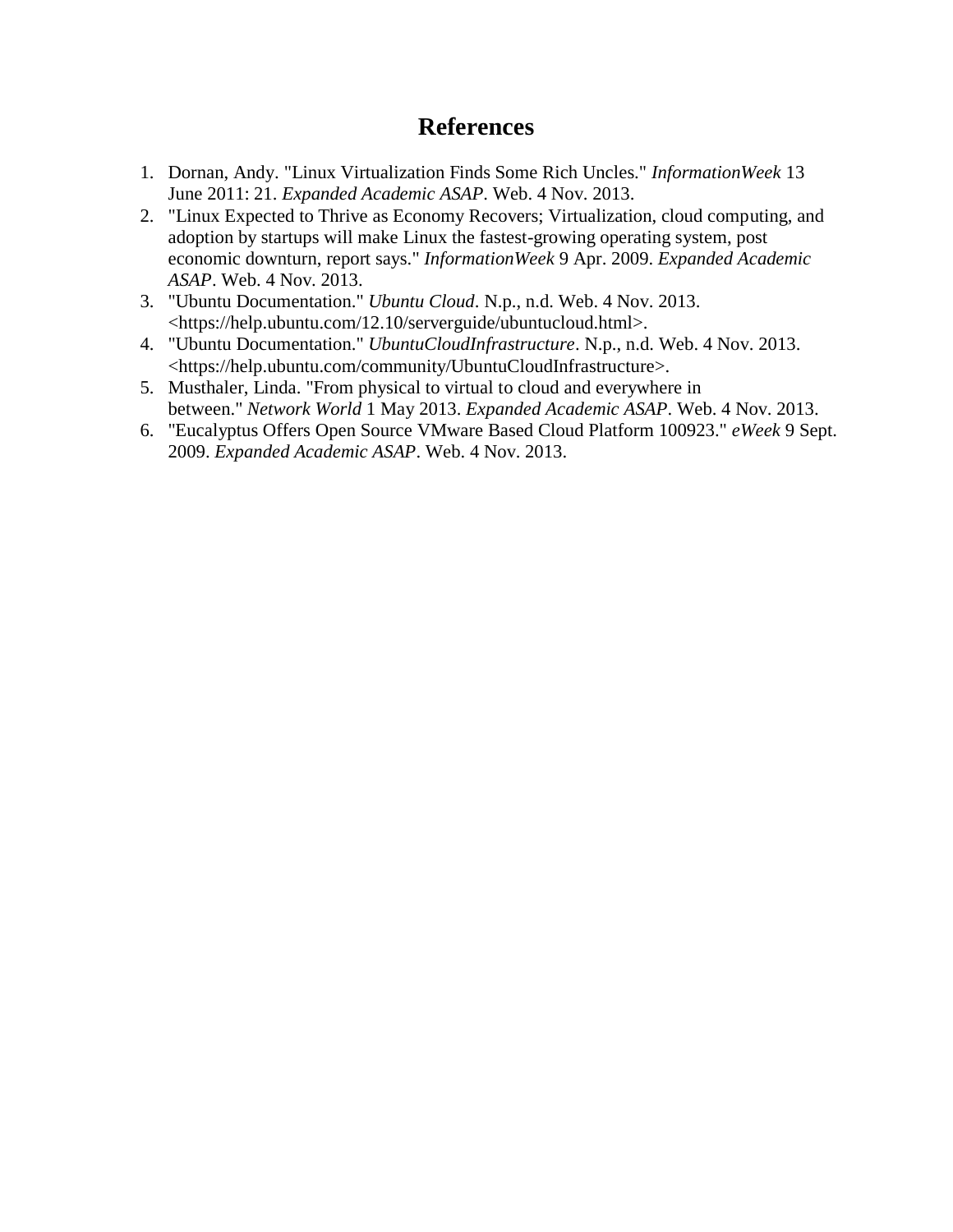# **Appendix A. Project Documentation**

## **Ubuntu Cloud Setup with OpenStack**

The project had some success through the research that was accomplished and the Ubuntu Cloud documentation (Ubuntu Cloud). This helped with the installation of the open source orchestrator, OpenStack which ran on top of Ubuntu Sever. The additional links went more into detail about the configuration of OpenStack.

## **Ubuntu Cloud Setup with MAAS and Juju**

The documentation for using the Ubuntu cloud setup with MAAS and Juju was thrown out when the project scope was narrowed down (UbuntuCloudInfrastructure). This documentation did provide some insight into the configuration of OpenStack which became beneficial later with the project.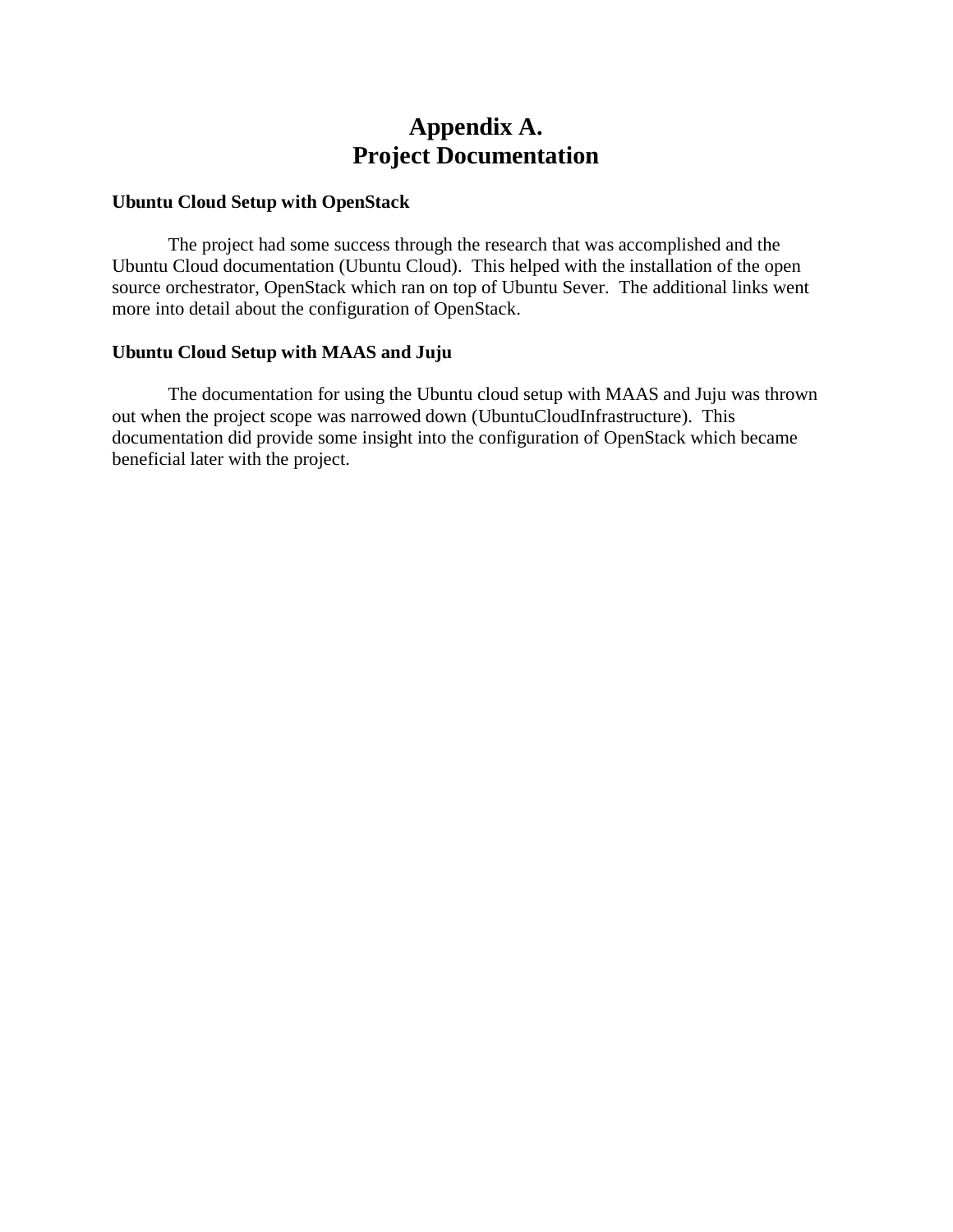# **Appendix B. Application Scripts**

#### **AssemblyInfo.cs**

```
using System.Reflection;
using System.Runtime.CompilerServices;
using System.Runtime.InteropServices;
[assembly: AssemblyTitle("OpenStackScripting")]
[assembly: AssemblyDescription("")]
[assembly: AssemblyConfiguration("")]
[assembly: AssemblyCompany("")]
[assembly: AssemblyProduct("OpenStackScripting")]
[assembly: AssemblyCopyright("Copyright © 2014")]
[assembly: AssemblyTrademark("")]
[assembly: AssemblyCulture("")]
[assembly: ComVisible(false)]
[assembly: Guid("edc1e152-0855-4e21-a8ba-b54a54ed6e7f")]
[assembly: AssemblyVersion("1.0.0.0")]
[assembly: AssemblyFileVersion("1.0.0.0")]
```
### **Resources.Designer.cs**

```
namespace OpenStackScripting.Properties {
     using System;
[global::System.CodeDom.Compiler.GeneratedCodeAttribute("System.Resources.Tools.StronglyT
ypedResourceBuilder", "4.0.0.0")]
     [global::System.Diagnostics.DebuggerNonUserCodeAttribute()]
     [global::System.Runtime.CompilerServices.CompilerGeneratedAttribute()]
     internal class Resources {
         private static global::System.Resources.ResourceManager resourceMan;
         private static global::System.Globalization.CultureInfo resourceCulture;
[global::System.Diagnostics.CodeAnalysis.SuppressMessageAttribute("Microsoft.Performance"
, "CA1811:AvoidUncalledPrivateCode")]
         internal Resources() {
         }
[global::System.ComponentModel.EditorBrowsableAttribute(global::System.ComponentModel.Edi
torBrowsableState.Advanced)]
         internal static global::System.Resources.ResourceManager ResourceManager {
             get {
                 if (object.ReferenceEquals(resourceMan, null)) {
                    global::System.Resources.ResourceManager temp = new
global::System.Resources.ResourceManager("OpenStackScripting.Properties.Resources", 
typeof(Resources).Assembly);
                    resourceMan = temp;
 }
                return resourceMan;
 }
 }
[global::System.ComponentModel.EditorBrowsableAttribute(global::System.ComponentModel.Edi
torBrowsableState.Advanced)]
        internal static global::System.Globalization.CultureInfo Culture {
             get {
                return resourceCulture;
 }
             set {
                 resourceCulture = value;
```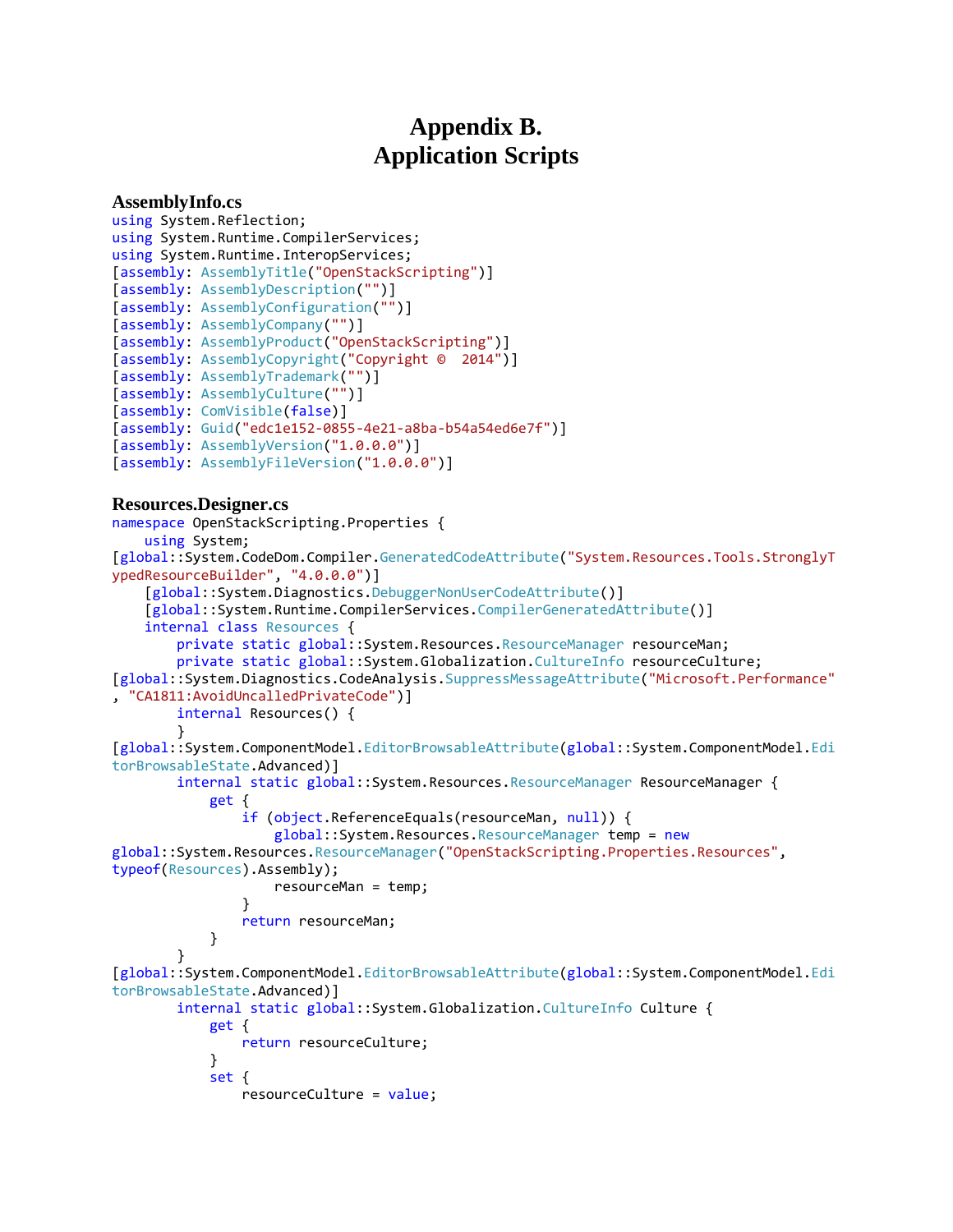```
 }
        }
        internal static System.Drawing.Bitmap add {
            get {
                object obj = ResourceManager.GetObject("add", resourceCulture);
                return ((System.Drawing.Bitmap)(obj));
 }
        }
       internal static System.Drawing.Bitmap delete {
            get {
                object obj = ResourceManager.GetObject("delete", resourceCulture);
           return ((System.Drawing.Bitmap)(obj));<br>}
 }
        }
       internal static System.Drawing.Bitmap edit {
            get {
                object obj = ResourceManager.GetObject("edit", resourceCulture);
                return ((System.Drawing.Bitmap)(obj));
 }
        }
        internal static System.Drawing.Bitmap password {
            get {
                object obj = ResourceManager.GetObject("password", resourceCulture);
               return ((System.Drawing.Bitmap)(obj));
 }
        }
       internal static System.Drawing.Bitmap reboot {
            get {
                object obj = ResourceManager.GetObject("reboot", resourceCulture);
                return ((System.Drawing.Bitmap)(obj));
 }
        }
        internal static System.Drawing.Bitmap refresh {
            get {
                object obj = ResourceManager.GetObject("refresh", resourceCulture);
                return ((System.Drawing.Bitmap)(obj));
 }
        }
    }
```
### **Settings.Desinger.cs** namespace OpenStackScripting.Properties

}

```
{
     [global::System.Runtime.CompilerServices.CompilerGeneratedAttribute()]
[global::System.CodeDom.Compiler.GeneratedCodeAttribute("Microsoft.VisualStudio.Editors.S
ettingsDesigner.SettingsSingleFileGenerator", "11.0.0.0")]
     internal sealed partial class Settings : 
global::System.Configuration.ApplicationSettingsBase
    \mathfrak{t} private static Settings defaultInstance = 
((Settings)(global::System.Configuration.ApplicationSettingsBase.Synchronized(new
Settings())));
         public static Settings Default
         {
             get
```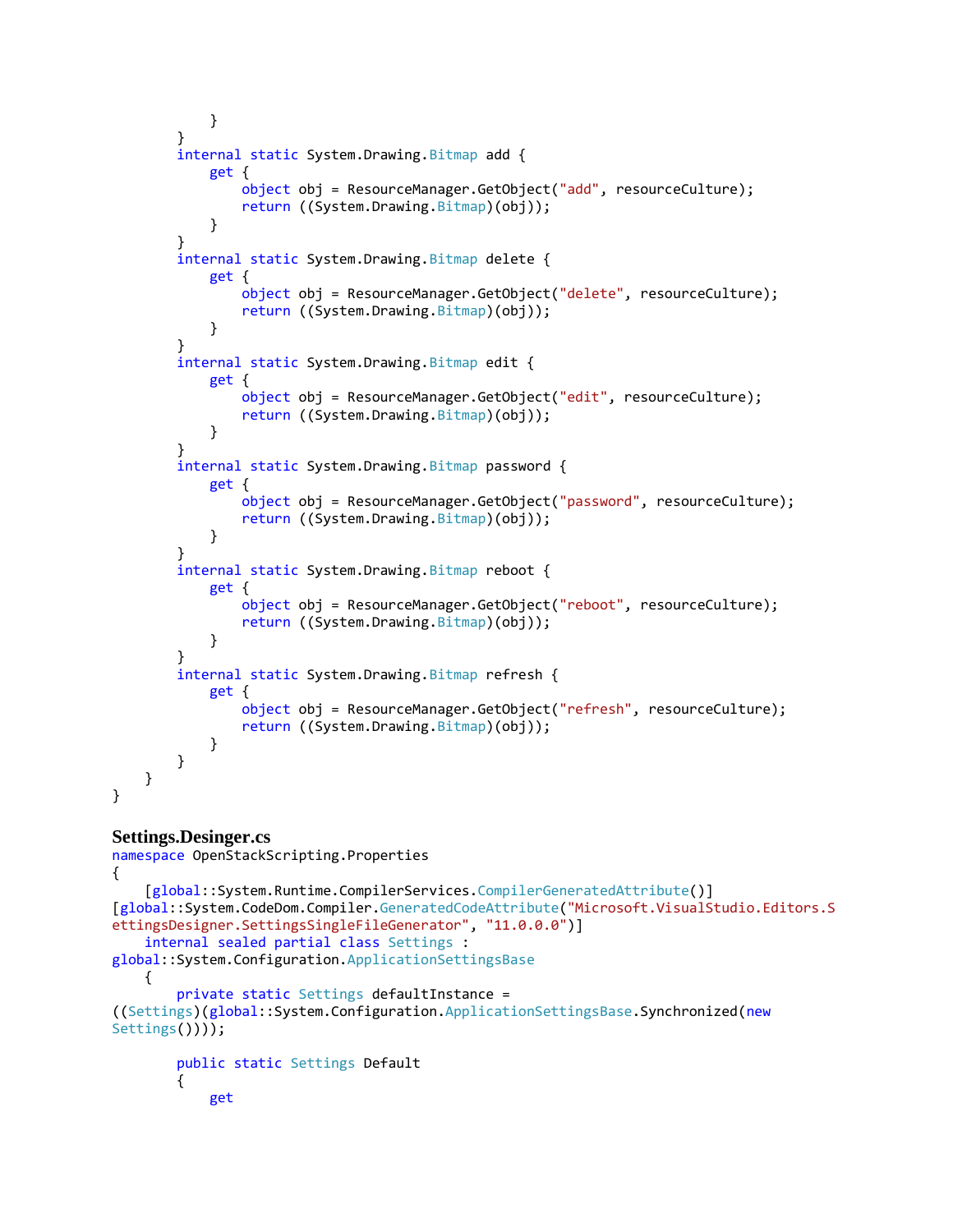```
\{ return defaultInstance;
 }
        }
    }
}
Connect.cs
using System;
using System.Collections.Generic;
using System.Linq;
using System.Text;
using System.Threading.Tasks;
using System.Web;
using System.Net;
using System.IO;
using Newtonsoft.Json;
using Newtonsoft.Json.Linq;
namespace OpenStackScripting
{
     public class Connect
     {
         private const string IP = "10.71.66.71";
         private const string authPort = ":5000";
         private const string novaPort = ":8774";
         private const string glancePort = ":9292";
         private const string identityPort = ":35357";
         public static string result;
         public static string URL;
         public static string adminID;
         public static string imageID;
         public static string serverID;
         private static string tokenStr = "";
         private static string authString = "";
         public static string userName = "";
         public JArray images;
         public JArray flavors;
         public JArray servers;
         public JObject serverDetail;
        public Connect(string user, string password)
         {
             authString = "{\"auth\": {\"tenantName\": \"admin\", \"passwordCredentials\": 
{\Upsilon}"username\": \"" + user + "\", \"password\": \"" + password + "\"}}}";
             userName = user; 
         }
         public void getToken()
         {
            URL = "http://" + IP + author't +"/v2.0/tokens";Uri authUri = new Uri(URL);
            HttpWebRequest request = (HttpWebRequest)WebRequest.Create(authUri);
             request.Method = "POST";
             request.ContentType = "application/json";
             request.Accept = "application/json";
             byte[] formData = UTF8Encoding.UTF8.GetBytes(authString);
             request.ContentLength = formData.Length;
             using (Stream post = request.GetRequestStream())
\{
```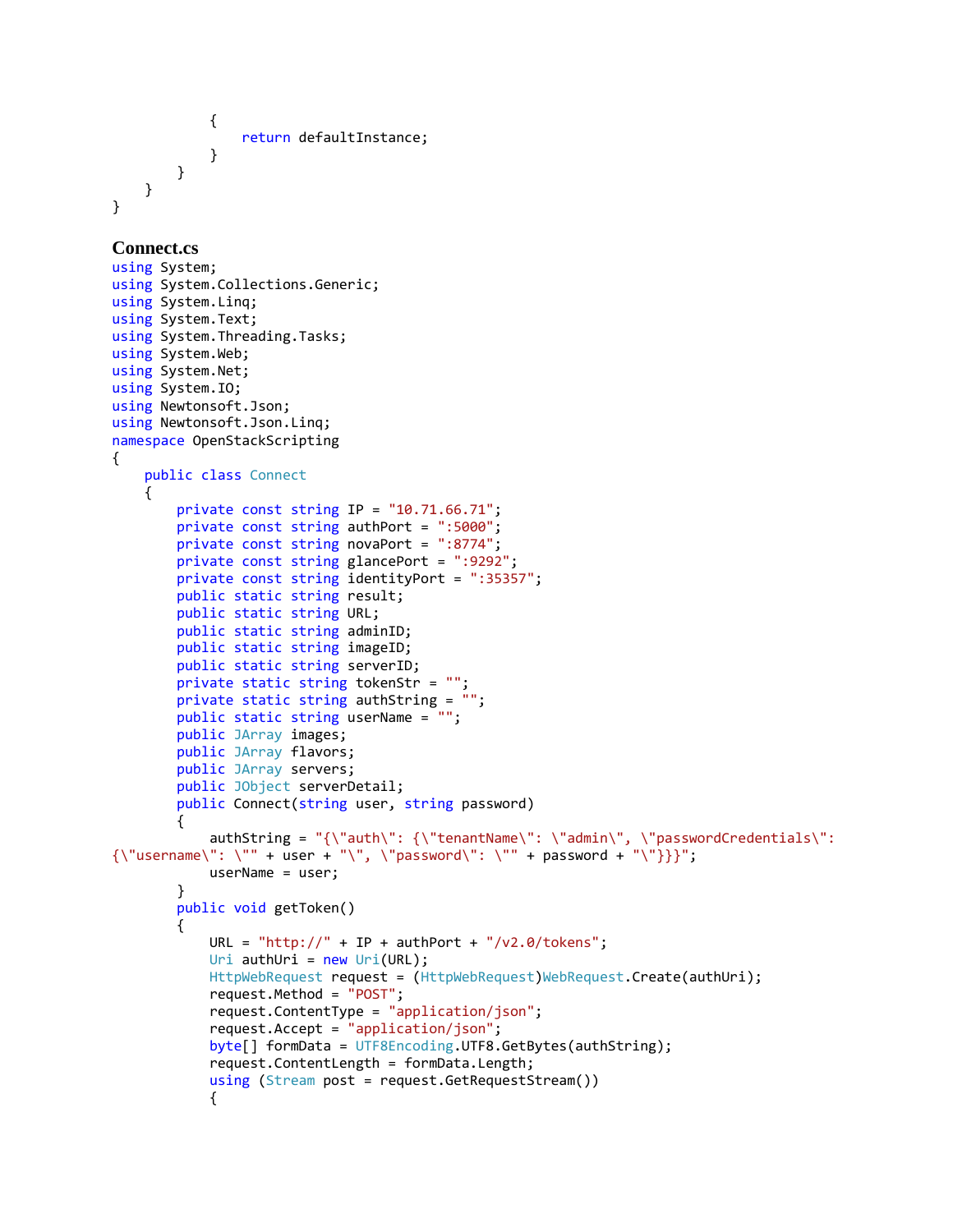```
 post.Write(formData, 0, formData.Length);
 }
            using (HttpWebResponse resp = request.GetResponse()
                                         as HttpWebResponse)
\{StreamReader reader =
                    new StreamReader(resp.GetResponseStream());
                result = reader.ReadToEnd();
                JObject json = new JObject();
                json = JObject.Parse(result);
                tokenStr = json["access"]["token"]["id"].ToString();
 }
        }
        public void getUserID()
\overline{\mathcal{L}}URL = "http://" + IP + identityPort + "/v2.0/tenants";
           Uri authUri = new Uri(URL);
           HttpWebRequest request = (HttpWebRequest)WebRequest.Create(authUri);
            request.Method = "GET";
            request.UserAgent = "python-keystoneclient";
            request.Headers.Add("X-Auth-Token: " + tokenStr);
           string result = "";
            using (HttpWebResponse resp = request.GetResponse()
                                         as HttpWebResponse)
\{ StreamReader reader =
                    new StreamReader(resp.GetResponseStream());
                result = reader.ReadToEnd();
                JObject json = new JObject();
                json = JObject.Parse(result);
               JArray array = JArray.Parse(json["tenants"].ToString());
                foreach (JObject o in array.Children<JObject>())
\overline{a} if (o.GetValue("name").ToString() == userName)
\{ adminID = o.GetValue("id").ToString();
 }
 }
 }
        }
        public void getImage()
        {
           URL = "http://" + IP + novaPort + "/v2/" + adminID + "/images";
           Uri authUri = new Uri(URL);
           HttpWebRequest request = (HttpWebRequest)WebRequest.Create(authUri);
            request.Method = "GET";
            request.UserAgent = "python-keystoneclient";
            request.Headers.Add("X-Auth-Token: " + tokenStr);
            string result = "";
            using (HttpWebResponse resp = request.GetResponse()
                                         as HttpWebResponse)
\{ StreamReader reader =
                    new StreamReader(resp.GetResponseStream());
                result = reader.ReadToEnd();
                JObject json = new JObject();
                json = JObject.Parse(result);
```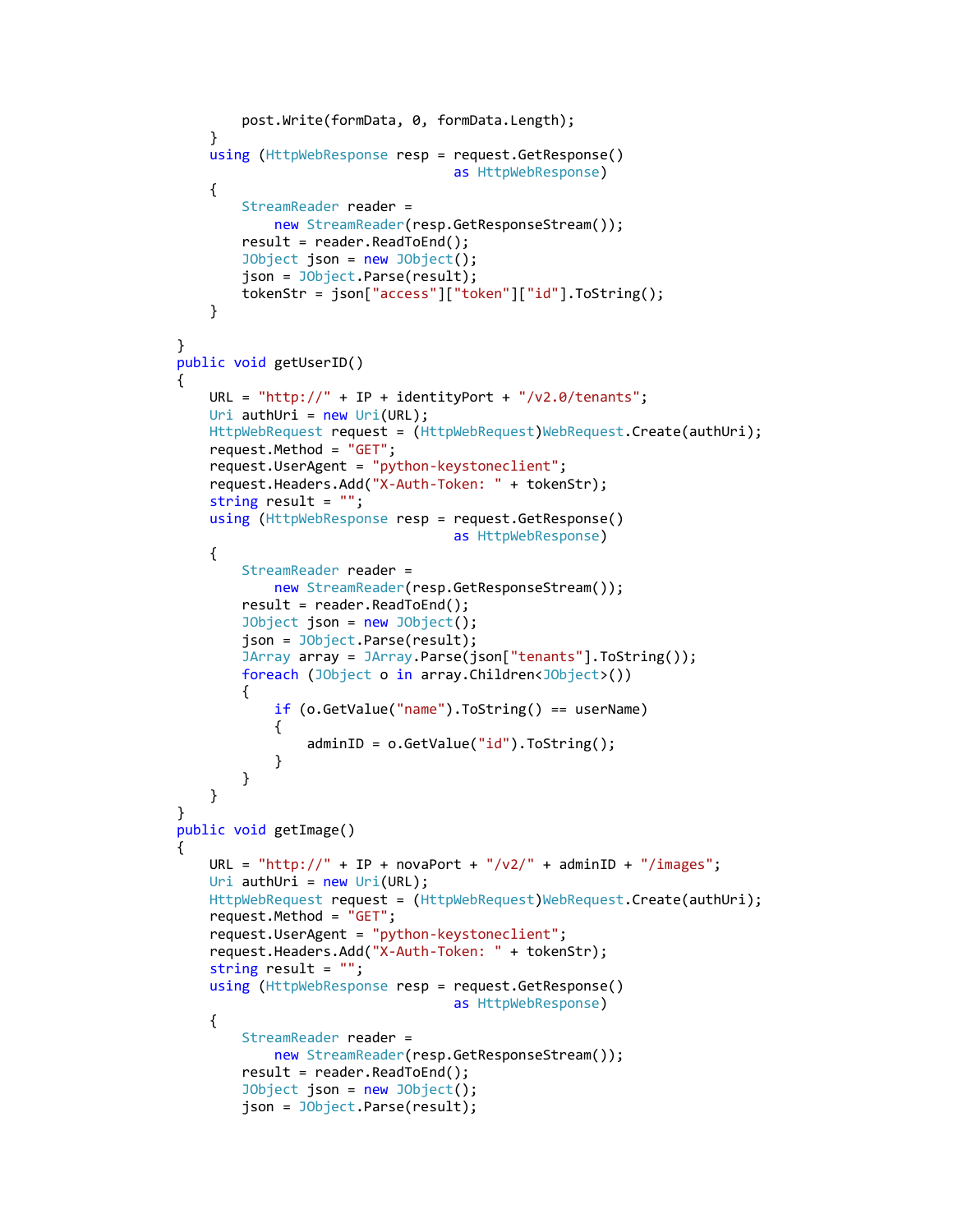```
 images = JArray.Parse(json["images"].ToString());
 }
        }
        public void getFlavors()
\overline{\mathcal{L}}URL = "http://" + IP + novaPort +"/v2/" + adminID +"/flavors/detail";Uri authUri = new Uri(URL);
           HttpWebRequest request = (HttpWebRequest)WebRequest.Create(authUri);
            request.Method = "GET";
            request.UserAgent = "python-keystoneclient";
            request.Headers.Add("X-Auth-Token: " + tokenStr);
            request.ContentType = "application/json";
            request.Accept = "application/json";
            string result = "";
            using (HttpWebResponse resp = request.GetResponse()
                                           as HttpWebResponse)
\{ StreamReader reader =
                     new StreamReader(resp.GetResponseStream());
                 result = reader.ReadToEnd();
                 JObject json = new JObject();
                 json = JObject.Parse(result);
                flavors = JArray.Parse(json["flavors"].ToString());
 }
        }
        public void getServers()
        {
           URL = "http://" + IP + novaPort + "/v2/" + adminID + "/servers";
           Uri authUri = new Uri(URL);
           HttpWebRequest request = (HttpWebRequest)WebRequest.Create(authUri);
            request.Method = "GET";
            request.ContentType = "application/json";
            request.Accept = "application/json";
            request.UserAgent = "python-keystoneclient";
            request.Headers.Add("X-Auth-Token: " + tokenStr);
            string result = "";
            using (HttpWebResponse resp = request.GetResponse()
                                           as HttpWebResponse)
\{ StreamReader reader =
                     new StreamReader(resp.GetResponseStream());
                result = reader.ReadToEnd();
                 JObject json = new JObject();
                 json = JObject.Parse(result);
                 servers = JArray.Parse(json["servers"].ToString()); 
 }
        }
       public void createServer(string name, string flavor, string image)
        {
           URL = "http://" + IP + novaPort + "/v2/" + adminID + "/servers";
           Uri authUri = new Uri(URL);
            HttpWebRequest request = (HttpWebRequest)WebRequest.Create(authUri);
            request.Method = "POST";
            request.ContentType = "application/json";
            request.Accept = "application/json";
            request.UserAgent = "python-keystoneclient";
            request.Headers.Add("X-Auth-Token: " + tokenStr);
```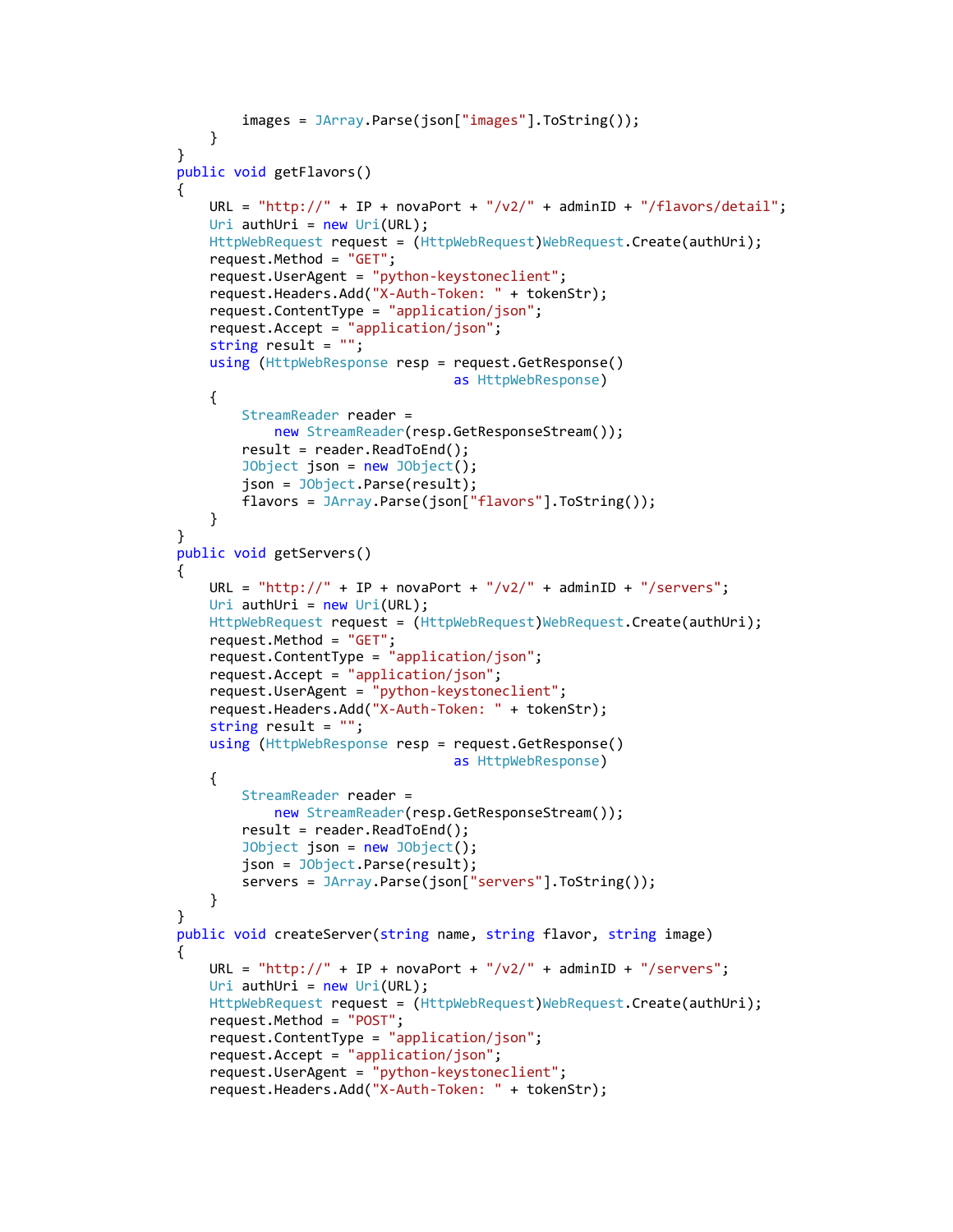```
 byte[] formData = UTF8Encoding.UTF8.GetBytes("{\"server\": {\"flavorRef\": 
\"" + flavor + "\",\"imageRef\": \"" + image + "\",\"metadata\": {\"My Server Name\": \""
+ name + "\"},\"name\": \"" + name + "\"}}");
             request.ContentLength = formData.Length;
             using (Stream post = request.GetRequestStream())
\{ post.Write(formData, 0, formData.Length);
 }
             string result = "";
             using (HttpWebResponse resp = request.GetResponse()
                                           as HttpWebResponse)
\{ StreamReader reader =
                     new StreamReader(resp.GetResponseStream());
                 result = reader.ReadToEnd();
                 JObject json = new JObject();
                 json = JObject.Parse(result);
                 Console.Write(result);
                 Console.Read();
 }
         }
         public void getServerDetail(string id)
         {
            URL = "http://" + IP + novaPort + "/v2/" + adminID + "/servers/" + id;
             Uri authUri = new Uri(URL);
            HttpWebRequest request = (HttpWebRequest)WebRequest.Create(authUri);
             request.Method = "GET";
             request.ContentType = "application/json";
             request.Accept = "application/json";
             request.UserAgent = "python-keystoneclient";
             request.Headers.Add("X-Auth-Token: " + tokenStr);
             string result = "";
             using (HttpWebResponse resp = request.GetResponse()
                                           as HttpWebResponse)
\{ StreamReader reader =
                     new StreamReader(resp.GetResponseStream());
                 result = reader.ReadToEnd();
                 JObject json = new JObject();
                 json = JObject.Parse(result);
                 serverDetail = JObject.Parse(json.GetValue("server").ToString());
 }
         }
         public void deleteServer(string serverID)
\overline{\mathcal{L}}URL = "http://" + IP + novaPort + "/v2/" + adminID + "/servers/" + serverID;
            Uri authUri = new Uri(URL);
            HttpWebRequest request = (HttpWebRequest)WebRequest.Create(authUri);
             request.Method = "DELETE";
             request.ContentType = "application/json";
             request.Accept = "application/json";
             request.UserAgent = "python-keystoneclient";
             request.Headers.Add("X-Auth-Token: " + tokenStr);
             request.GetResponse();
 }
         public void serverAction(string serverID, string command)
\overline{\mathcal{L}}
```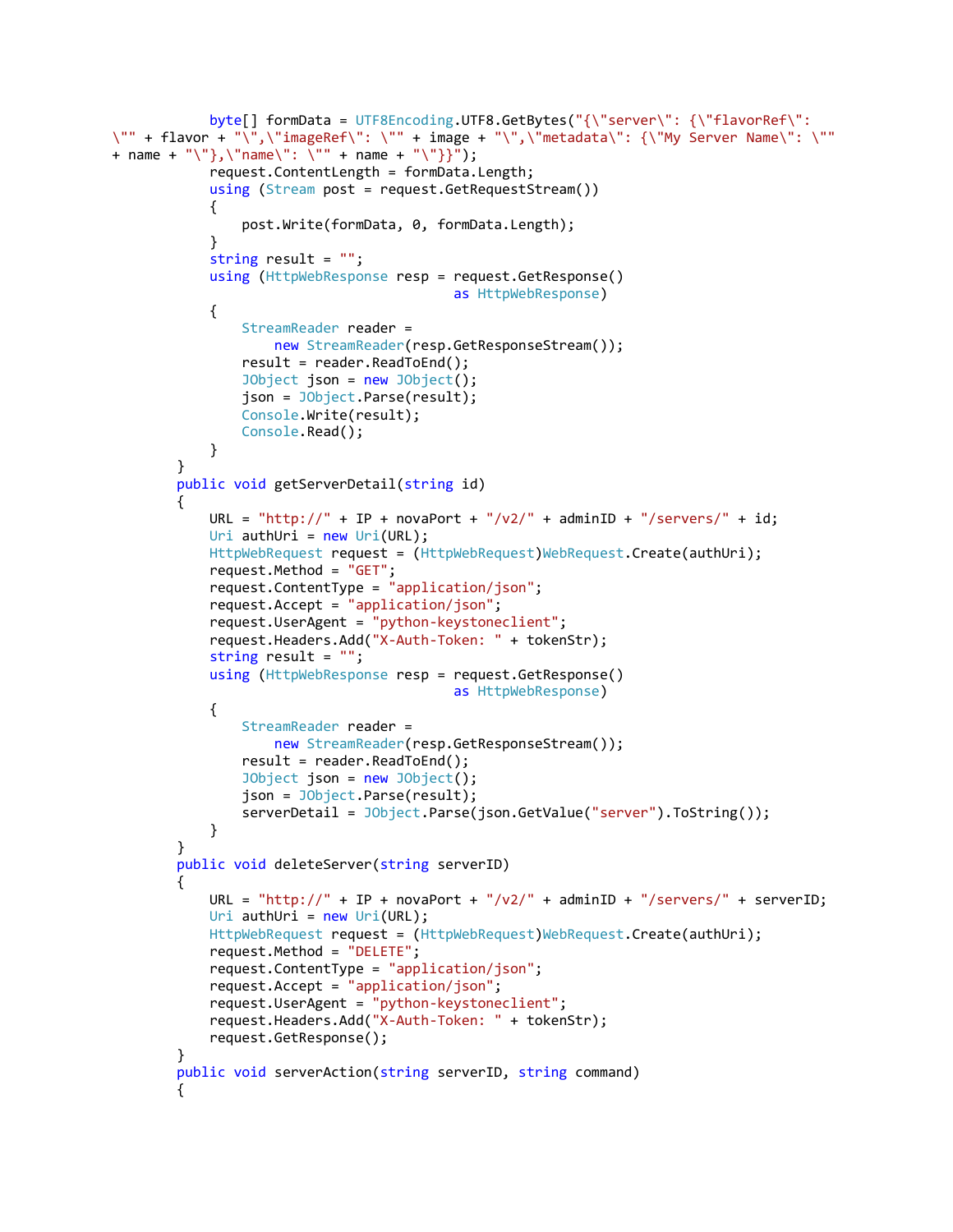```
URL = "http://" + IP + novaPort + "/v2/" + adminID + "/servers/" + serverID +
"/action";
           Uri authUri = new Uri(URL);
           HttpWebRequest request = (HttpWebRequest)WebRequest.Create(authUri);
            request.Method = "POST";
            request.ContentType = "application/json";
            request.Accept = "application/json";
            request.UserAgent = "python-keystoneclient";
            request.Headers.Add("X-Auth-Token: " + tokenStr);
            byte[] formData = UTF8Encoding.UTF8.GetBytes(command);
            request.ContentLength = formData.Length;
            using (Stream post = request.GetRequestStream())
\{ post.Write(formData, 0, formData.Length);
 }
            string result = "";
            using (HttpWebResponse resp = request.GetResponse()
                                          as HttpWebResponse)
\{ StreamReader reader =
                    new StreamReader(resp.GetResponseStream());
                result = reader.ReadToEnd();
                JObject json = new JObject();
                try
\{ json = JObject.Parse(result);
 }
                catch { }
 }
        }
        public void imageServer(string serverID, string command)
        {
           URL = "http://" + IP + novaPort + "/v2/" + adminID + "/servers/" + serverID +
"/action";
           Uri authUri = new Uri(URL);
           HttpWebRequest request = (HttpWebRequest)WebRequest.Create(authUri);
            request.Method = "POST";
            request.ContentType = "application/json";
            request.Accept = "application/json";
            request.UserAgent = "python-keystoneclient";
            request.Headers.Add("X-Auth-Token: " + tokenStr);
            byte[] formData = UTF8Encoding.UTF8.GetBytes(command);
            request.ContentLength = formData.Length;
            using (Stream post = request.GetRequestStream())
\{ post.Write(formData, 0, formData.Length);
 }
            request.GetResponse();
        }
    }
}
```
#### **Form1.Designer.cs**

```
namespace OpenStackScripting
{
     partial class Form1
\{ \{ \}
```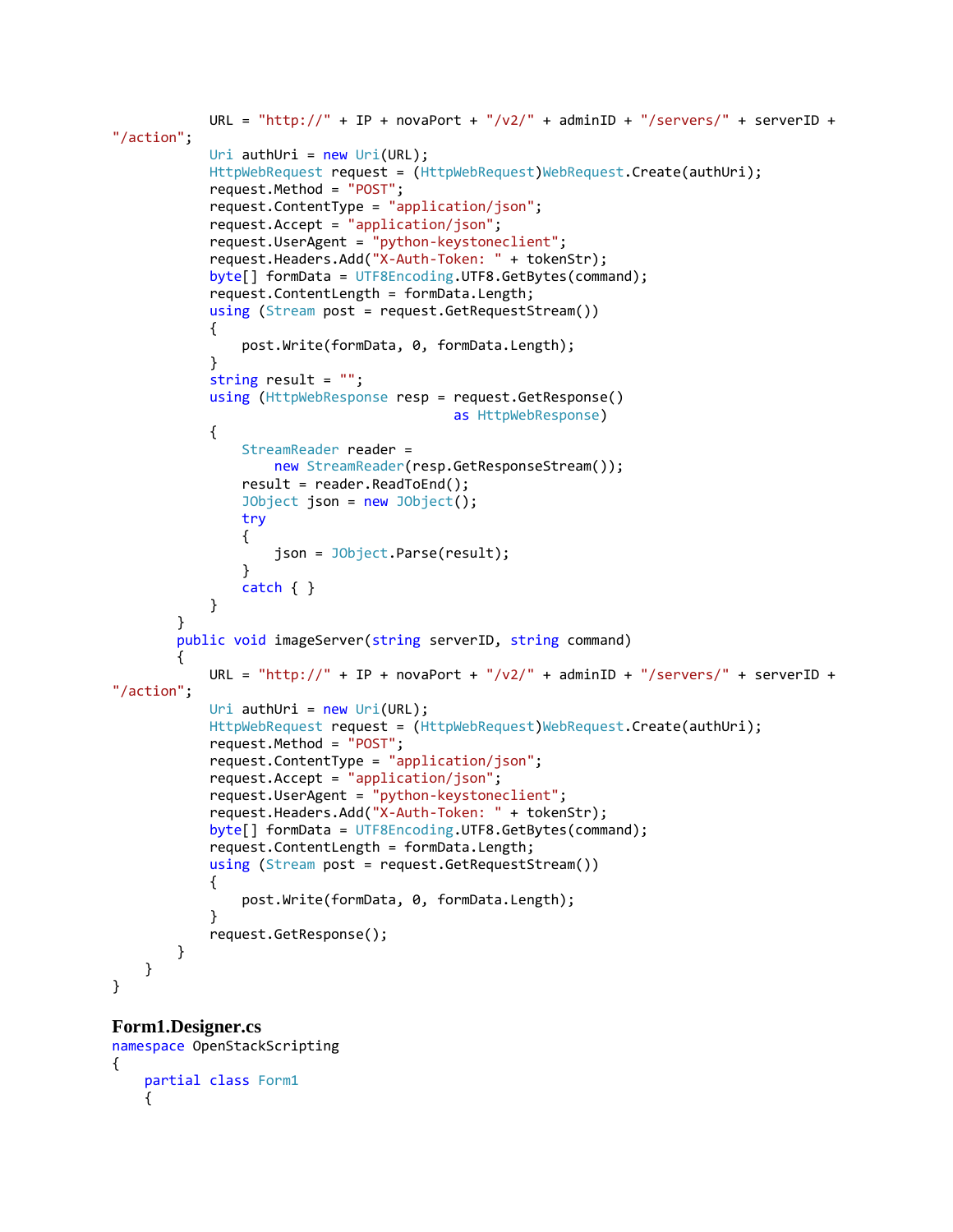```
 private System.ComponentModel.IContainer components = null;
         protected override void Dispose(bool disposing)
\overline{\mathcal{L}} if (disposing && (components != null))
\{ components.Dispose();
 }
             base.Dispose(disposing);
         }
         #region Windows Form Designer generated code
         private void InitializeComponent()
         {
             this.toolStrip1 = new System.Windows.Forms.ToolStrip();
             this.btnAdd = new System.Windows.Forms.ToolStripButton();
             this.btnEdit = new System.Windows.Forms.ToolStripButton();
             this.btnRefresh = new System.Windows.Forms.ToolStripButton();
             this.btnDelete = new System.Windows.Forms.ToolStripButton();
             this.toolStripContainer1 = new System.Windows.Forms.ToolStripContainer();
            this.gridMachines = new System.Windows.Forms.DataGridView();
             this.toolStrip1.SuspendLayout();
             this.toolStripContainer1.ContentPanel.SuspendLayout();
             this.toolStripContainer1.SuspendLayout();
             ((System.ComponentModel.ISupportInitialize)(this.gridMachines)).BeginInit();
             this.SuspendLayout();
             // 
             // toolStrip1
             // 
             this.toolStrip1.Items.AddRange(new System.Windows.Forms.ToolStripItem[] {
             this.btnAdd,
             this.btnEdit,
             this.btnRefresh,
             this.btnDelete});
             this.toolStrip1.Location = new System.Drawing.Point(0, 0);
             this.toolStrip1.Name = "toolStrip1";
             this.toolStrip1.Size = new System.Drawing.Size(474, 25);
             this.toolStrip1.TabIndex = 3;
             this.toolStrip1.Text = "toolStrip1";
             // 
             // btnAdd
             //
             this.btnAdd.DisplayStyle = 
System.Windows.Forms.ToolStripItemDisplayStyle.Image;
             this.btnAdd.Image = global::OpenStackScripting.Properties.Resources.add;
             this.btnAdd.ImageTransparentColor = System.Drawing.Color.Magenta;
             this.btnAdd.Name = "btnAdd";
             this.btnAdd.Size = new System.Drawing.Size(23, 22);
             this.btnAdd.Text = "Add";
             this.btnAdd.Click += new System.EventHandler(this.btnAdd_Click);
             // 
             // btnEdit
             // 
             this.btnEdit.DisplayStyle = 
System.Windows.Forms.ToolStripItemDisplayStyle.Image;
             this.btnEdit.Image = global::OpenStackScripting.Properties.Resources.edit;
             this.btnEdit.ImageTransparentColor = System.Drawing.Color.Magenta;
             this.btnEdit.Name = "btnEdit";
             this.btnEdit.Size = new System.Drawing.Size(23, 22);
             this.btnEdit.Text = "Edit";
```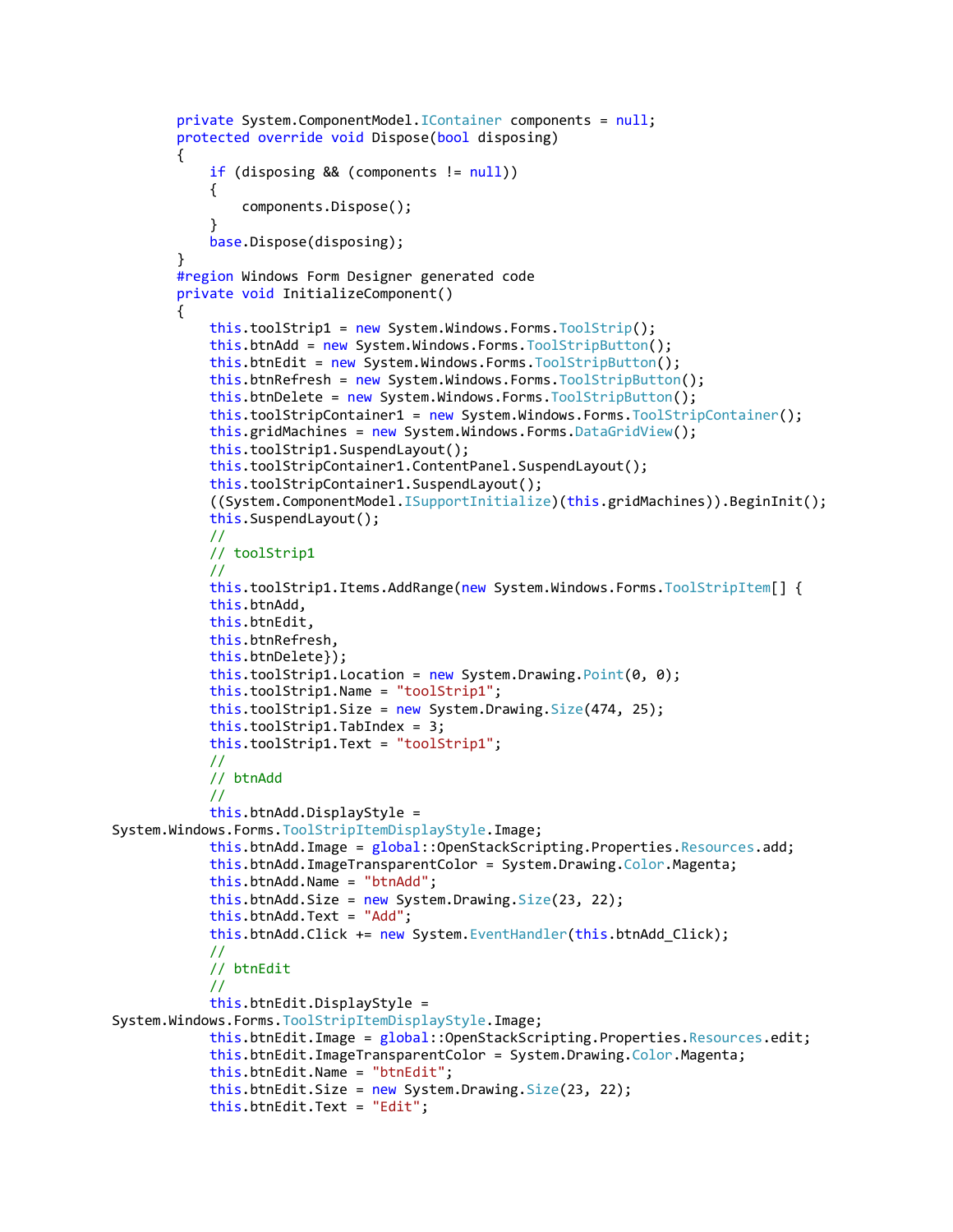```
this.btnEdit.Click += new System.EventHandler(this.btnEdit Click);
             // 
             // btnRefresh
             // 
             this.btnRefresh.DisplayStyle = 
System.Windows.Forms.ToolStripItemDisplayStyle.Image;
             this.btnRefresh.Image = 
global::OpenStackScripting.Properties.Resources.refresh;
             this.btnRefresh.ImageTransparentColor = System.Drawing.Color.Magenta;
             this.btnRefresh.Name = "btnRefresh";
             this.btnRefresh.Size = new System.Drawing.Size(23, 22);
             this.btnRefresh.Text = "Refresh";
            this.btnRefresh.Click += new System.EventHandler(this.btnRefresh Click);
             // 
             // btnDelete
             // 
             this.btnDelete.DisplayStyle = 
System.Windows.Forms.ToolStripItemDisplayStyle.Image;
             this.btnDelete.Image = 
global::OpenStackScripting.Properties.Resources.delete;
             this.btnDelete.ImageTransparentColor = System.Drawing.Color.Magenta;
             this.btnDelete.Name = "btnDelete";
             this.btnDelete.Size = new System.Drawing.Size(23, 22);
             this.btnDelete.Text = "Delete";
             this.btnDelete.Click += new System.EventHandler(this.btnDelete_Click);
             // 
             // toolStripContainer1
             // 
             // 
             // toolStripContainer1.ContentPanel
             // 
             this.toolStripContainer1.ContentPanel.Controls.Add(this.gridMachines);
             this.toolStripContainer1.ContentPanel.Size = new System.Drawing.Size(474, 
220);
             this.toolStripContainer1.Dock = System.Windows.Forms.DockStyle.Fill;
             this.toolStripContainer1.Location = new System.Drawing.Point(0, 25);
             this.toolStripContainer1.Name = "toolStripContainer1";
             this.toolStripContainer1.Size = new System.Drawing.Size(474, 245);
             this.toolStripContainer1.TabIndex = 4;
             this.toolStripContainer1.Text = "toolStripContainer1";
             // 
             // gridMachines
             // 
             this.gridMachines.AllowUserToAddRows = false;
             this.gridMachines.AllowUserToDeleteRows = false;
             this.gridMachines.AutoSizeColumnsMode = 
System.Windows.Forms.DataGridViewAutoSizeColumnsMode.Fill;
             this.gridMachines.ColumnHeadersHeightSizeMode = 
System.Windows.Forms.DataGridViewColumnHeadersHeightSizeMode.AutoSize;
             this.gridMachines.Dock = System.Windows.Forms.DockStyle.Fill;
            this.gridMachines.Location = new System.Drawing.Point(0, 0); this.gridMachines.MultiSelect = false;
             this.gridMachines.Name = "gridMachines";
             this.gridMachines.RowHeadersWidth = 40;
             this.gridMachines.SelectionMode = 
System.Windows.Forms.DataGridViewSelectionMode.FullRowSelect;
             this.gridMachines.Size = new System.Drawing.Size(474, 220);
             this.gridMachines.TabIndex = 3;
```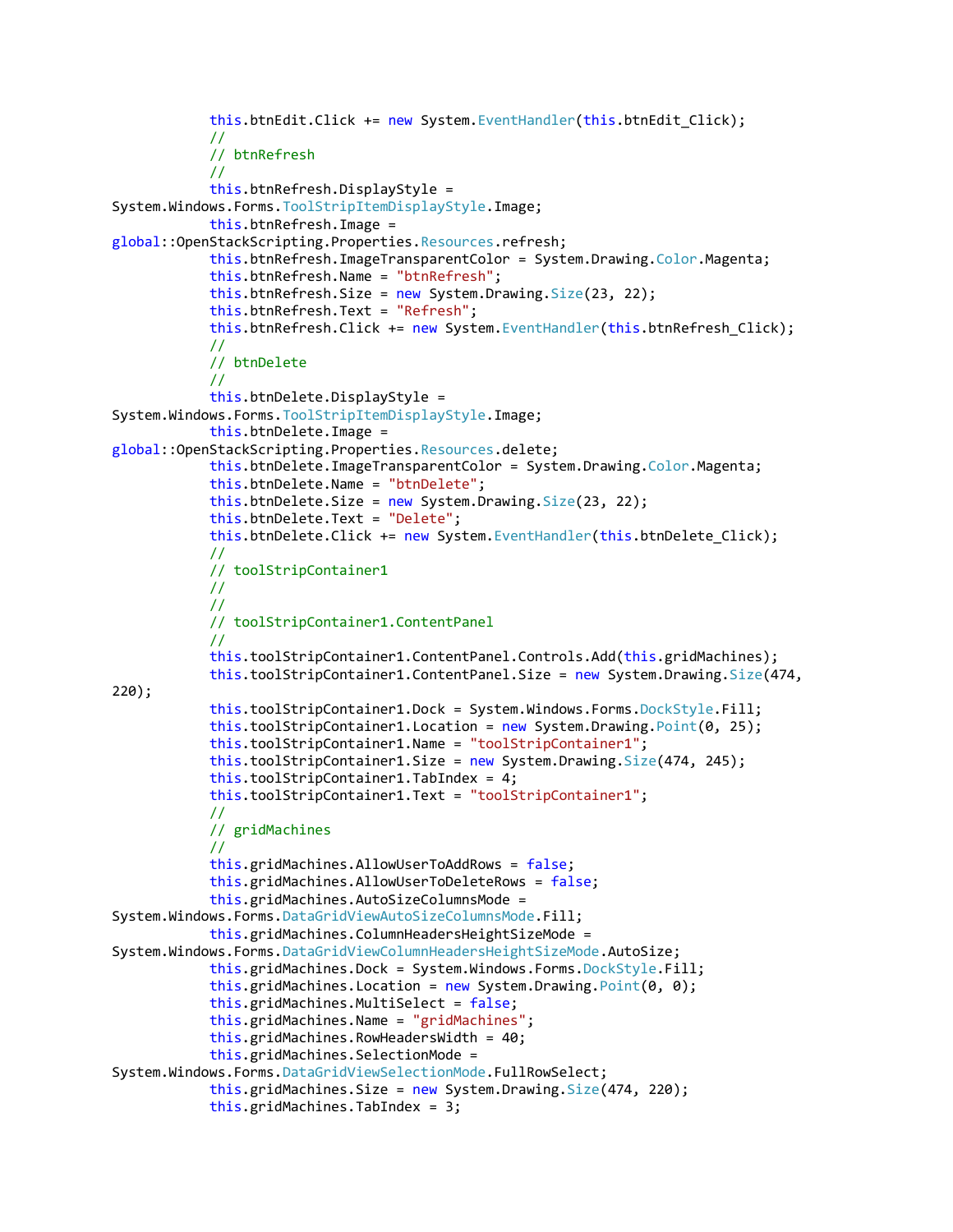```
 // 
             // Form1
             // 
            this.AutoScaleDimensions = new System.Drawing.SizeF(6F, 13F);
             this.AutoScaleMode = System.Windows.Forms.AutoScaleMode.Font;
            this.ClientSize = new System.Drawing.Size(474, 270);
             this.Controls.Add(this.toolStripContainer1);
             this.Controls.Add(this.toolStrip1);
             this.MaximumSize = new System.Drawing.Size(482, 297);
            this.MinimumSize = new System.Drawing.Size(482, 297); this.Name = "Form1";
             this.Text = "OpenStack";
             this.toolStrip1.ResumeLayout(false);
             this.toolStrip1.PerformLayout();
             this.toolStripContainer1.ContentPanel.ResumeLayout(false);
             this.toolStripContainer1.ResumeLayout(false);
             this.toolStripContainer1.PerformLayout();
             ((System.ComponentModel.ISupportInitialize)(this.gridMachines)).EndInit();
             this.ResumeLayout(false);
             this.PerformLayout();
         }
         #endregion
         private System.Windows.Forms.ToolStrip toolStrip1;
         private System.Windows.Forms.ToolStripButton btnAdd;
         private System.Windows.Forms.ToolStripButton btnEdit;
         private System.Windows.Forms.ToolStripButton btnDelete;
         private System.Windows.Forms.ToolStripContainer toolStripContainer1;
         private System.Windows.Forms.DataGridView gridMachines;
         private System.Windows.Forms.ToolStripButton btnRefresh;
     }
}
```
### **Form1**

```
using System;
using System.Collections.Generic;
using System.ComponentModel;
using System.Data;
using System.Drawing;
using System.Linq;
using System.Text;
using System.Threading.Tasks;
using System.Windows.Forms;
namespace OpenStackScripting
{
    public partial class Form1 : Form
     {
         public string user;
         public string pass;
         public Connect conn;
         public Form1()
         {
             InitializeComponent();
             try
\{ auth();
                 gridMachines.DataSource = conn.servers;
                if (conn.servers.HasValues == true)
\overline{a}
```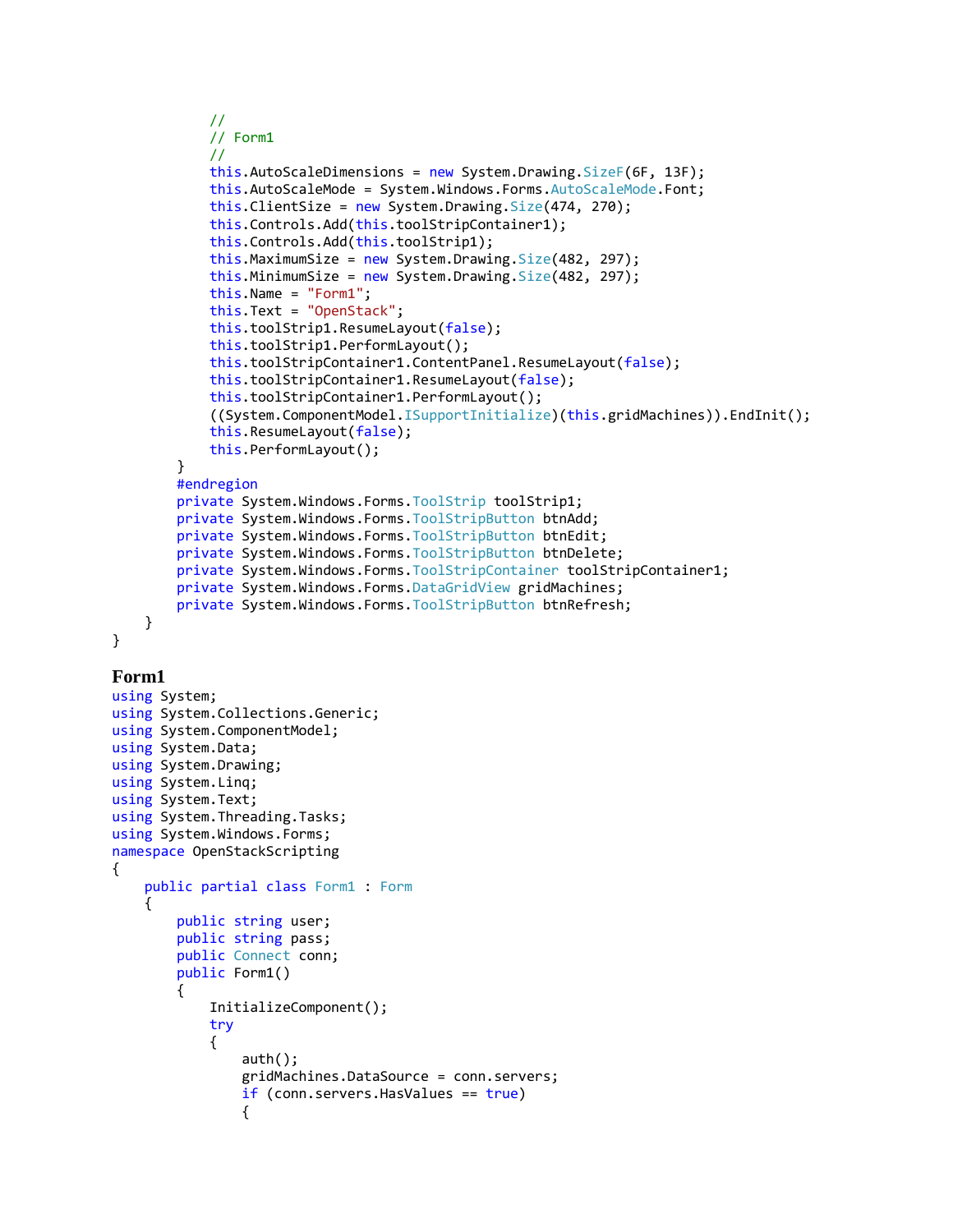```
 gridMachines.Columns.Remove("id");
                 gridMachines.Columns.Remove("links");
 }
 }
           catch
\{ Application.Exit();
 }
       }
       public void auth()
       {
          using (frmLogin login = new frmLogin())
\{ var dialog = login.ShowDialog();
              if (dialog == System.Windows.Forms.DialogResult.OK)
\overline{a} pass = login.passWord;
                 user = login.userName;
                 conn = new Connect(user, pass);
                  try
\{ conn.getToken();
 }
                 catch
                 {
                     System.Windows.Forms.MessageBox.Show("Unable to authenticate!! 
Try again");
                     auth();
 }
                 conn.getUserID();
                 conn.getServers();
                 conn.getImage();
 }
              else
\overline{a} }
 }
       }
       private void btnDelete_Click(object sender, EventArgs e)
       {
           DialogResult dialogResult = MessageBox.Show("Are you sure you want to delete 
this machine?", "Delete Server", MessageBoxButtons.YesNo);
           if (dialogResult == DialogResult.Yes)
\{ try
\{ string servID = gridMachines.CurrentRow.Cells["id"].Value.ToString();
                  conn.deleteServer(servID);
 }
              catch
\overline{a} System.Windows.Forms.MessageBox.Show("Machine Not Found");
                  refreshGrid();
 }
 }
           refreshGrid();
```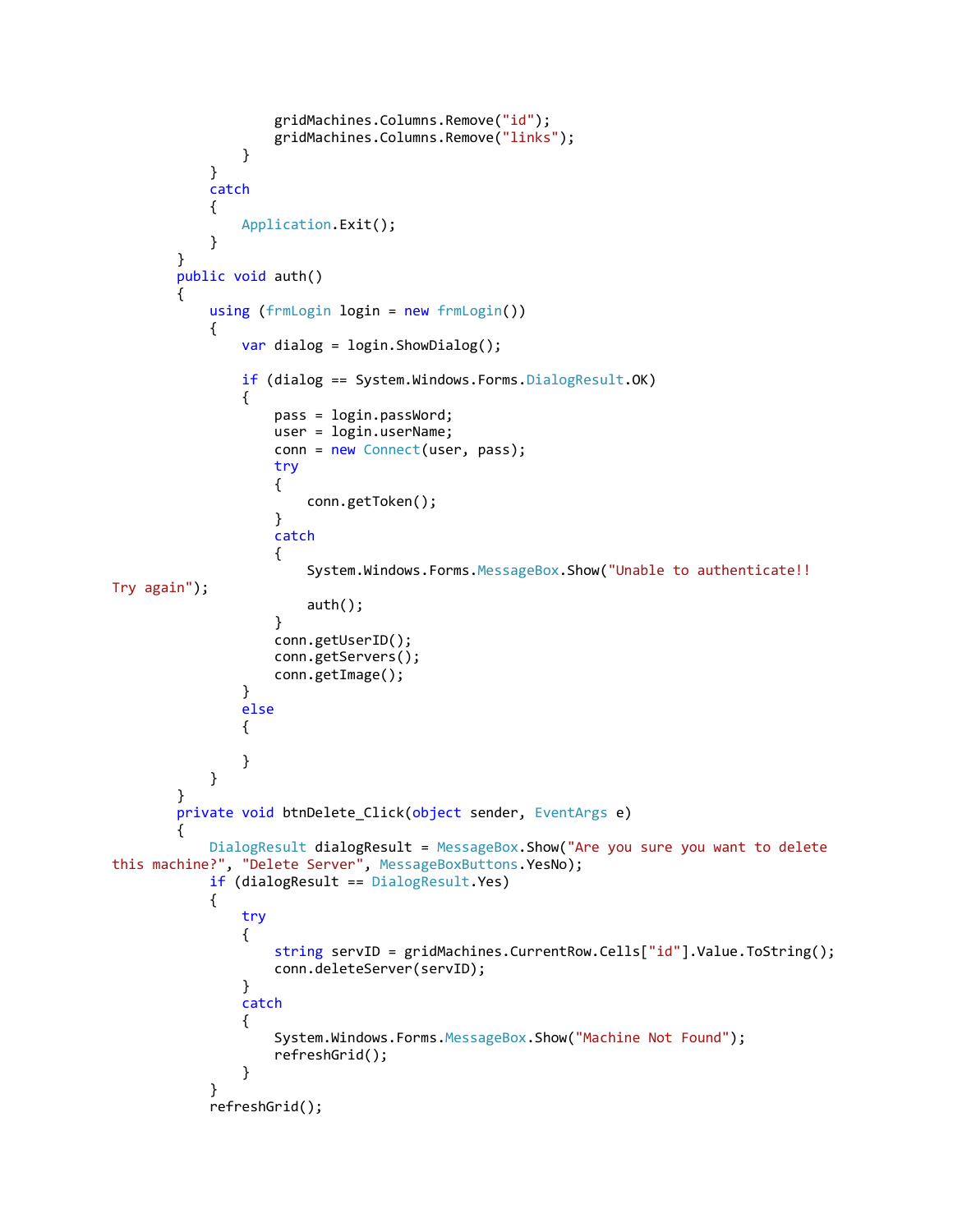```
 }
       private void btnRefresh Click(object sender, EventArgs e)
        {
            refreshGrid();
        }
        public void refreshGrid()
        {
            conn.getServers();
            gridMachines.DataSource = conn.servers;
           if (conn.servers.HasValues == true && gridMachines.RowCount \leq 0)
\{ gridMachines.Columns.Remove("id");
                gridMachines.Columns.Remove("links");
 }
        }
        private void btnAdd_Click(object sender, EventArgs e)
        {
            using (frmBuild build = new frmBuild(conn))
\{var dialogAdd = build.ShowDialog();
 }
        }
        private void btnEdit_Click(object sender, EventArgs e)
        {
            string servID = gridMachines.CurrentRow.Cells["id"].Value.ToString();
            using (frmEdit edit = new frmEdit(conn, servID))
\{var dialogEdit = edit.ShowDialog();
 }
        }
    }
```
### **frmBuild.Designer.cs**

}

```
using System;
using System.Collections.Generic;
using System.ComponentModel;
using System.Data;
using System.Drawing;
using System.Linq;
using System.Text;
using System.Threading.Tasks;
using System.Windows.Forms;
namespace OpenStackScripting
{
     public partial class Form1 : Form
     {
         public string user;
         public string pass;
         public Connect conn;
         public Form1()
         {
             InitializeComponent();
             try
\{ auth();
                 gridMachines.DataSource = conn.servers;
```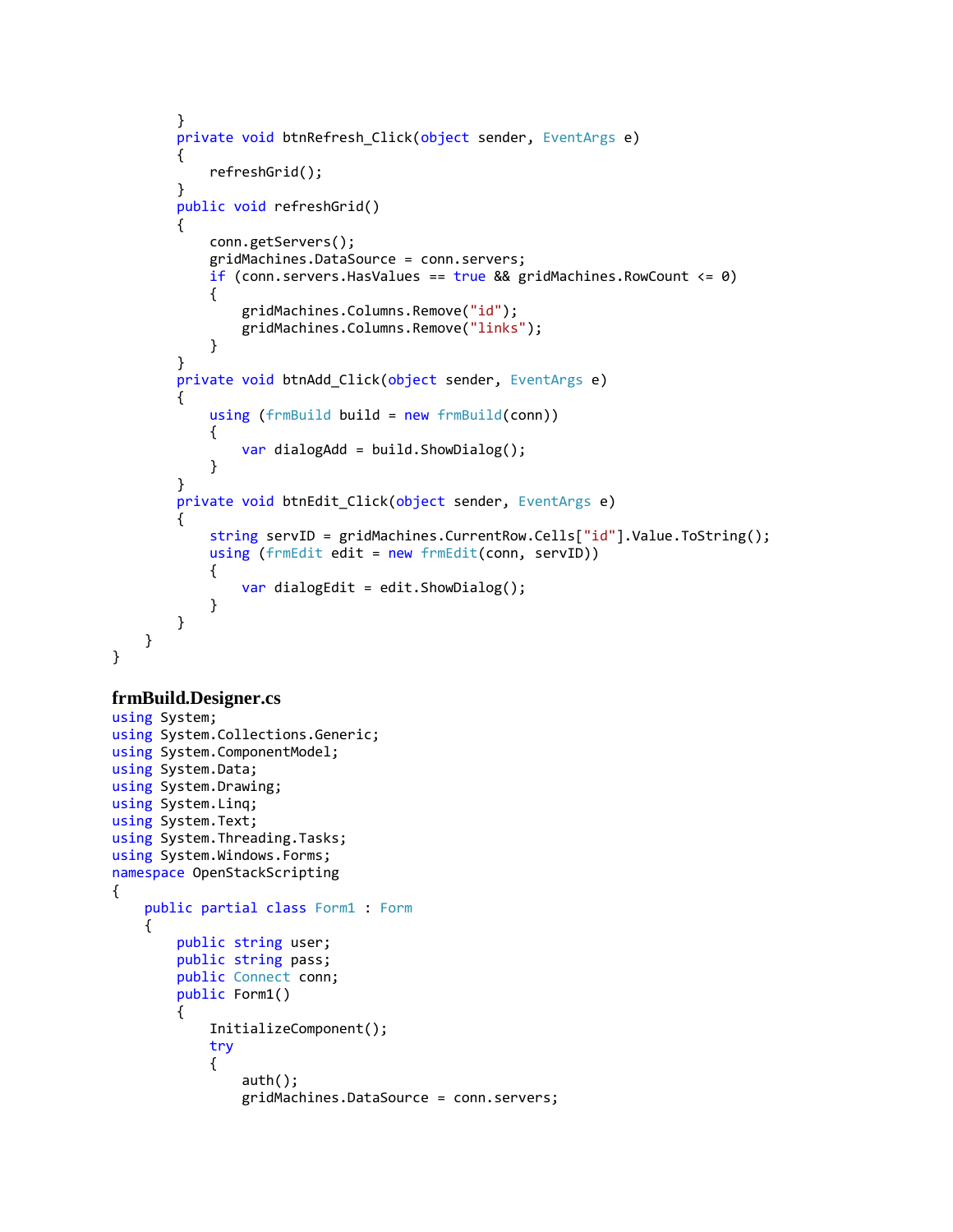```
 if (conn.servers.HasValues == true)
\overline{a} gridMachines.Columns.Remove("id");
                 gridMachines.Columns.Remove("links");
 }
 }
           catch
\{ Application.Exit();
 }
        }
       public void auth()
        {
           using (frmLogin login = new frmLogin())
\{ var dialog = login.ShowDialog();
             if (dialog == System.Windows.Forms.DialogResult.OK)
\overline{a} pass = login.passWord;
                 user = login.userName;
                 conn = new Connect(user, pass);
                  try
                 {
                     conn.getToken();
 }
                 catch
                 {
                     System.Windows.Forms.MessageBox.Show("Unable to authenticate!! 
Try again");
                     auth();
 }
                 conn.getUserID();
                 conn.getServers();
                 conn.getImage();
 }
             else<br>{
\overline{a} }
 }
        }
       private void btnDelete_Click(object sender, EventArgs e)
        {
           DialogResult dialogResult = MessageBox.Show("Are you sure you want to delete 
this machine?", "Delete Server", MessageBoxButtons.YesNo);
           if (dialogResult == DialogResult.Yes)
\{ try
\{ string servID = gridMachines.CurrentRow.Cells["id"].Value.ToString();
                  conn.deleteServer(servID);
 }
              catch
\overline{a} System.Windows.Forms.MessageBox.Show("Machine Not Found");
                  refreshGrid();
 }
 }
           refreshGrid();
```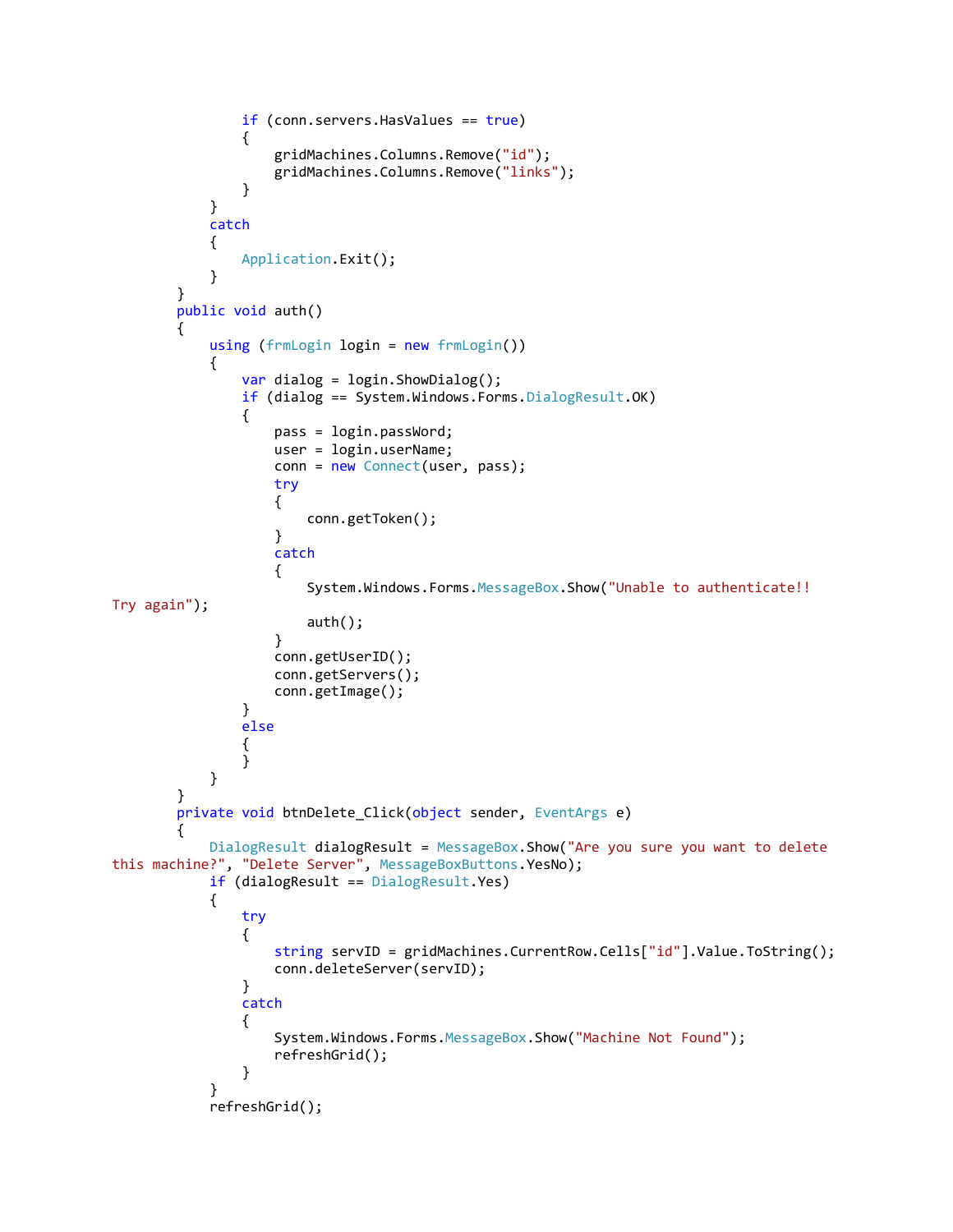```
 }
       private void btnRefresh Click(object sender, EventArgs e)
        {
            refreshGrid();
        }
        public void refreshGrid()
        {
            conn.getServers();
            gridMachines.DataSource = conn.servers;
           if (conn.servers.HasValues == true && gridMachines.RowCount \leq 0)
\{ gridMachines.Columns.Remove("id");
                gridMachines.Columns.Remove("links");
 }
        }
        private void btnAdd_Click(object sender, EventArgs e)
        {
            using (frmBuild build = new frmBuild(conn))
\{var dialogAdd = build.ShowDialog();
 }
        }
        private void btnEdit_Click(object sender, EventArgs e)
        {
            string servID = gridMachines.CurrentRow.Cells["id"].Value.ToString();
            using (frmEdit edit = new frmEdit(conn, servID))
\{var dialogEdit = edit.ShowDialog();
 }
        }
    }
```
### **frmBuild**

}

```
using System;
using System.Collections.Generic;
using System.ComponentModel;
using System.Data;
using System.Drawing;
using System.Linq;
using System.Text;
using System.Threading.Tasks;
using System.Windows.Forms;
using Newtonsoft.Json;
using Newtonsoft.Json.Linq;
namespace OpenStackScripting
{
     public partial class frmBuild : Form
     {
         public Connect conn;
         public frmBuild(Connect connect)
         {
             InitializeComponent();
             conn = connect;
             conn.getImage();
             conn.getFlavors();
             gridImg.DataSource = conn.images;
```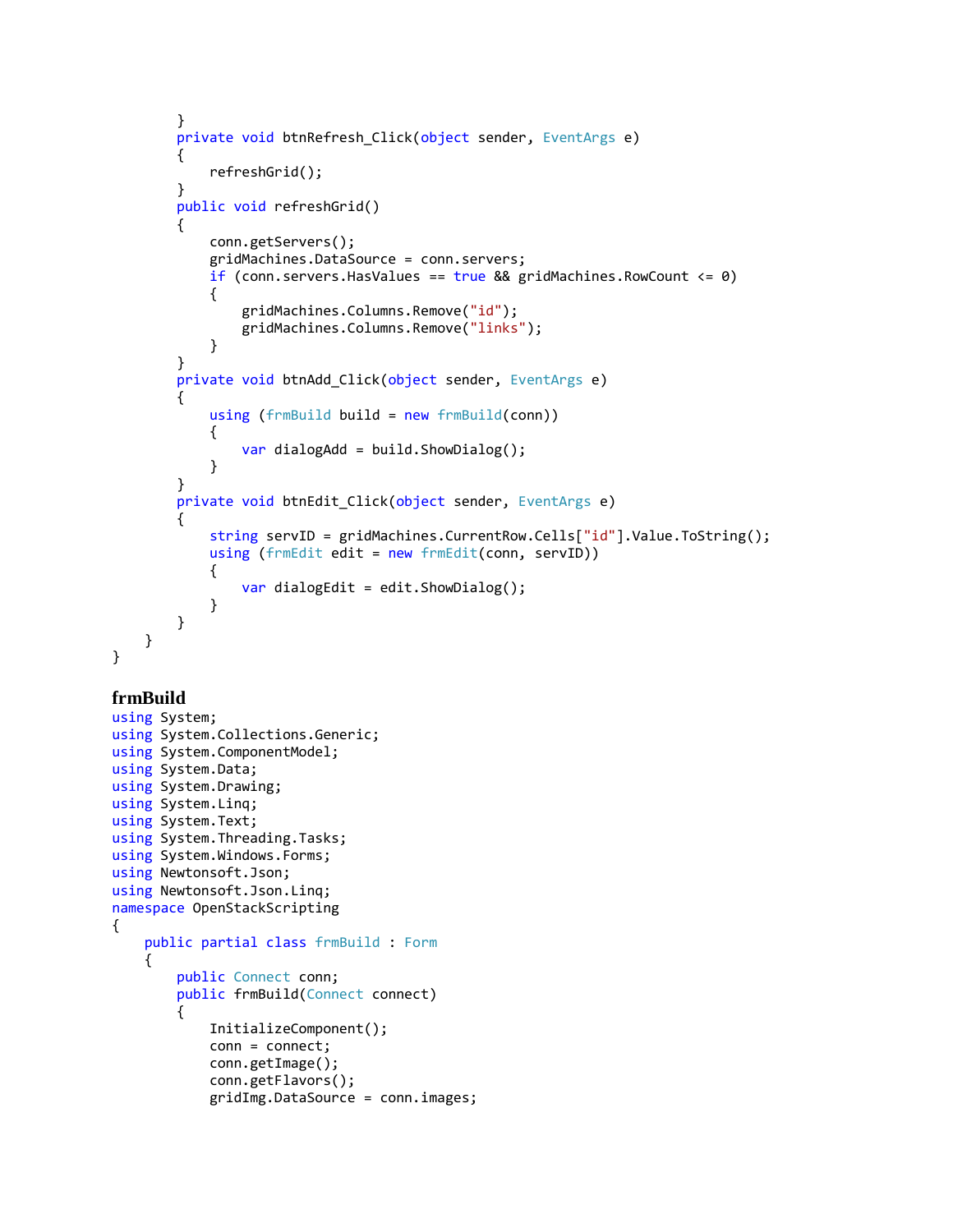```
 gridImg.Columns.Remove("id");
            gridImg.Columns.Remove("links");
            gridFlavor.DataSource = conn.flavors;
            gridFlavor.Columns.Remove("id");
            gridFlavor.Columns.Remove("links");
        }
       private void btnCancel Click(object sender, EventArgs e)
        {
           DialogResult = System.Windows.Forms.DialogResult.Cancel;
        }
        private void btnSubmit_Click(object sender, EventArgs e)
        {
            try
\{ string imgID = gridImg.CurrentRow.Cells["id"].Value.ToString();
                string flavorID = gridFlavor.CurrentRow.Cells["id"].Value.ToString();
                if (txtName.Text != "" && txtName.Text != null && flavorID != "" && 
flavorID != null && imgID != "" && imgID != null)\overline{a} conn.createServer(txtName.Text, flavorID, imgID);
                  DialogResult = System.Windows.Forms.DialogResult.OK;
 }
                else
\{ MessageBox.Show("Please verify that you have made a selection in each 
section.");
 }
 }
            catch
\{ MessageBox.Show("There was an error in the creation of this machine. 
Please try again.");
 }
        }
    }
}
```
### **frmEdit.Designer.cs**

```
namespace OpenStackScripting
{
    partial class frmEdit
     {
         private System.ComponentModel.IContainer components = null;
        protected override void Dispose(bool disposing)
         {
             if (disposing && (components != null))
\{ components.Dispose();
 }
             base.Dispose(disposing);
         }
        #region Windows Form Designer generated code
         private void InitializeComponent()
         {
             System.ComponentModel.ComponentResourceManager resources = new
System.ComponentModel.ComponentResourceManager(typeof(frmEdit));
            this.txtName = new System.Windows.Forms.TextBox();
```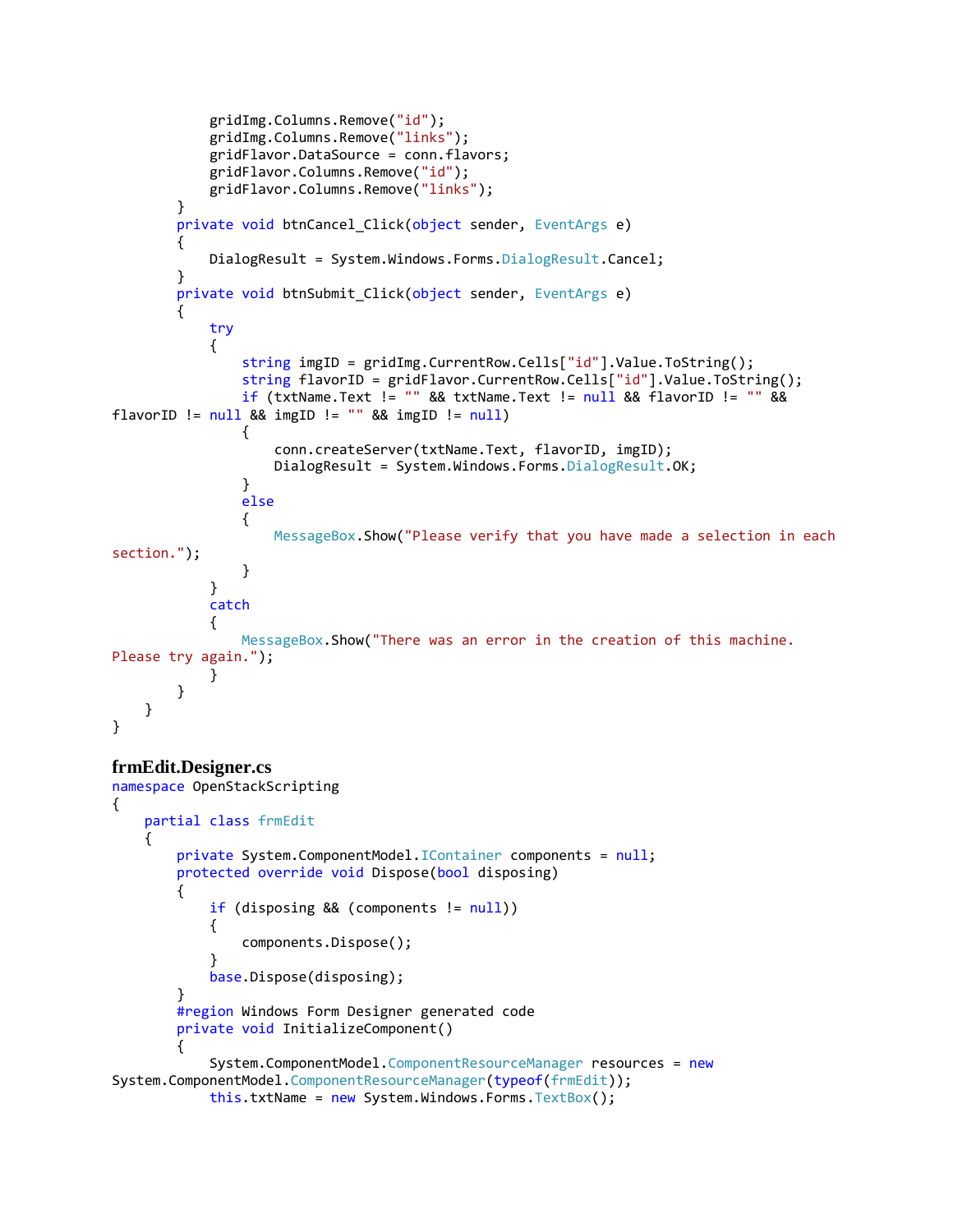```
 this.txtStatus = new System.Windows.Forms.TextBox();
 this.txtIntIP = new System.Windows.Forms.TextBox();
 this.txtExtIP = new System.Windows.Forms.TextBox();
 this.lblName = new System.Windows.Forms.Label();
this.lblStatus = new System.Windows.Forms.Label();
this.lblIntIP = new System.Windows.Forms.Label();
this. blExtIP = new System.Windows.Forms. Label();
 this.toolStrip1 = new System.Windows.Forms.ToolStrip();
 this.btnRefresh = new System.Windows.Forms.ToolStripButton();
 this.btnReboot = new System.Windows.Forms.ToolStripButton();
 this.btnPassword = new System.Windows.Forms.ToolStripButton();
 this.btnImage = new System.Windows.Forms.ToolStripButton();
 this.toolStrip1.SuspendLayout();
 this.SuspendLayout();
 // 
 // txtName
 // 
 this.txtName.Location = new System.Drawing.Point(20, 64);
 this.txtName.Name = "txtName";
 this.txtName.ReadOnly = true;
this.txtName.Size = new System.Drawing.Size(150, 20);
 this.txtName.TabIndex = 0;
 // 
 // txtStatus
 // 
 this.txtStatus.Location = new System.Drawing.Point(211, 65);
 this.txtStatus.Name = "txtStatus";
 this.txtStatus.ReadOnly = true;
 this.txtStatus.Size = new System.Drawing.Size(150, 20);
 this.txtStatus.TabIndex = 1;
 // 
 // txtIntIP
 // 
 this.txtIntIP.Location = new System.Drawing.Point(20, 122);
 this.txtIntIP.Name = "txtIntIP";
 this.txtIntIP.ReadOnly = true;
 this.txtIntIP.Size = new System.Drawing.Size(150, 20);
 this.txtIntIP.TabIndex = 2;
 // 
 // txtExtIP
 // 
 this.txtExtIP.Location = new System.Drawing.Point(211, 123);
 this.txtExtIP.Name = "txtExtIP";
 this.txtExtIP.ReadOnly = true;
 this.txtExtIP.Size = new System.Drawing.Size(150, 20);
 this.txtExtIP.TabIndex = 4;
 // 
 // lblName
 // 
 this.lblName.AutoSize = true;
this.lblName.Location = new System.Drawing.Point(20, 45);
 this.lblName.Name = "lblName";
this.1b1Name.Size = new System.Drawing.Size(69, 13); this.lblName.TabIndex = 5;
 this.lblName.Text = "Server Name";
 // 
 // lblStatus
 //
```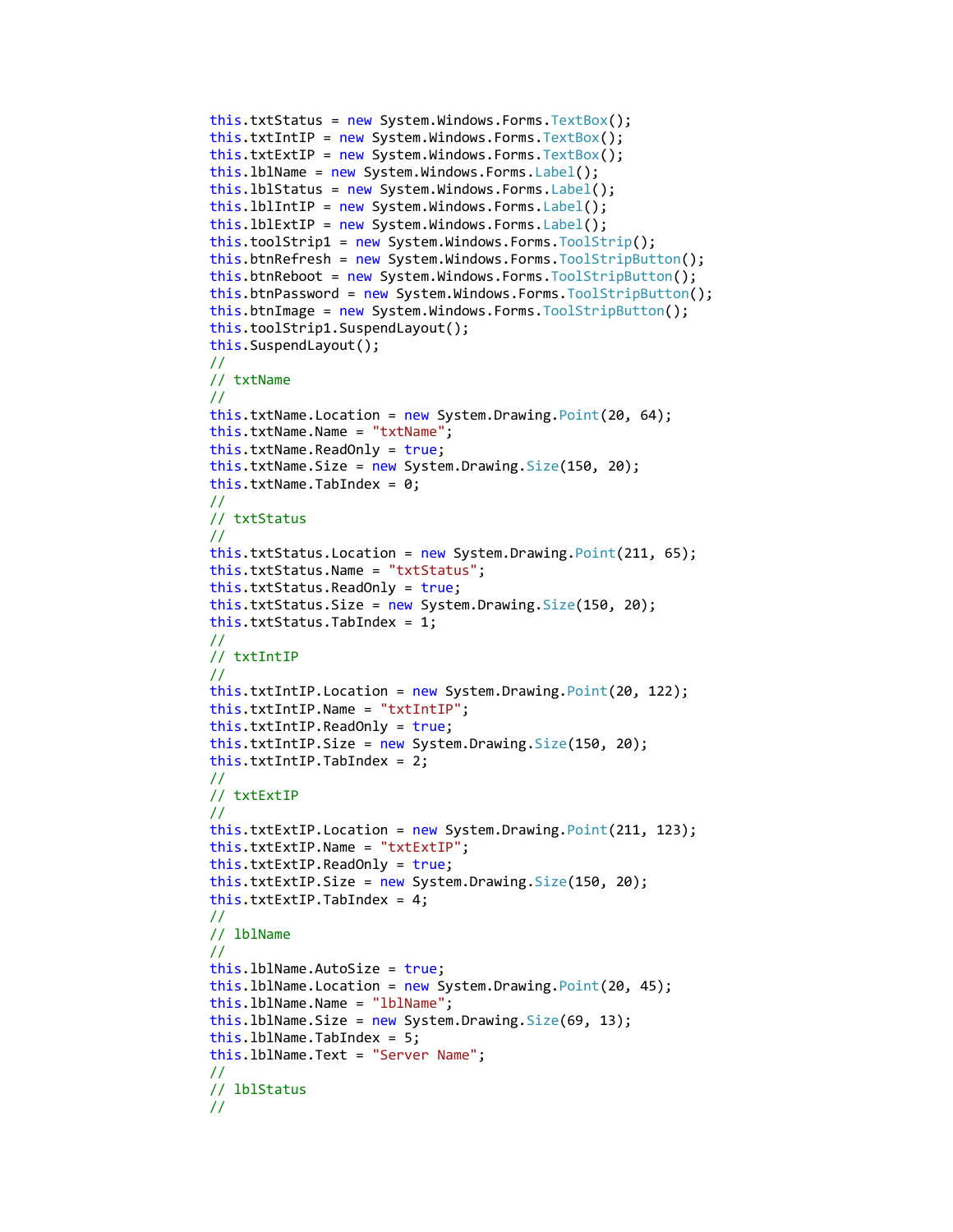```
 this.lblStatus.AutoSize = true;
             this.lblStatus.Location = new System.Drawing.Point(211, 45);
             this.lblStatus.Name = "lblStatus";
             this.lblStatus.Size = new System.Drawing.Size(37, 13);
             this.lblStatus.TabIndex = 6;
             this.lblStatus.Text = "Status";
             // 
             // lblIntIP
             // 
             this.lblIntIP.AutoSize = true;
             this.lblIntIP.Location = new System.Drawing.Point(20, 103);
             this.lblIntIP.Name = "lblIntIP";
            this. IblIntIP. Size = new System. Drawing. Size(55, 13);
             this.lblIntIP.TabIndex = 7;
             this.lblIntIP.Text = "Internal IP";
             // 
             // lblExtIP
             // 
             this.lblExtIP.AutoSize = true;
             this.lblExtIP.Location = new System.Drawing.Point(213, 104);
             this.lblExtIP.Name = "lblExtIP";
            this. lblExtIP. Size = new System. Drawing. Size(58, 13);
             this.lblExtIP.TabIndex = 8;
             this.lblExtIP.Text = "External IP";
             // 
             // toolStrip1
             // 
             this.toolStrip1.Items.AddRange(new System.Windows.Forms.ToolStripItem[] {
             this.btnRefresh,
             this.btnReboot,
             this.btnPassword,
             this.btnImage});
            this.toolStrip1.Location = new System.Drawing.Point(0, 0); this.toolStrip1.Name = "toolStrip1";
             this.toolStrip1.Size = new System.Drawing.Size(382, 25);
             this.toolStrip1.TabIndex = 9;
             this.toolStrip1.Text = "toolStrip1";
             // 
             // btnRefresh
             // 
             this.btnRefresh.DisplayStyle = 
System.Windows.Forms.ToolStripItemDisplayStyle.Text;
             this.btnRefresh.Image = 
((System.Drawing.Image)(resources.GetObject("btnRefresh.Image")));
             this.btnRefresh.ImageTransparentColor = System.Drawing.Color.Magenta;
             this.btnRefresh.Name = "btnRefresh";
             this.btnRefresh.Size = new System.Drawing.Size(49, 22);
             this.btnRefresh.Text = "Refresh";
             this.btnRefresh.Click += new System.EventHandler(this.btnRefresh_Click);
             // 
             // btnReboot
             // 
             this.btnReboot.DisplayStyle = 
System.Windows.Forms.ToolStripItemDisplayStyle.Text;
             this.btnReboot.Image = 
((System.Drawing.Image)(resources.GetObject("btnReboot.Image")));
             this.btnReboot.ImageTransparentColor = System.Drawing.Color.Magenta;
             this.btnReboot.Name = "btnReboot";
```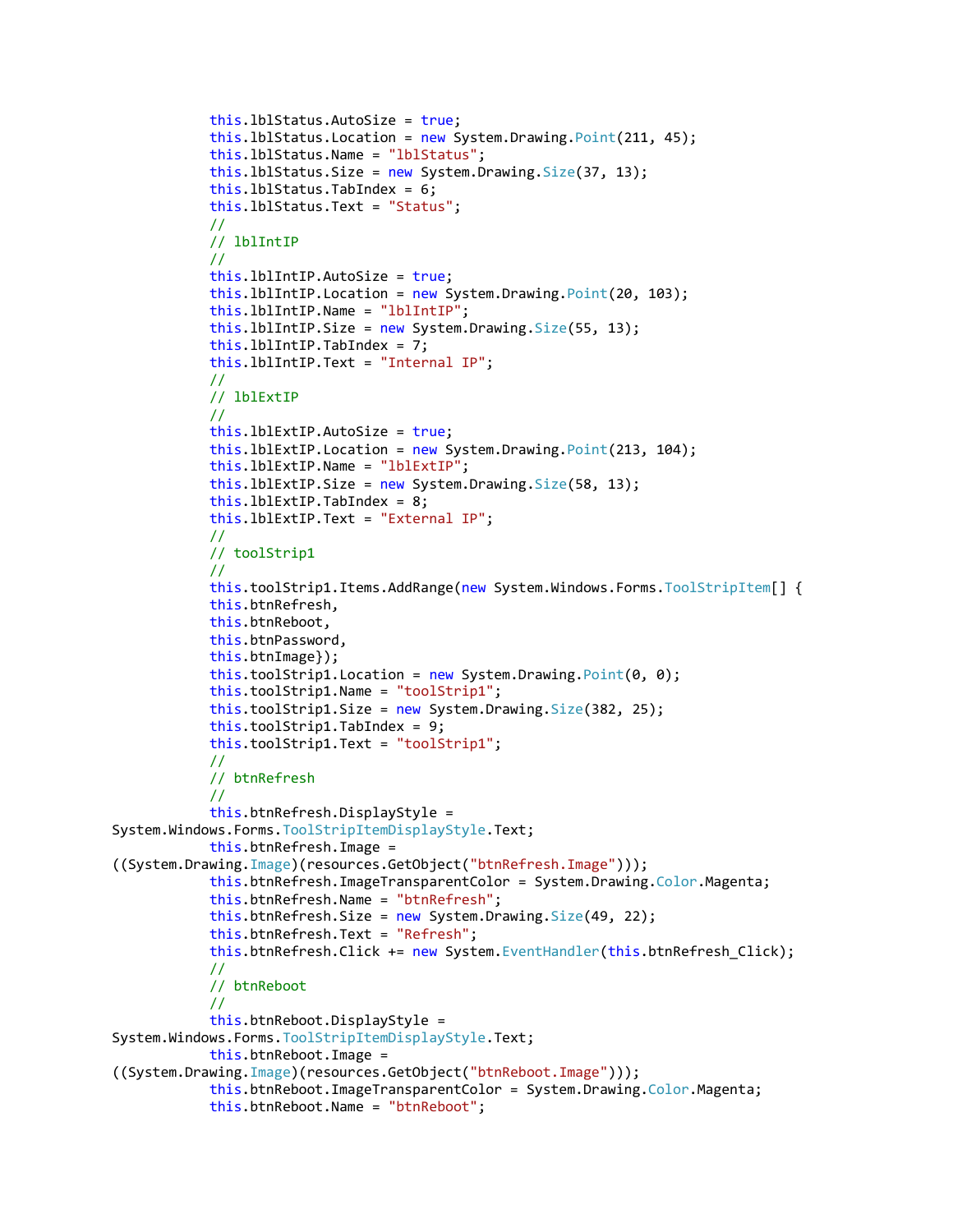```
this.btnReboot.Size = new System.Drawing.Size(46, 22); this.btnReboot.Text = "Reboot";
             this.btnReboot.Click += new System.EventHandler(this.btnReboot_Click);
             // 
             // btnPassword
             // 
             this.btnPassword.DisplayStyle = 
System.Windows.Forms.ToolStripItemDisplayStyle.Text;
             this.btnPassword.Image = 
((System.Drawing.Image)(resources.GetObject("btnPassword.Image")));
             this.btnPassword.ImageTransparentColor = System.Drawing.Color.Magenta;
             this.btnPassword.Name = "btnPassword";
            this.btnPassword.Size = new System.Drawing.Size(88, 22); this.btnPassword.Text = "Reset Password";
             this.btnPassword.Visible = false;
            this.btnPassword.Click += new System.EventHandler(this.btnPassword Click);
             // 
             // btnImage
             // 
             this.btnImage.DisplayStyle = 
System.Windows.Forms.ToolStripItemDisplayStyle.Text;
             this.btnImage.Image = 
((System.Drawing.Image)(resources.GetObject("btnImage.Image")));
            this.btnImage.ImageTransparentColor = System.Drawing.Color.Magenta;
             this.btnImage.Name = "btnImage";
            this.btnImage.Size = new System.Drawing.Size(83, 22); this.btnImage.Text = "Image Machine";
            this.btnImage.Click += new System.EventHandler(this.btnImage Click);
             // 
             // frmEdit
             // 
             this.AutoScaleDimensions = new System.Drawing.SizeF(6F, 13F);
             this.AutoScaleMode = System.Windows.Forms.AutoScaleMode.Font;
            this.ClientSize = new System.Drawing.Size(382, 183);
             this.Controls.Add(this.toolStrip1);
             this.Controls.Add(this.lblExtIP);
             this.Controls.Add(this.lblIntIP);
             this.Controls.Add(this.lblStatus);
             this.Controls.Add(this.lblName);
             this.Controls.Add(this.txtExtIP);
             this.Controls.Add(this.txtIntIP);
             this.Controls.Add(this.txtStatus);
             this.Controls.Add(this.txtName);
             this.MaximizeBox = false;
             this.MaximumSize = new System.Drawing.Size(390, 210);
             this.MinimizeBox = false;
             this.MinimumSize = new System.Drawing.Size(390, 210);
             this.Name = "frmEdit";
             this.Text = "Machine Info";
             this.toolStrip1.ResumeLayout(false);
             this.toolStrip1.PerformLayout();
             this.ResumeLayout(false);
             this.PerformLayout();
         }
         #endregion
         private System.Windows.Forms.TextBox txtName;
         private System.Windows.Forms.TextBox txtStatus;
         private System.Windows.Forms.TextBox txtIntIP;
```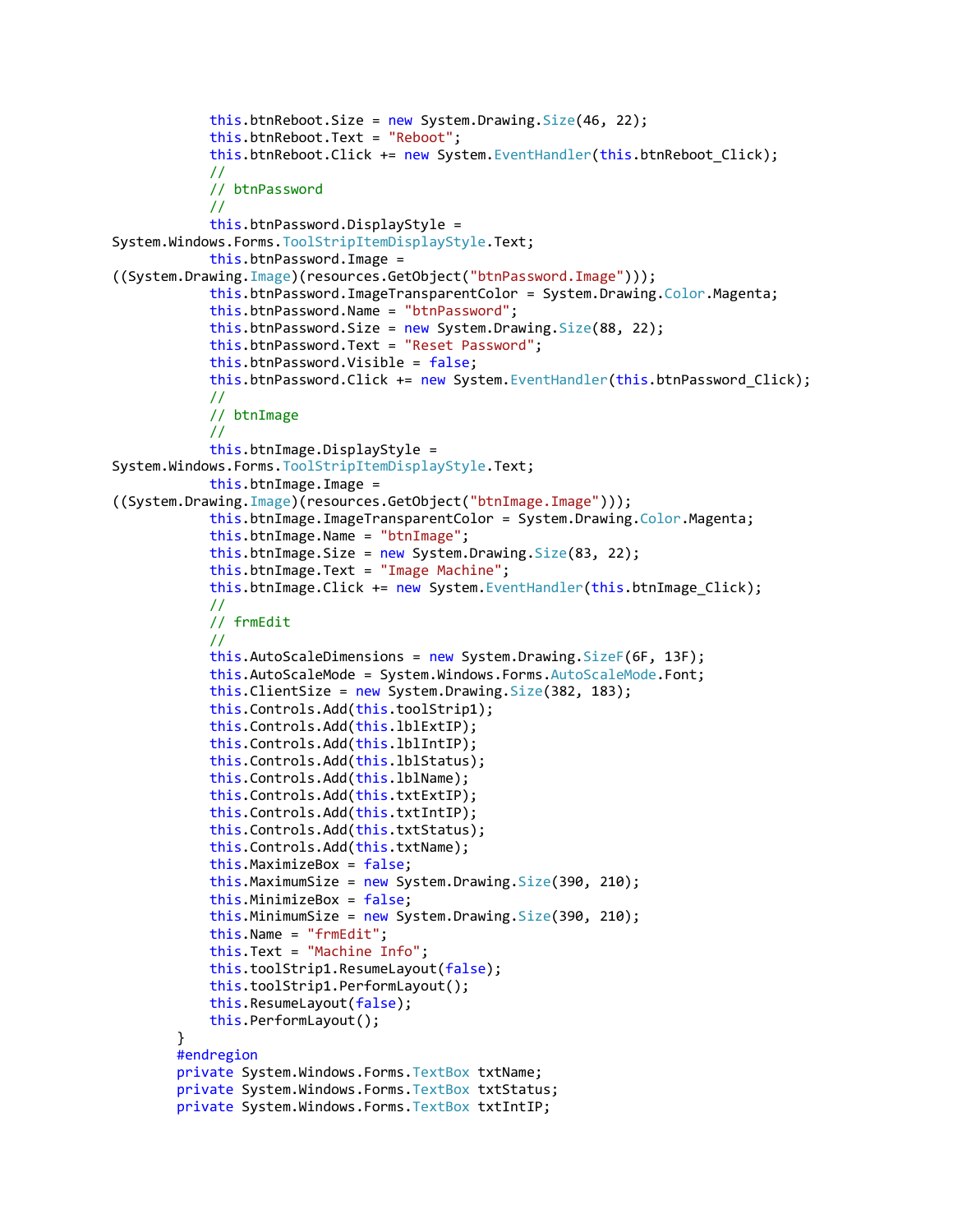```
 private System.Windows.Forms.TextBox txtExtIP;
     private System.Windows.Forms.Label lblName;
     private System.Windows.Forms.Label lblStatus;
     private System.Windows.Forms.Label lblIntIP;
     private System.Windows.Forms.Label lblExtIP;
     private System.Windows.Forms.ToolStrip toolStrip1;
     private System.Windows.Forms.ToolStripButton btnReboot;
     private System.Windows.Forms.ToolStripButton btnPassword;
     private System.Windows.Forms.ToolStripButton btnImage;
     private System.Windows.Forms.ToolStripButton btnRefresh;
 }
```

```
}
```
{

### **frmEdit**

```
using System;
using System.Collections.Generic;
using System.ComponentModel;
using System.Data;
using System.Drawing;
using System.Linq;
using System.Text;
using System.Threading.Tasks;
using System.Windows.Forms;
using Newtonsoft.Json;
using Newtonsoft.Json.Linq;
namespace OpenStackScripting
    public partial class frmEdit : Form
     {
        public Connect conn;
        public string externalIP;
         public string internalIP;
         public string servID;
         public frmEdit(Connect connect, string serverID)
         {
             InitializeComponent();
             servID = serverID;
             conn = connect;
             this.refresh(); 
         }
        private void btnReboot_Click(object sender, EventArgs e)
         {
             try
\{ conn.serverAction(servID, "{\"reboot\": {\"type\": \"SOFT\"}}");
 }
             catch
\{ MessageBox.Show("Machine could not be rebooted at this time.");
 }
         }
         private void btnPassword_Click(object sender, EventArgs e)
\overline{\mathcal{L}} using (frmPassword pass = new frmPassword())
\{var dialogPass = pass.ShowDialog();
```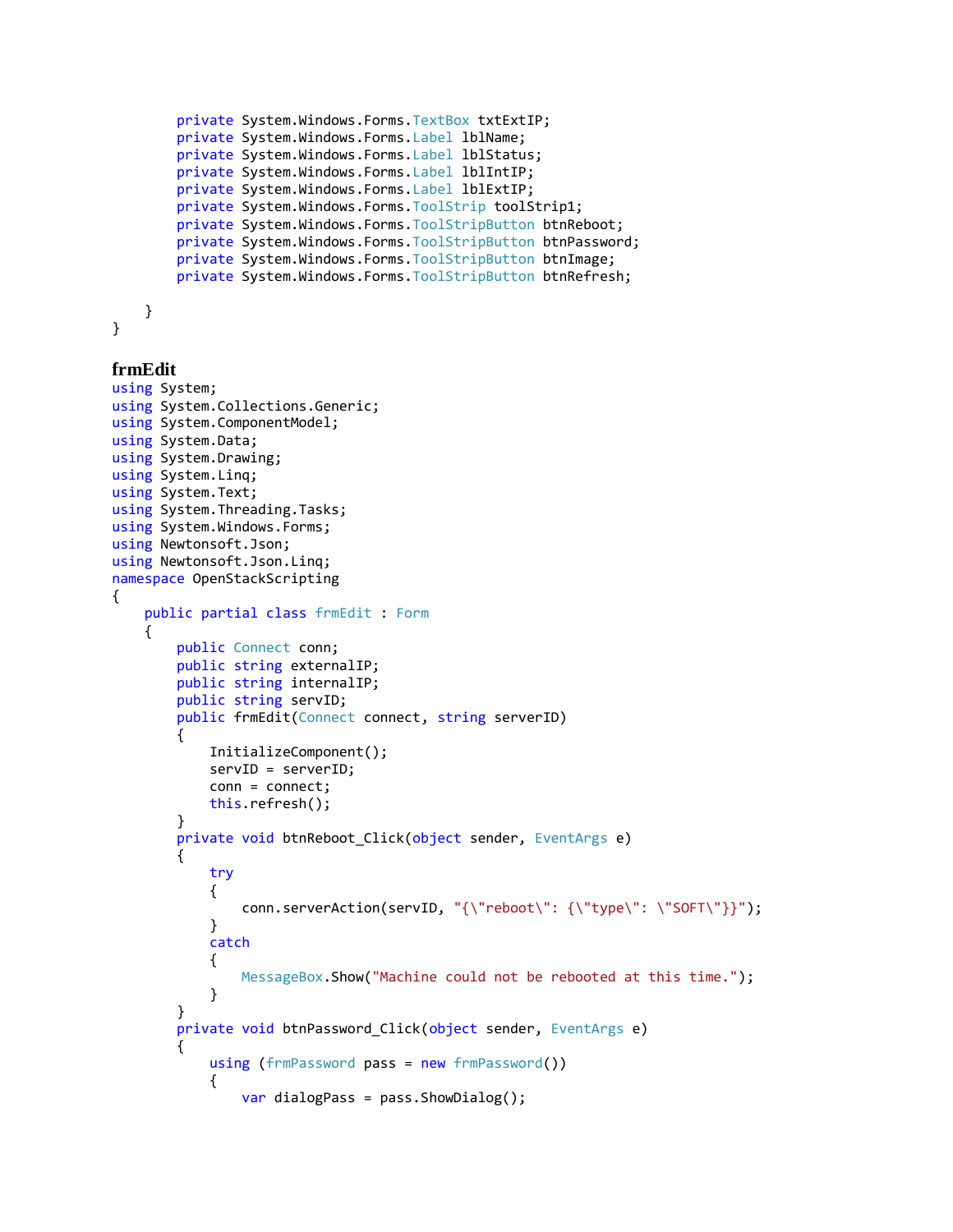```
 if (dialogPass == DialogResult.OK)
\overline{a} string newPass = pass.password;
                 conn.serverAction(servID, "{\"changePassword\": {\"adminPass\": \"" +
newPass + "\"\}");
 }
 }
       }
      private void btnImage Click(object sender, EventArgs e)
       {
           try
\{using (frmImage img = new frmImage())
\overline{a}var dialogPass = img.ShowDialog();if (dialogPass == DialogResult.OK)
\{conn.imageServer(servID, "{\"createImage\": {\"name\": \"" +<br>"\"}}");
img.inageName + }
 }
 }
           catch
\{MessageBox.Show("Machine could not be imaged at this time.");
 }
       }
       private void refresh()
       {
           conn.getServerDetail(servID);
           txtName.Text = conn.serverDetail.GetValue("name").ToString();
           txtStatus.Text = conn.serverDetail.GetValue("status").ToString();
           try
\{ JArray IPs = 
JArray.Parse(JObject.Parse(conn.serverDetail.GetValue("addresses").ToString()).GetValue("
private").ToString());
              foreach (JObject o in IPs.Children<JObject>())
\{ if (o.GetValue("OS-EXT-IPS:type").ToString() == "floating")
\{ externalIP = o.GetValue("addr").ToString();
 }
                 else if (o.GetValue("OS-EXT-IPS:type").ToString() == "fixed")
\{ internalIP = o.GetValue("addr").ToString();
 }
 }
              txtIntIP.Text = internalIP;
              txtExtIP.Text = externalIP.ToString();
 }
           catch { }
       }
      private void btnRefresh Click(object sender, EventArgs e)
       {
           this.refresh();
       }
    }
```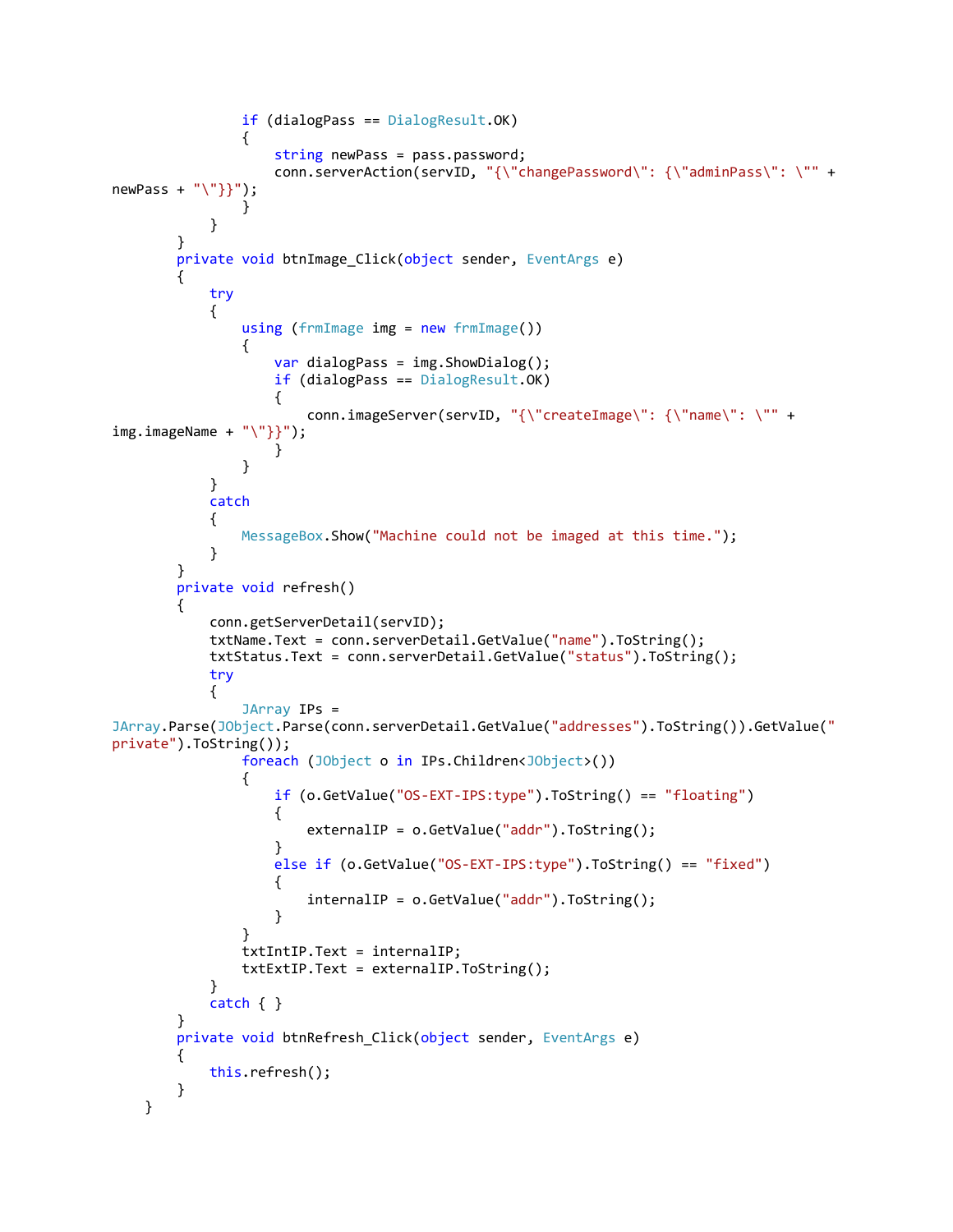### **frmImage.Designer.cs**

```
namespace OpenStackScripting
     partial class frmImage
     {
         private System.ComponentModel.IContainer components = null;
         protected override void Dispose(bool disposing)
         {
             if (disposing && (components != null))
\{ components.Dispose();
 }
             base.Dispose(disposing);
         }
         #region Windows Form Designer generated code
         private void InitializeComponent()
         {
             this.lblName = new System.Windows.Forms.Label();
             this.txtName = new System.Windows.Forms.TextBox();
            this.btnSubmit = new System.Windows.Forms.Button();
            this.btnCancel = new System.Windows.Forms.Button();
             this.SuspendLayout();
             // 
             // lblName
             // 
             this.lblName.AutoSize = true;
             this.lblName.Location = new System.Drawing.Point(18, 34);
             this.lblName.Name = "lblName";
            this.1b1Name.Size = new System.Drawing.Size(67, 13);this.lblName.TabIndex = 0; this.lblName.Text = "Image Name";
             // 
             // txtName
             // 
             this.txtName.Location = new System.Drawing.Point(21, 50);
             this.txtName.Name = "txtName";
            this.txtName.Size = new System.Drawing.Size(226, 20);
             this.txtName.TabIndex = 1;
             // 
             // btnSubmit
             // 
             this.btnSubmit.Location = new System.Drawing.Point(51, 85);
             this.btnSubmit.Name = "btnSubmit";
            this.btnSubmit.Size = new System.Drawing.Size(75, 23); this.btnSubmit.TabIndex = 2;
             this.btnSubmit.Text = "Submit";
             this.btnSubmit.UseVisualStyleBackColor = true;
            this.btnSubmit.Click += new System.EventHandler(this.btnSubmit Click);
             // 
             // btnCancel
             // 
             this.btnCancel.Location = new System.Drawing.Point(141, 85);
             this.btnCancel.Name = "btnCancel";
             this.btnCancel.Size = new System.Drawing.Size(75, 23);
             this.btnCancel.TabIndex = 3;
```
}

{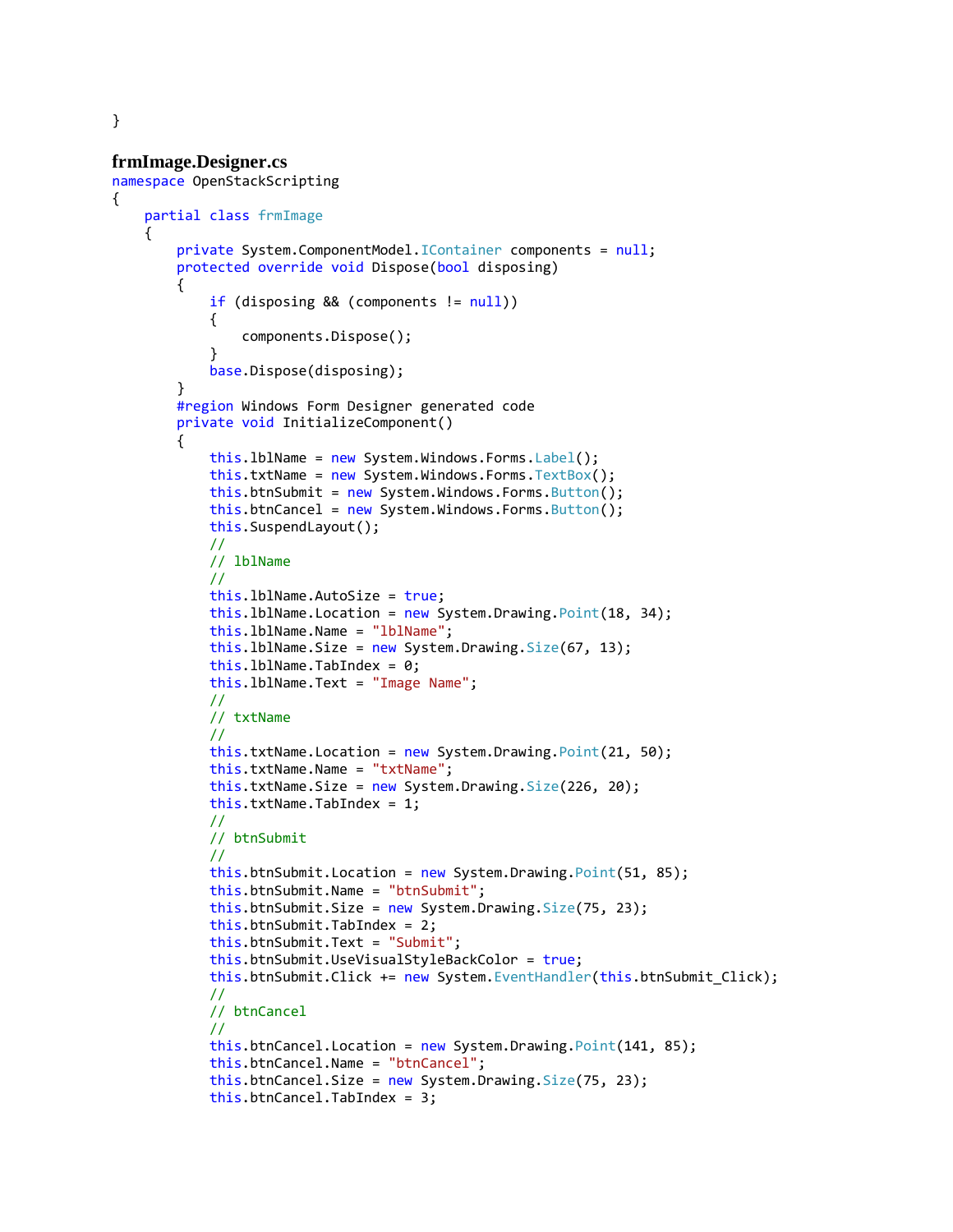```
 this.btnCancel.Text = "Cancel";
             this.btnCancel.UseVisualStyleBackColor = true;
             this.btnCancel.Click += new System.EventHandler(this.btnCancel_Click);
             // 
             // frmImage
             // 
             this.AutoScaleDimensions = new System.Drawing.SizeF(6F, 13F);
             this.AutoScaleMode = System.Windows.Forms.AutoScaleMode.Font;
            this.ClientSize = new System.Drawing.Size(265, 123);
             this.Controls.Add(this.btnCancel);
             this.Controls.Add(this.btnSubmit);
             this.Controls.Add(this.txtName);
            this.Controls.Add(this.lblName);
             this.MaximizeBox = false;
            this.MaximumSize = new System.Drawing.Size(273, 150);
             this.MinimizeBox = false;
            this.MinimumSize = new System.Drawing.Size(273, 150);
             this.Name = "frmImage";
             this.Text = "Image Machine";
             this.ResumeLayout(false);
             this.PerformLayout();
         }
         #endregion
         private System.Windows.Forms.Label lblName;
         private System.Windows.Forms.TextBox txtName;
         private System.Windows.Forms.Button btnSubmit;
         private System.Windows.Forms.Button btnCancel;
     }
}
frmImage
using System;
using System.Collections.Generic;
using System.ComponentModel;
using System.Data;
using System.Drawing;
using System.Linq;
using System.Text;
using System.Threading.Tasks;
using System.Windows.Forms;
namespace OpenStackScripting
{
     public partial class frmImage : Form
     {
         public string imageName;
         public frmImage()
         {
             InitializeComponent();
         }
        private void btnSubmit Click(object sender, EventArgs e)
\overline{\mathcal{L}} if (txtName.Text != null && txtName.Text != "")
\{ imageName = txtName.Text;
                 DialogResult = System.Windows.Forms.DialogResult.OK;
```
}

else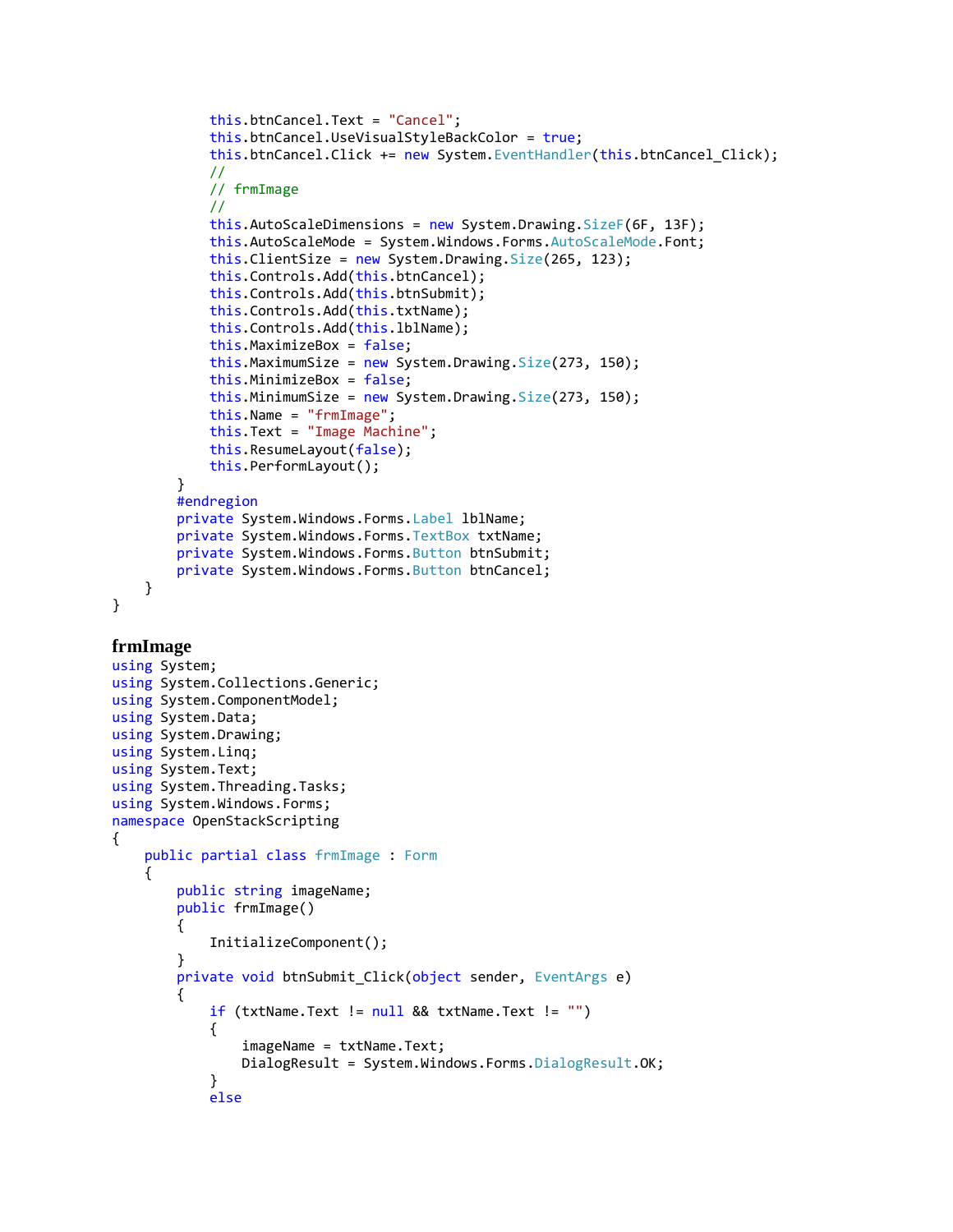```
\{ MessageBox.Show("Please enter a name for the image!");
 }
        }
        private void btnCancel_Click(object sender, EventArgs e)
\overline{\mathcal{L}}DialogResult = System.Windows.Forms.DialogResult.Cancel;
 }
    }
}
```
## **frmLogin.Designer.cs**

```
namespace OpenStackScripting
{
     partial class frmLogin
     {
         private System.ComponentModel.IContainer components = null;
         protected override void Dispose(bool disposing)
         {
             if (disposing && (components != null))
\{ components.Dispose();
 }
             base.Dispose(disposing);
 }
         #region Windows Form Designer generated code
         private void InitializeComponent()
         {
             this.label2 = new System.Windows.Forms.Label();
             this.txtUser = new System.Windows.Forms.TextBox();
             this.txtPass = new System.Windows.Forms.TextBox();
             this.label1 = new System.Windows.Forms.Label();
             this.btnSubmit = new System.Windows.Forms.Button();
             this.btnCancel = new System.Windows.Forms.Button();
             this.SuspendLayout();
             // 
             // label2
             // 
             this.label2.AutoSize = true;
             this.label2.Location = new System.Drawing.Point(25, 77);
             this.label2.Name = "label2";
             this.label2.Size = new System.Drawing.Size(53, 13);
             this.label2.TabIndex = 1;
             this.label2.Text = "Password";
             //
             // txtUser
             // 
             this.txtUser.Location = new System.Drawing.Point(90, 34);
             this.txtUser.Name = "txtUser";
             this.txtUser.Size = new System.Drawing.Size(119, 20);
             this.txtUser.TabIndex = 1;
             // 
             // txtPass
             // 
             this.txtPass.Location = new System.Drawing.Point(90, 77);
             this.txtPass.Name = "txtPass";
             this.txtPass.PasswordChar = '*';
```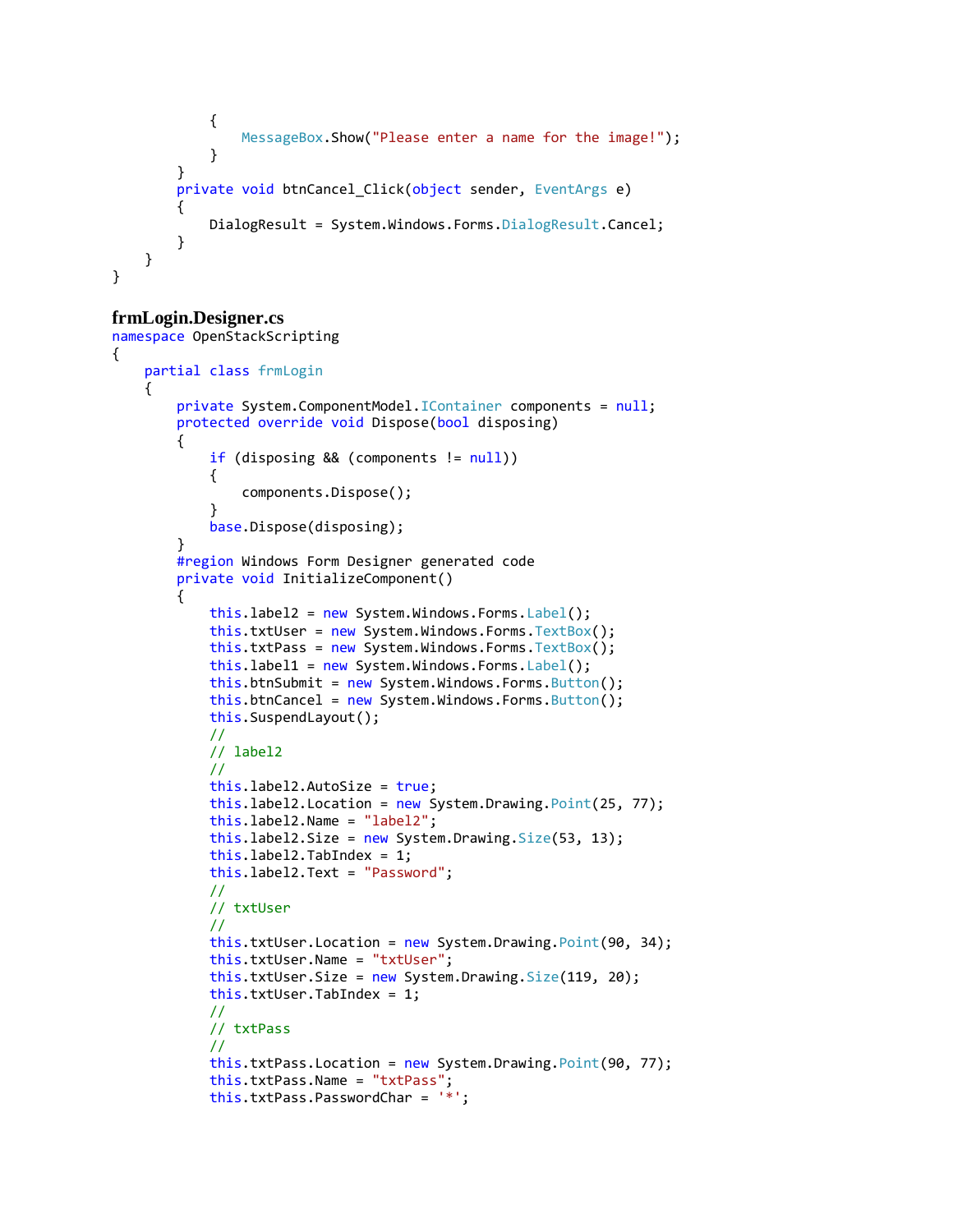```
this.txtPass.size = new System.Drawing.Size(119, 20); this.txtPass.TabIndex = 2;
     // 
     // label1
     // 
     this.label1.AutoSize = true;
    this.label1.Location = new System.Drawing.Point(22, 34);
     this.label1.Name = "label1";
    this. label1. Size = new System. Drawing. Size(55, 13);
    this.label1.TabIndex = 0;
     this.label1.Text = "Username";
     // 
     // btnSubmit
     // 
     this.btnSubmit.Location = new System.Drawing.Point(25, 117);
     this.btnSubmit.Name = "btnSubmit";
    this.btnSubmit.Size = new System.Drawing.Size(75, 23);
     this.btnSubmit.TabIndex = 3;
     this.btnSubmit.Text = "Submit";
     this.btnSubmit.UseVisualStyleBackColor = true;
     this.btnSubmit.Click += new System.EventHandler(this.btnSubmit_Click);
     // 
     // btnCancel
     // 
    this.btnCancel.Location = new System.Drawing.Point(134, 117);
     this.btnCancel.Name = "btnCancel";
    this.btnCancel.Size = new System.Drawing.Size(75, 23);
     this.btnCancel.TabIndex = 4;
     this.btnCancel.Text = "Cancel";
     this.btnCancel.UseVisualStyleBackColor = true;
     this.btnCancel.Click += new System.EventHandler(this.btnCancel_Click);
     // 
     // frmLogin
     // 
     this.AutoScaleDimensions = new System.Drawing.SizeF(6F, 13F);
     this.AutoScaleMode = System.Windows.Forms.AutoScaleMode.Font;
    this. ClientSize = new System. Drawing. Size(229, 156);
     this.Controls.Add(this.btnCancel);
     this.Controls.Add(this.btnSubmit);
     this.Controls.Add(this.txtPass);
     this.Controls.Add(this.txtUser);
    this.Controls.Add(this.label2);
     this.Controls.Add(this.label1);
     this.MaximizeBox = false;
    this.MaximumSize = new System.Drawing.Size(237, 183);
     this.MinimizeBox = false;
     this.MinimumSize = new System.Drawing.Size(237, 183);
     this.Name = "frmLogin";
     this.Text = "Login";
     this.ResumeLayout(false);
     this.PerformLayout();
 #endregion
 private System.Windows.Forms.Label label2;
 private System.Windows.Forms.TextBox txtUser;
 private System.Windows.Forms.TextBox txtPass;
 private System.Windows.Forms.Label label1;
 private System.Windows.Forms.Button btnSubmit;
```
}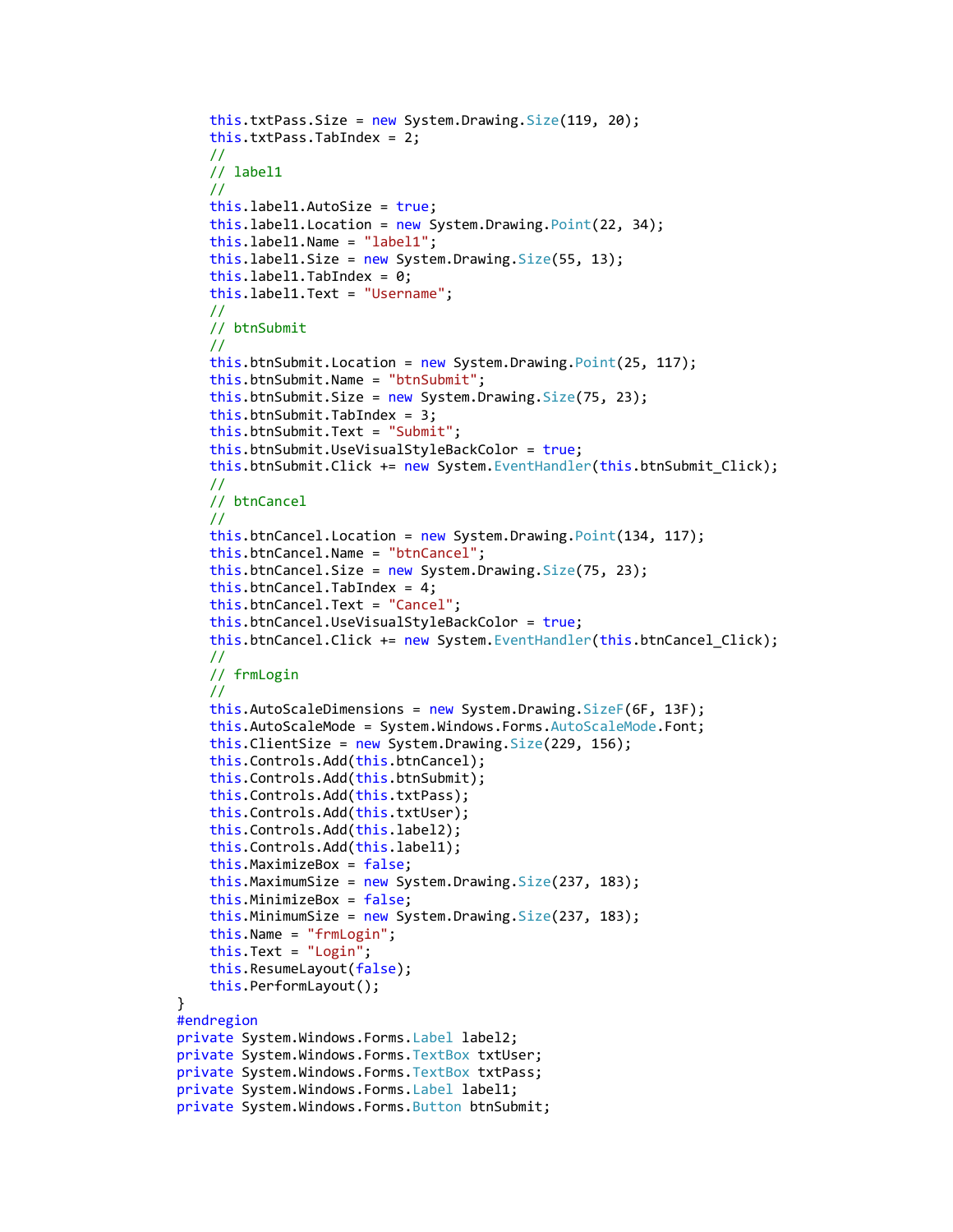private System.Windows.Forms.Button btnCancel; } }

```
frmLogin
using System;
using System.Collections.Generic;
using System.ComponentModel;
using System.Data;
using System.Drawing;
using System.Linq;
using System.Text;
using System.Threading.Tasks;
using System.Windows.Forms;
namespace OpenStackScripting
{
    public partial class frmLogin : Form
     {
        public string userName;
        public string passWord;
        public frmLogin()
         {
             InitializeComponent();
         }
       private void btnSubmit_Click(object sender, EventArgs e)
        {
            if(txtPass.Text != " " & txPass != null & txUser.Text != " " & 125null)
\{ userName = txtUser.Text;
                 passWord = txtPass.Text;
 }
             DialogResult = DialogResult.OK;
         }
        private void btnCancel_Click(object sender, EventArgs e)
         {
             DialogResult = DialogResult.Cancel;
         }
    }
}
```
### **frmPassword.Designer.cs**

```
namespace OpenStackScripting
{
    partial class frmPassword
    {
        private System.ComponentModel.IContainer components = null;
        protected override void Dispose(bool disposing)
        {
           if (disposing && (components != null))
\{ components.Dispose();
 }
            base.Dispose(disposing);
        }
        #region Windows Form Designer generated code
        private void InitializeComponent()
```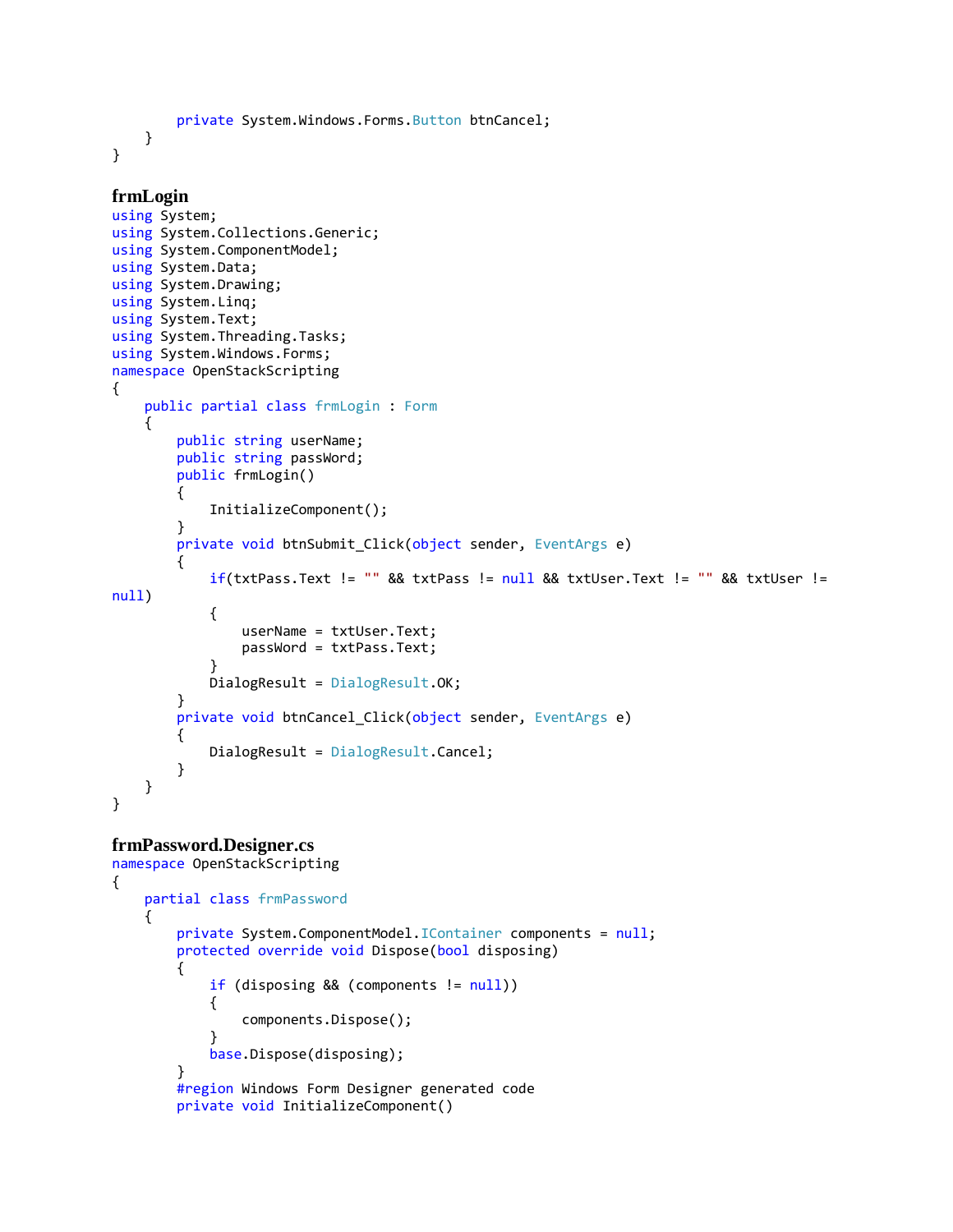```
 this.lblPassword = new System.Windows.Forms.Label();
 this.lblConfirm = new System.Windows.Forms.Label();
 this.txtPassword = new System.Windows.Forms.TextBox();
 this.txtConfirm = new System.Windows.Forms.TextBox();
 this.btnSubmit = new System.Windows.Forms.Button();
this.btnCancel = new System.Windows.Forms.Button();
 this.SuspendLayout();
 // 
 // lblPassword
 // 
 this.lblPassword.AutoSize = true;
 this.lblPassword.Location = new System.Drawing.Point(12, 35);
 this.lblPassword.Name = "lblPassword";
this. 1b1Password.Size = new System.Drawing.Size(81, 13);this.1b1Password.TabIndex = 0; this.lblPassword.Text = "New Password:";
 // 
 // lblConfirm
 // 
 this.lblConfirm.AutoSize = true;
 this.lblConfirm.Location = new System.Drawing.Point(12, 78);
 this.lblConfirm.Name = "lblConfirm";
this.lblConfirm.Size = new System.Drawing.Size(94, 13);
 this.lblConfirm.TabIndex = 1;
 this.lblConfirm.Text = "Confirm Password:";
 // 
 // txtPassword
 // 
 this.txtPassword.Location = new System.Drawing.Point(112, 32);
 this.txtPassword.Name = "txtPassword";
 this.txtPassword.PasswordChar = '*';
 this.txtPassword.Size = new System.Drawing.Size(181, 20);
 this.txtPassword.TabIndex = 1;
 // 
 // txtConfirm
 // 
 this.txtConfirm.Location = new System.Drawing.Point(112, 75);
 this.txtConfirm.Name = "txtConfirm";
 this.txtConfirm.PasswordChar = '*';
 this.txtConfirm.Size = new System.Drawing.Size(181, 20);
 this.txtConfirm.TabIndex = 2;
 // 
 // btnSubmit
 // 
 this.btnSubmit.Location = new System.Drawing.Point(53, 124);
 this.btnSubmit.Name = "btnSubmit";
this.btnSubmit.Size = new System.Drawing.Size(75, 23);
this.btnSubmit.TabIndex = 3; this.btnSubmit.Text = "Submit";
 this.btnSubmit.UseVisualStyleBackColor = true;
 this.btnSubmit.Click += new System.EventHandler(this.btnSubmit_Click);
 // 
 // btnCancel
 // 
 this.btnCancel.Location = new System.Drawing.Point(188, 124);
 this.btnCancel.Name = "btnCancel";
 this.btnCancel.Size = new System.Drawing.Size(75, 23);
```
{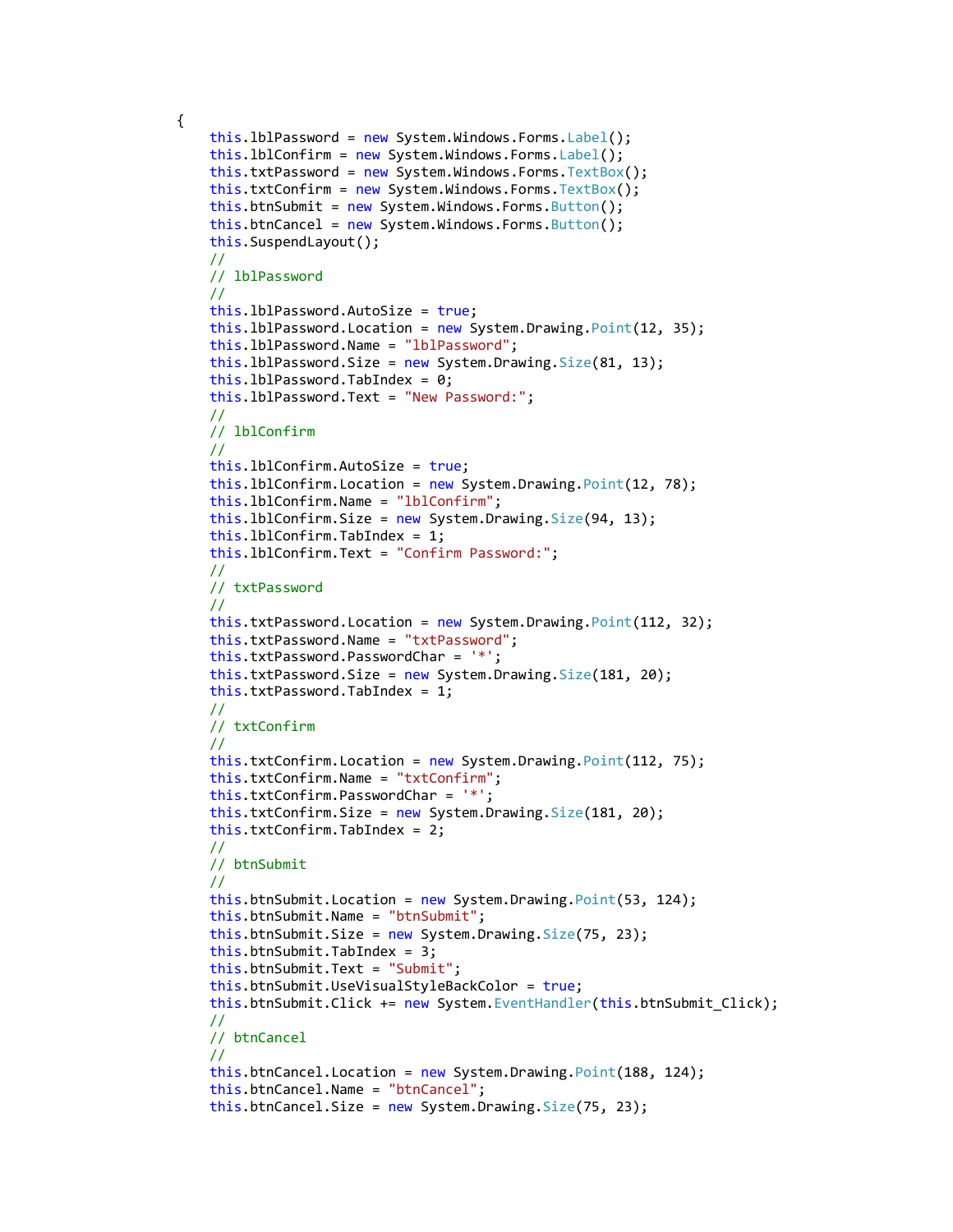```
 this.btnCancel.TabIndex = 4;
             this.btnCancel.Text = "Cancel";
             this.btnCancel.UseVisualStyleBackColor = true;
             this.btnCancel.Click += new System.EventHandler(this.btnCancel_Click);
             // 
             // frmPassword
             // 
             this.AutoScaleDimensions = new System.Drawing.SizeF(6F, 13F);
             this.AutoScaleMode = System.Windows.Forms.AutoScaleMode.Font;
             this.ClientSize = new System.Drawing.Size(312, 162);
             this.Controls.Add(this.btnCancel);
             this.Controls.Add(this.btnSubmit);
             this.Controls.Add(this.txtConfirm);
             this.Controls.Add(this.txtPassword);
             this.Controls.Add(this.lblConfirm);
             this.Controls.Add(this.lblPassword);
             this.MaximizeBox = false;
             this.MinimizeBox = false;
             this.Name = "frmPassword";
             this.Text = "Password Reset";
             this.ResumeLayout(false);
             this.PerformLayout();
         }
         #endregion
         private System.Windows.Forms.Label lblPassword;
         private System.Windows.Forms.Label lblConfirm;
         private System.Windows.Forms.TextBox txtPassword;
         private System.Windows.Forms.TextBox txtConfirm;
         private System.Windows.Forms.Button btnSubmit;
         private System.Windows.Forms.Button btnCancel;
     }
frmPassword
using System;
using System.Collections.Generic;
using System.ComponentModel;
using System.Data;
using System.Drawing;
using System.Linq;
```

```
using System.Text;
using System.Threading.Tasks;
using System.Windows.Forms;
```

```
namespace OpenStackScripting
```

```
{
```
}

```
 {
```

```
 public partial class frmPassword : Form
     public string password;
     public frmPassword()
     {
         InitializeComponent();
     }
     private void btnCancel_Click(object sender, EventArgs e)
     {
        DialogResult = System.Windows.Forms.DialogResult.Cancel;
     }
    private void btnSubmit Click(object sender, EventArgs e)
```